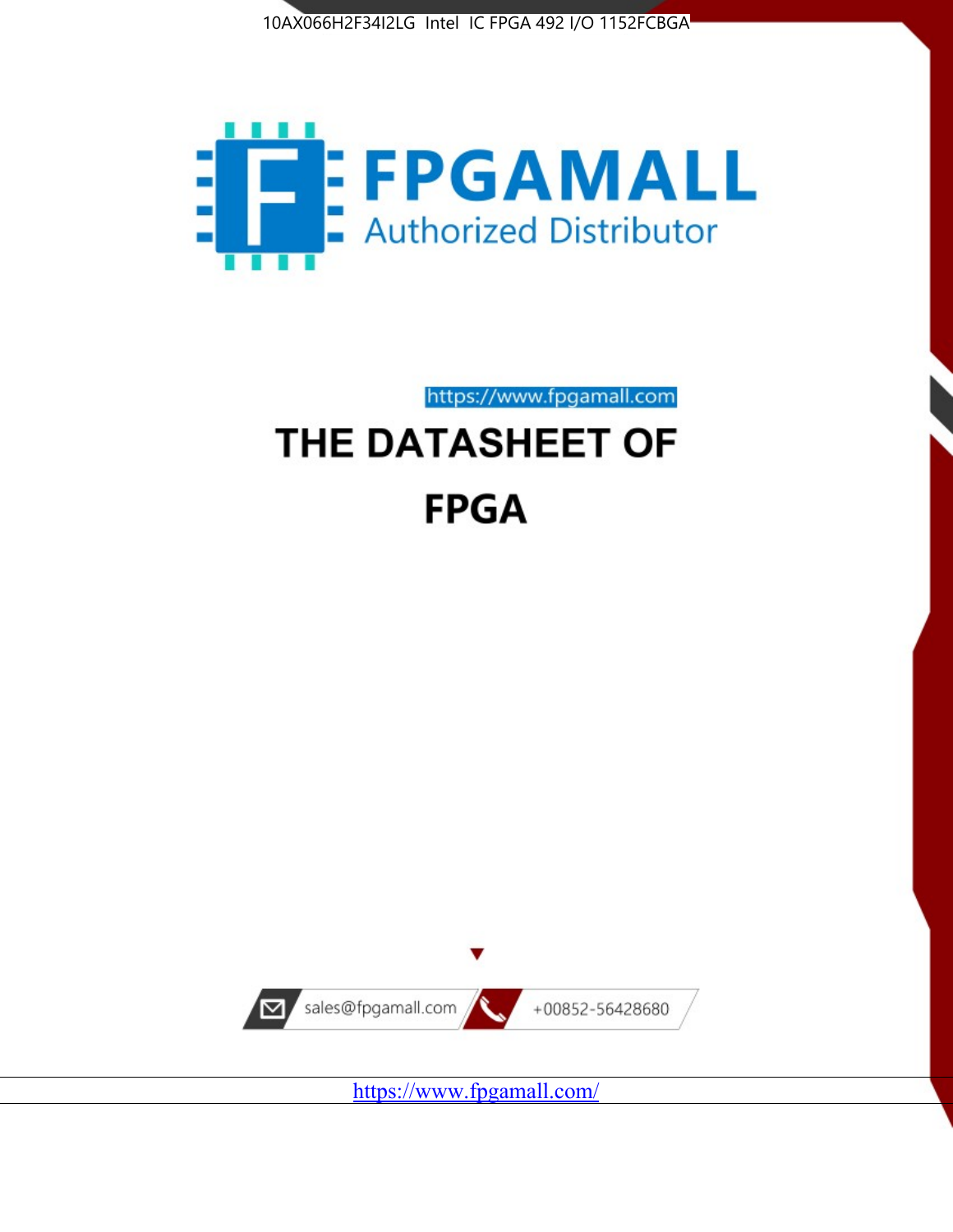10AX066H2F34I2LG Intel IC FPGA 492 I/O 1152FCBGA



# **Intel® Arria® 10 Device Overview**



**A10-OVERVIEW | 2018.12.06** Latest document on the web: **[PDF](https://www.intel.com/content/dam/www/programmable/us/en/pdfs/literature/hb/arria-10/a10_overview.pdf)** | **[HTML](https://www.intel.com/content/www/us/en/programmable/documentation/sam1403480274650.html)**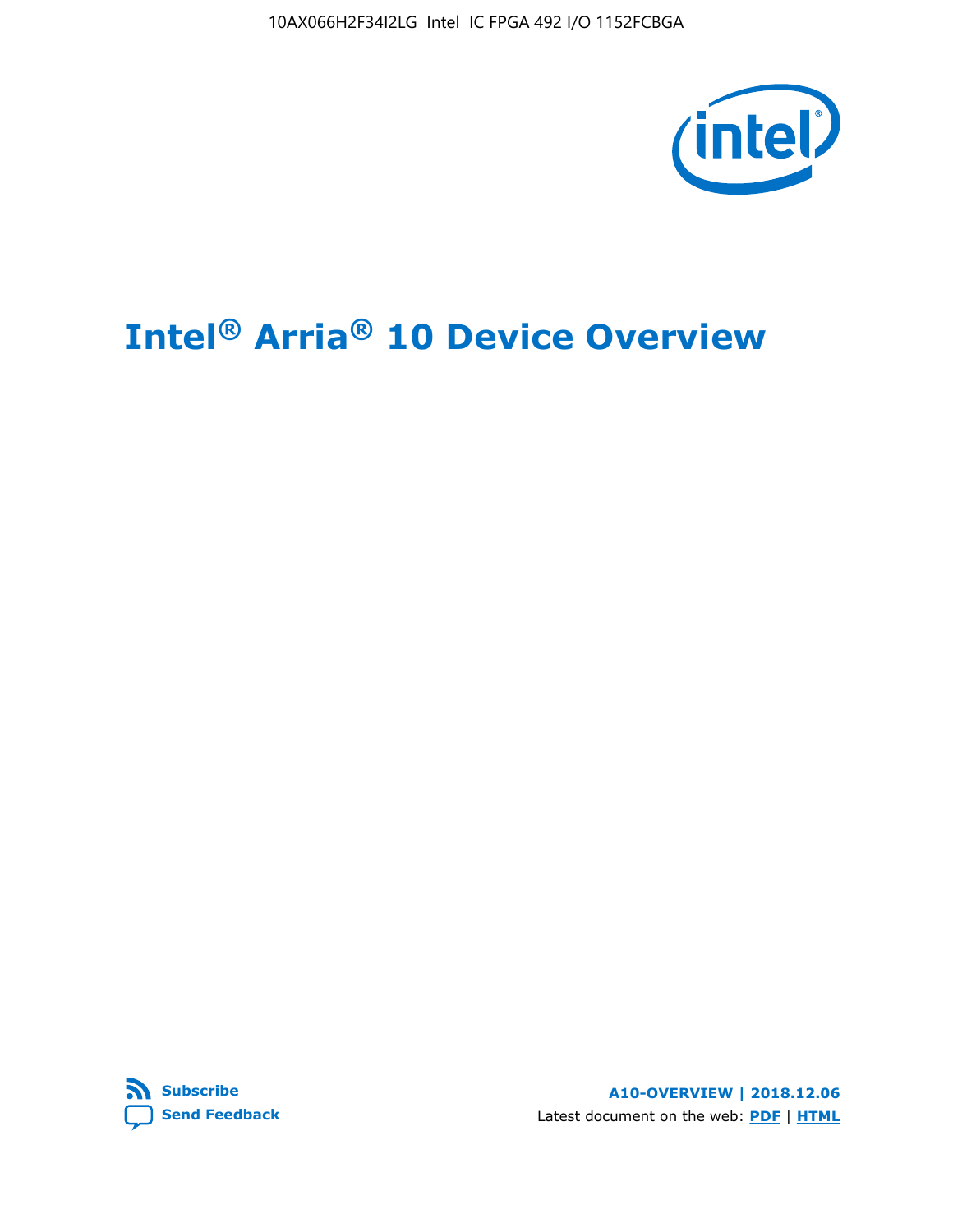

**Contents** 

# **Contents**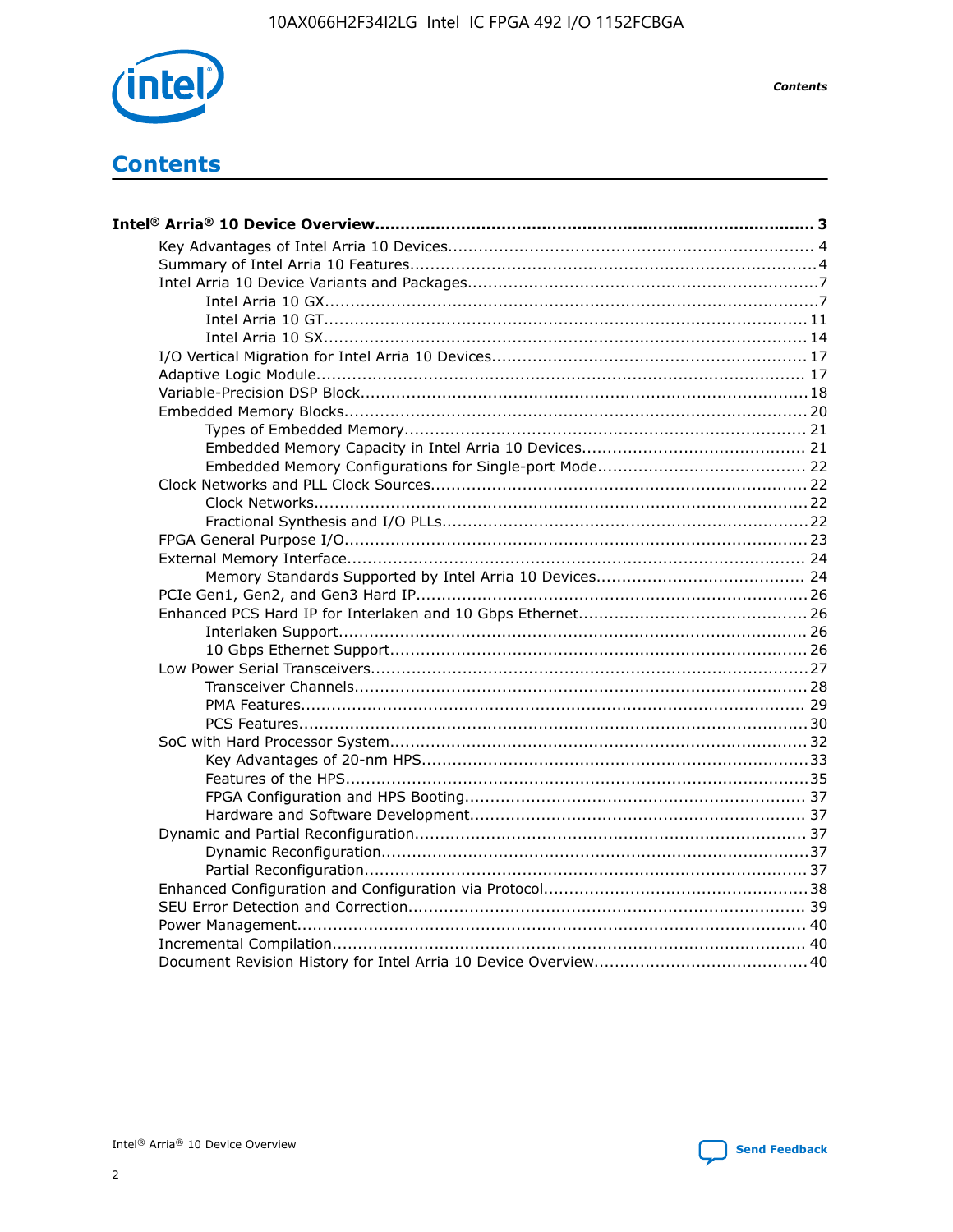**A10-OVERVIEW | 2018.12.06**

**[Send Feedback](mailto:FPGAtechdocfeedback@intel.com?subject=Feedback%20on%20Intel%20Arria%2010%20Device%20Overview%20(A10-OVERVIEW%202018.12.06)&body=We%20appreciate%20your%20feedback.%20In%20your%20comments,%20also%20specify%20the%20page%20number%20or%20paragraph.%20Thank%20you.)**



# **Intel® Arria® 10 Device Overview**

The Intel<sup>®</sup> Arria<sup>®</sup> 10 device family consists of high-performance and power-efficient 20 nm mid-range FPGAs and SoCs.

Intel Arria 10 device family delivers:

- Higher performance than the previous generation of mid-range and high-end FPGAs.
- Power efficiency attained through a comprehensive set of power-saving technologies.

The Intel Arria 10 devices are ideal for high performance, power-sensitive, midrange applications in diverse markets.

| <b>Market</b>         | <b>Applications</b>                                                                                               |
|-----------------------|-------------------------------------------------------------------------------------------------------------------|
| Wireless              | Channel and switch cards in remote radio heads<br>٠<br>Mobile backhaul<br>٠                                       |
| Wireline              | 40G/100G muxponders and transponders<br>٠<br>100G line cards<br>٠<br><b>Bridging</b><br>٠<br>Aggregation<br>٠     |
| <b>Broadcast</b>      | Studio switches<br>٠<br>Servers and transport<br>٠<br>Videoconferencing<br>٠<br>Professional audio and video<br>٠ |
| Computing and Storage | Flash cache<br>٠<br>Cloud computing servers<br>٠<br>Server acceleration<br>٠                                      |
| Medical               | Diagnostic scanners<br>٠<br>Diagnostic imaging<br>٠                                                               |
| Military              | Missile guidance and control<br>٠<br>Radar<br>٠<br>Electronic warfare<br>٠<br>Secure communications<br>٠          |

#### **Table 1. Sample Markets and Ideal Applications for Intel Arria 10 Devices**

#### **Related Information**

- [Intel Arria 10 Device Handbook: Known Issues](http://www.altera.com/support/kdb/solutions/rd07302013_646.html) Lists the planned updates to the *Intel Arria 10 Device Handbook* chapters.
- [Intel Arria 10 GX/GT Device Errata and Design Recommendations](https://www.intel.com/content/www/us/en/programmable/documentation/agz1493851706374.html#yqz1494433888646)
- [Intel Arria 10 SX Device Errata and Design Recommendations](https://www.intel.com/content/www/us/en/programmable/documentation/cru1462832385668.html#cru1462832558642)

Intel Corporation. All rights reserved. Intel, the Intel logo, Altera, Arria, Cyclone, Enpirion, MAX, Nios, Quartus and Stratix words and logos are trademarks of Intel Corporation or its subsidiaries in the U.S. and/or other countries. Intel warrants performance of its FPGA and semiconductor products to current specifications in accordance with Intel's standard warranty, but reserves the right to make changes to any products and services at any time without notice. Intel assumes no responsibility or liability arising out of the application or use of any information, product, or service described herein except as expressly agreed to in writing by Intel. Intel customers are advised to obtain the latest version of device specifications before relying on any published information and before placing orders for products or services. \*Other names and brands may be claimed as the property of others.

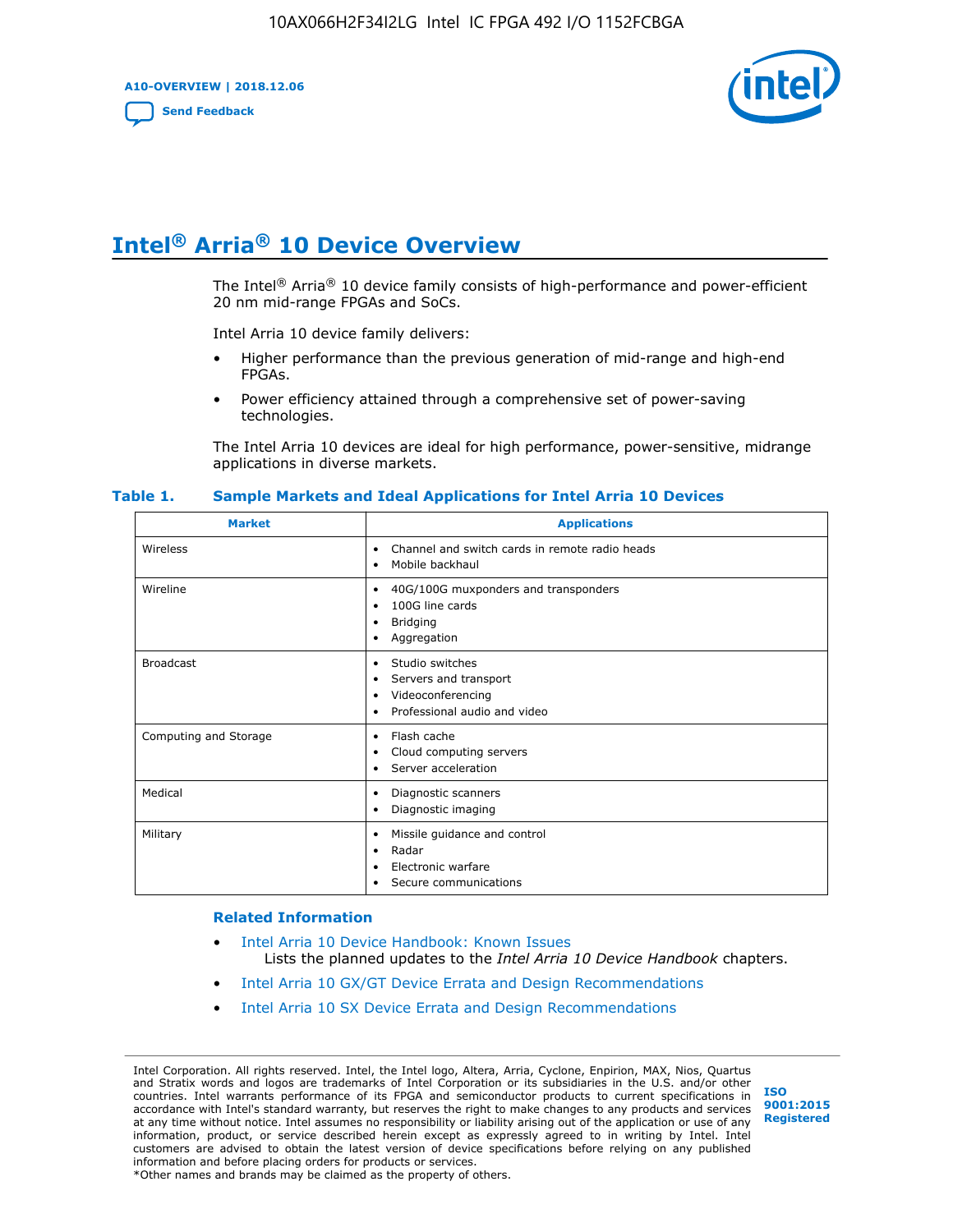

# **Key Advantages of Intel Arria 10 Devices**

# **Table 2. Key Advantages of the Intel Arria 10 Device Family**

| <b>Advantage</b>                                                                                          | <b>Supporting Feature</b>                                                                                                                                                                                                                                                                                                |  |  |  |  |  |
|-----------------------------------------------------------------------------------------------------------|--------------------------------------------------------------------------------------------------------------------------------------------------------------------------------------------------------------------------------------------------------------------------------------------------------------------------|--|--|--|--|--|
| Enhanced core architecture                                                                                | Built on TSMC's 20 nm process technology<br>٠<br>60% higher performance than the previous generation of mid-range FPGAs<br>٠<br>15% higher performance than the fastest previous-generation FPGA<br>٠                                                                                                                    |  |  |  |  |  |
| High-bandwidth integrated<br>transceivers                                                                 | Short-reach rates up to 25.8 Gigabits per second (Gbps)<br>٠<br>Backplane capability up to 12.5 Gbps<br>٠<br>Integrated 10GBASE-KR and 40GBASE-KR4 Forward Error Correction (FEC)<br>٠                                                                                                                                   |  |  |  |  |  |
| Improved logic integration and<br>hard IP blocks                                                          | 8-input adaptive logic module (ALM)<br>٠<br>Up to 65.6 megabits (Mb) of embedded memory<br>٠<br>Variable-precision digital signal processing (DSP) blocks<br>Fractional synthesis phase-locked loops (PLLs)<br>Hard PCI Express Gen3 IP blocks<br>Hard memory controllers and PHY up to 2,400 Megabits per second (Mbps) |  |  |  |  |  |
| Second generation hard<br>processor system (HPS) with<br>integrated ARM* Cortex*-A9*<br>MPCore* processor | Tight integration of a dual-core ARM Cortex-A9 MPCore processor, hard IP, and an<br>٠<br>FPGA in a single Intel Arria 10 system-on-a-chip (SoC)<br>Supports over 128 Gbps peak bandwidth with integrated data coherency between<br>$\bullet$<br>the processor and the FPGA fabric                                        |  |  |  |  |  |
| Advanced power savings                                                                                    | Comprehensive set of advanced power saving features<br>٠<br>Power-optimized MultiTrack routing and core architecture<br>٠<br>Up to 40% lower power compared to previous generation of mid-range FPGAs<br>٠<br>Up to 60% lower power compared to previous generation of high-end FPGAs                                    |  |  |  |  |  |

# **Summary of Intel Arria 10 Features**

## **Table 3. Summary of Features for Intel Arria 10 Devices**

| <b>Feature</b>                  | <b>Description</b>                                                                                                                                                                                                                                                                                                                                                                                           |
|---------------------------------|--------------------------------------------------------------------------------------------------------------------------------------------------------------------------------------------------------------------------------------------------------------------------------------------------------------------------------------------------------------------------------------------------------------|
| Technology                      | TSMC's 20-nm SoC process technology<br>٠<br>Allows operation at a lower $V_{CC}$ level of 0.82 V instead of the 0.9 V standard $V_{CC}$ core voltage                                                                                                                                                                                                                                                         |
| Packaging                       | 1.0 mm ball-pitch Fineline BGA packaging<br>٠<br>0.8 mm ball-pitch Ultra Fineline BGA packaging<br>Multiple devices with identical package footprints for seamless migration between different<br><b>FPGA</b> densities<br>Devices with compatible package footprints allow migration to next generation high-end<br>Stratix <sup>®</sup> 10 devices<br>RoHS, leaded $(1)$ , and lead-free (Pb-free) options |
| High-performance<br>FPGA fabric | Enhanced 8-input ALM with four registers<br>Improved multi-track routing architecture to reduce congestion and improve compilation time<br>Hierarchical core clocking architecture<br>Fine-grained partial reconfiguration                                                                                                                                                                                   |
| Internal memory<br>blocks       | M20K-20-Kb memory blocks with hard error correction code (ECC)<br>٠<br>Memory logic array block (MLAB)-640-bit memory                                                                                                                                                                                                                                                                                        |
|                                 | continued                                                                                                                                                                                                                                                                                                                                                                                                    |



<sup>(1)</sup> Contact Intel for availability.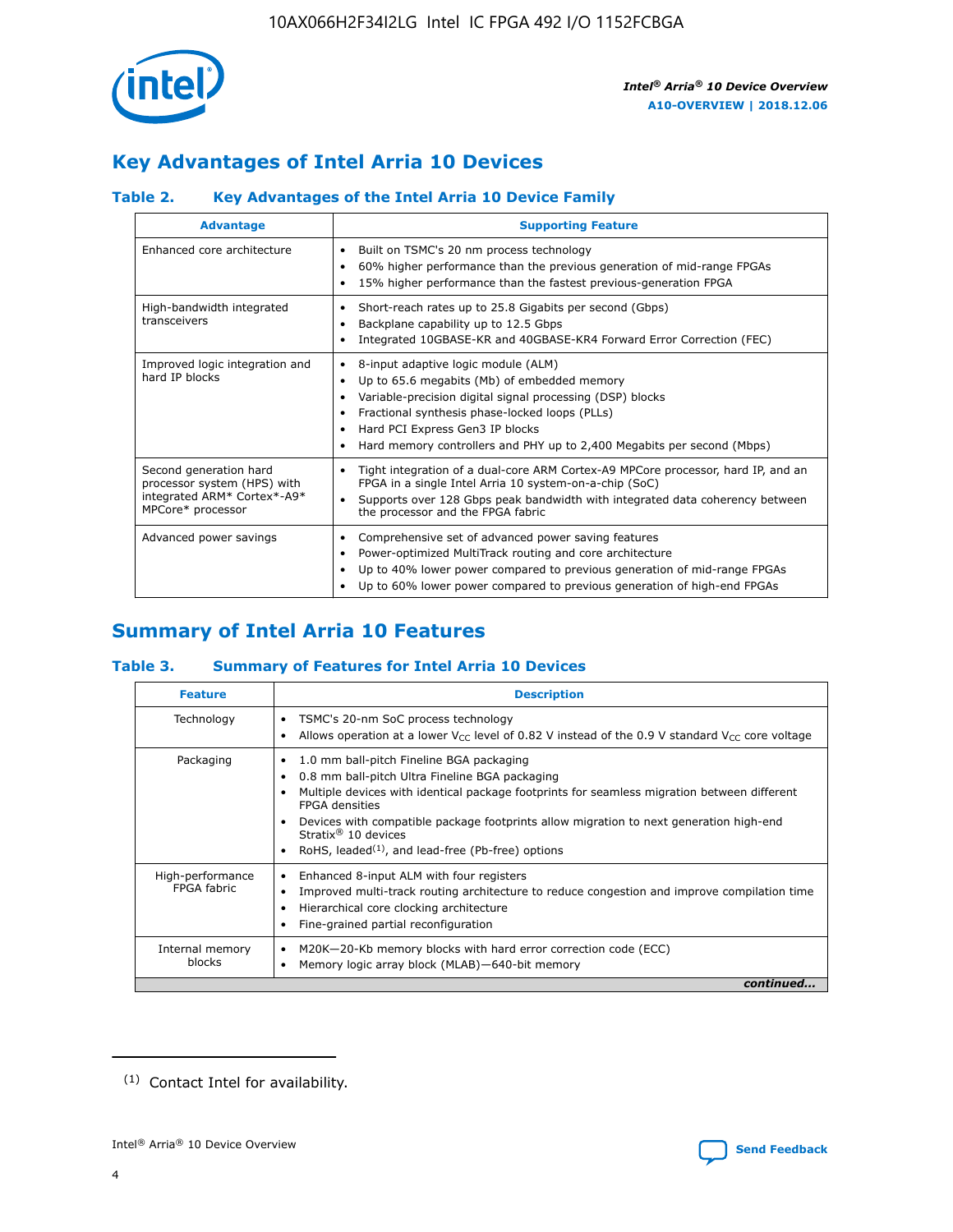r



| <b>Feature</b>                         |                                                                                                                | <b>Description</b>                                                                                                                                                                                                                                                                                                                                                                                                                                                                                                                                                                                                                                                                                                                                                                                                                                               |  |  |  |  |  |  |
|----------------------------------------|----------------------------------------------------------------------------------------------------------------|------------------------------------------------------------------------------------------------------------------------------------------------------------------------------------------------------------------------------------------------------------------------------------------------------------------------------------------------------------------------------------------------------------------------------------------------------------------------------------------------------------------------------------------------------------------------------------------------------------------------------------------------------------------------------------------------------------------------------------------------------------------------------------------------------------------------------------------------------------------|--|--|--|--|--|--|
| Embedded Hard IP<br>blocks             | Variable-precision DSP                                                                                         | Native support for signal processing precision levels from $18 \times 19$ to<br>$\bullet$<br>54 x 54<br>Native support for 27 x 27 multiplier mode<br>$\bullet$<br>64-bit accumulator and cascade for systolic finite impulse responses<br>(FIRs)<br>Internal coefficient memory banks<br>$\bullet$<br>Preadder/subtractor for improved efficiency<br>Additional pipeline register to increase performance and reduce<br>power<br>Supports floating point arithmetic:<br>- Perform multiplication, addition, subtraction, multiply-add,<br>multiply-subtract, and complex multiplication.<br>- Supports multiplication with accumulation capability, cascade<br>summation, and cascade subtraction capability.<br>- Dynamic accumulator reset control.<br>- Support direct vector dot and complex multiplication chaining<br>multiply floating point DSP blocks. |  |  |  |  |  |  |
|                                        | Memory controller                                                                                              | DDR4, DDR3, and DDR3L                                                                                                                                                                                                                                                                                                                                                                                                                                                                                                                                                                                                                                                                                                                                                                                                                                            |  |  |  |  |  |  |
|                                        | PCI Express*                                                                                                   | PCI Express (PCIe*) Gen3 (x1, x2, x4, or x8), Gen2 (x1, x2, x4, or x8)<br>and Gen1 (x1, x2, x4, or x8) hard IP with complete protocol stack,<br>endpoint, and root port                                                                                                                                                                                                                                                                                                                                                                                                                                                                                                                                                                                                                                                                                          |  |  |  |  |  |  |
|                                        | Transceiver I/O                                                                                                | 10GBASE-KR/40GBASE-KR4 Forward Error Correction (FEC)<br>PCS hard IPs that support:<br>- 10-Gbps Ethernet (10GbE)<br>- PCIe PIPE interface<br>- Interlaken<br>- Gbps Ethernet (GbE)<br>- Common Public Radio Interface (CPRI) with deterministic latency<br>support<br>- Gigabit-capable passive optical network (GPON) with fast lock-<br>time support<br>13.5G JESD204b<br>$\bullet$<br>8B/10B, 64B/66B, 64B/67B encoders and decoders<br>Custom mode support for proprietary protocols                                                                                                                                                                                                                                                                                                                                                                        |  |  |  |  |  |  |
| Core clock networks                    | $\bullet$                                                                                                      | Up to 800 MHz fabric clocking, depending on the application:<br>- 667 MHz external memory interface clocking with 2,400 Mbps DDR4 interface<br>- 800 MHz LVDS interface clocking with 1,600 Mbps LVDS interface<br>Global, regional, and peripheral clock networks<br>Clock networks that are not used can be gated to reduce dynamic power                                                                                                                                                                                                                                                                                                                                                                                                                                                                                                                      |  |  |  |  |  |  |
| Phase-locked loops<br>(PLLs)           | High-resolution fractional synthesis PLLs:<br>$\bullet$<br>Integer PLLs:<br>- Adjacent to general purpose I/Os | - Precision clock synthesis, clock delay compensation, and zero delay buffering (ZDB)<br>- Support integer mode and fractional mode<br>- Fractional mode support with third-order delta-sigma modulation<br>- Support external memory and LVDS interfaces                                                                                                                                                                                                                                                                                                                                                                                                                                                                                                                                                                                                        |  |  |  |  |  |  |
| FPGA General-purpose<br>$I/Os$ (GPIOs) | On-chip termination (OCT)<br>$\bullet$                                                                         | 1.6 Gbps LVDS-every pair can be configured as receiver or transmitter<br>1.2 V to 3.0 V single-ended LVTTL/LVCMOS interfacing                                                                                                                                                                                                                                                                                                                                                                                                                                                                                                                                                                                                                                                                                                                                    |  |  |  |  |  |  |
| <b>External Memory</b><br>Interface    | $\bullet$                                                                                                      | Hard memory controller- DDR4, DDR3, and DDR3L support<br>$-$ DDR4-speeds up to 1,200 MHz/2,400 Mbps<br>- DDR3-speeds up to 1,067 MHz/2,133 Mbps<br>Soft memory controller—provides support for RLDRAM $3^{(2)}$ , QDR IV $^{(2)}$ , and QDR II+<br>continued                                                                                                                                                                                                                                                                                                                                                                                                                                                                                                                                                                                                     |  |  |  |  |  |  |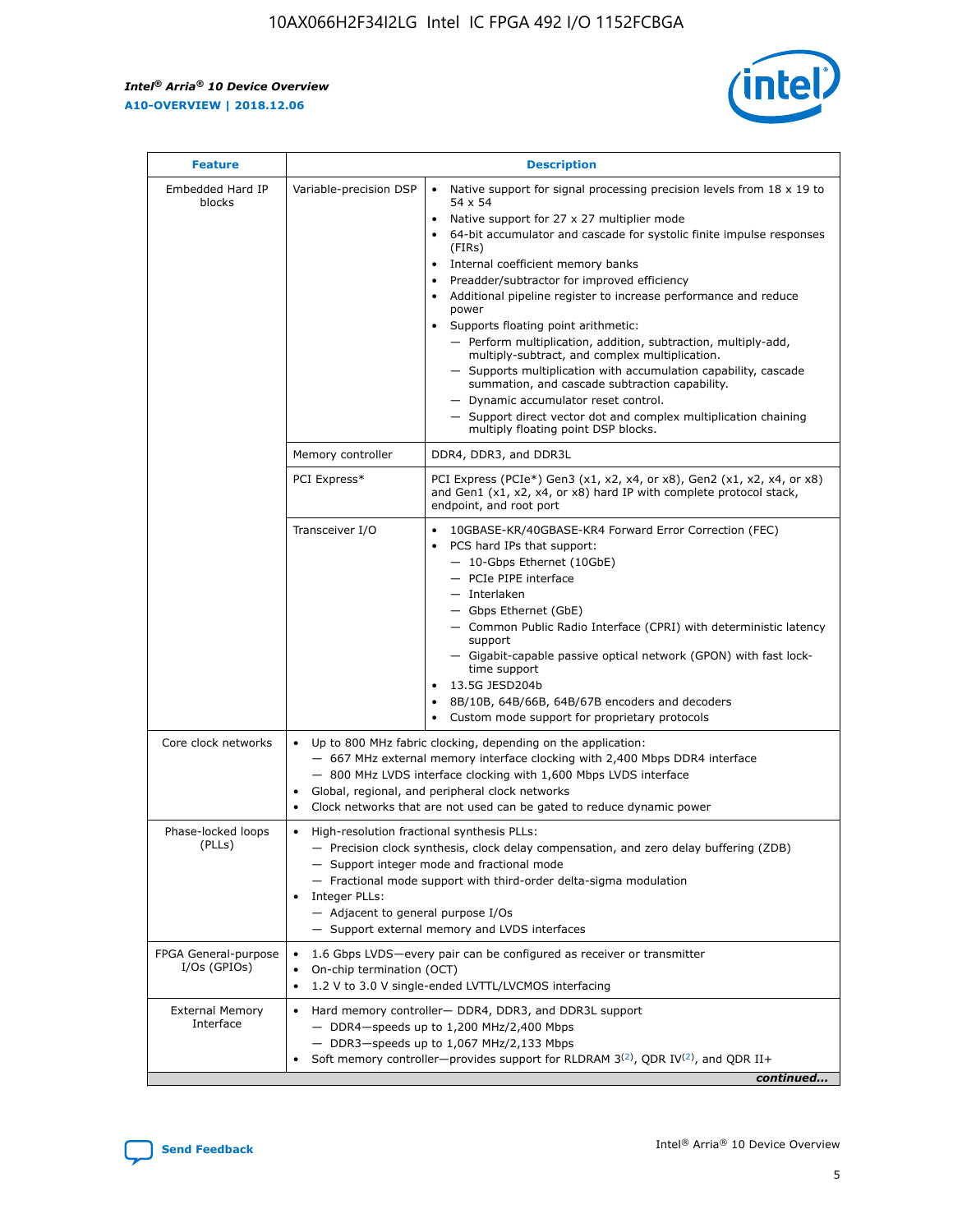

| <b>Feature</b>                                    | <b>Description</b>                                                                                                                                                                                                                                                                                                                                                                                                                                                                                                                                                                                                                                      |
|---------------------------------------------------|---------------------------------------------------------------------------------------------------------------------------------------------------------------------------------------------------------------------------------------------------------------------------------------------------------------------------------------------------------------------------------------------------------------------------------------------------------------------------------------------------------------------------------------------------------------------------------------------------------------------------------------------------------|
| Low-power serial<br>transceivers                  | • Continuous operating range:<br>- Intel Arria 10 GX-1 Gbps to 17.4 Gbps<br>- Intel Arria 10 GT-1 Gbps to 25.8 Gbps<br>Backplane support:<br>$-$ Intel Arria 10 GX-up to 12.5<br>- Intel Arria 10 GT-up to 12.5<br>Extended range down to 125 Mbps with oversampling<br>ATX transmit PLLs with user-configurable fractional synthesis capability<br>• Electronic Dispersion Compensation (EDC) support for XFP, SFP+, QSFP, and CFP optical<br>module<br>Adaptive linear and decision feedback equalization<br>$\bullet$<br>Transmitter pre-emphasis and de-emphasis<br>$\bullet$<br>Dynamic partial reconfiguration of individual transceiver channels |
| <b>HPS</b><br>(Intel Arria 10 SX<br>devices only) | Processor and system<br>Dual-core ARM Cortex-A9 MPCore processor-1.2 GHz CPU with<br>$\bullet$<br>1.5 GHz overdrive capability<br>• 256 KB on-chip RAM and 64 KB on-chip ROM<br>System peripherals-general-purpose timers, watchdog timers, direct<br>memory access (DMA) controller, FPGA configuration manager, and<br>clock and reset managers<br>• Security features—anti-tamper, secure boot, Advanced Encryption<br>Standard (AES) and authentication (SHA)<br>ARM CoreSight* JTAG debug access port, trace port, and on-chip<br>trace storage                                                                                                    |
|                                                   | <b>External interfaces</b><br>Hard memory interface—Hard memory controller (2,400 Mbps DDR4,<br>$\bullet$<br>and 2,133 Mbps DDR3), Quad serial peripheral interface (QSPI) flash<br>controller, NAND flash controller, direct memory access (DMA)<br>controller, Secure Digital/MultiMediaCard (SD/MMC) controller<br>Communication interface-10/100/1000 Ethernet media access<br>control (MAC), USB On-The-GO (OTG) controllers, I <sup>2</sup> C controllers,<br>UART 16550, serial peripheral interface (SPI), and up to 62<br>HPS GPIO interfaces (48 direct-share I/Os)                                                                           |
|                                                   | High-performance ARM AMBA* AXI bus bridges that support<br>Interconnects to core<br>$\bullet$<br>simultaneous read and write<br>HPS-FPGA bridges—include the FPGA-to-HPS, HPS-to-FPGA, and<br>lightweight HPS-to-FPGA bridges that allow the FPGA fabric to issue<br>transactions to slaves in the HPS, and vice versa<br>Configuration bridge that allows HPS configuration manager to<br>configure the core logic via dedicated 32-bit configuration port<br>FPGA-to-HPS SDRAM controller bridge-provides configuration<br>interfaces for the multiport front end (MPFE) of the HPS SDRAM<br>controller                                               |
| Configuration                                     | Tamper protection—comprehensive design protection to protect your valuable IP investments<br>Enhanced 256-bit advanced encryption standard (AES) design security with authentication<br>٠<br>Configuration via protocol (CvP) using PCIe Gen1, Gen2, or Gen3<br>continued                                                                                                                                                                                                                                                                                                                                                                               |

<sup>(2)</sup> Intel Arria 10 devices support this external memory interface using hard PHY with soft memory controller.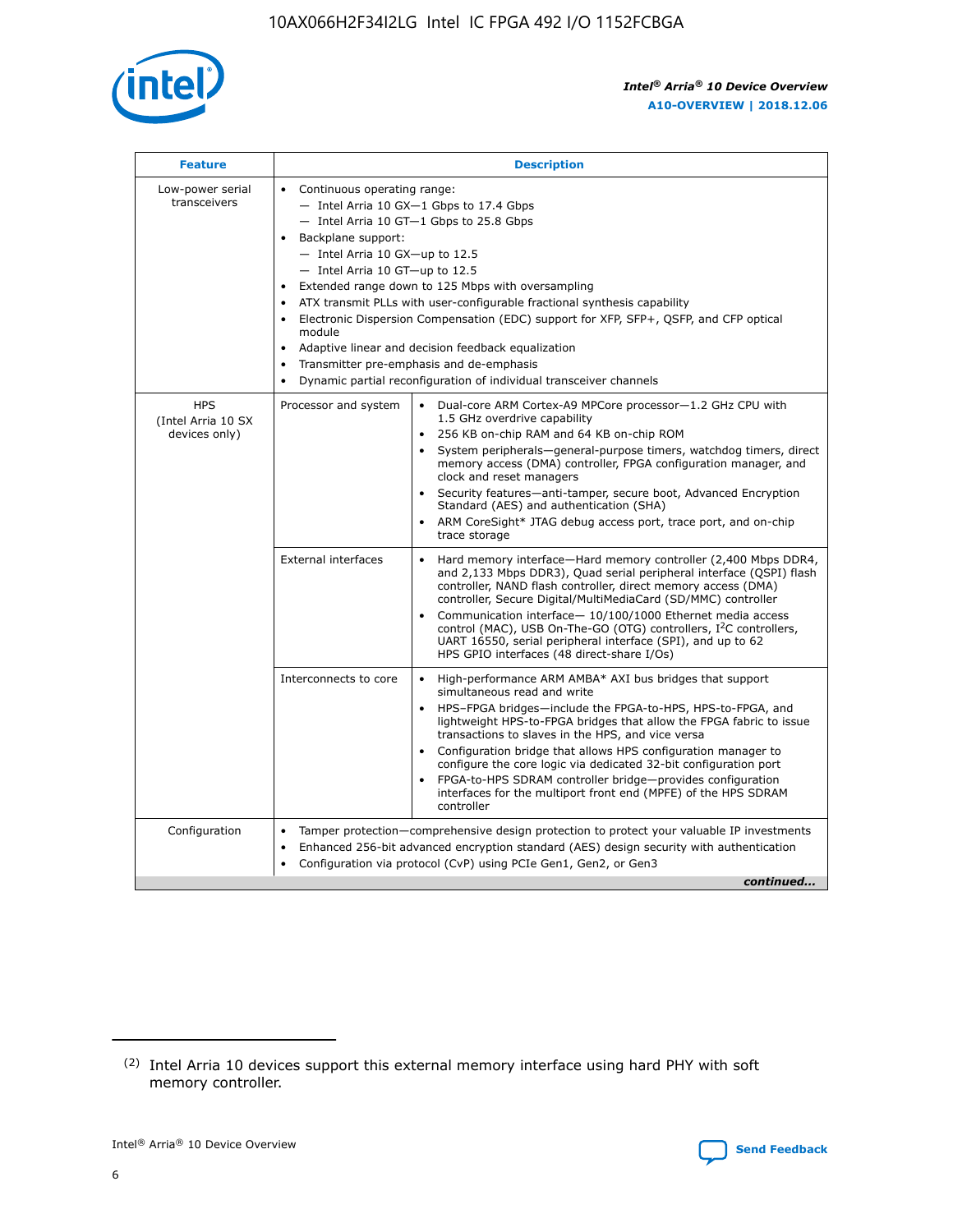

| <b>Feature</b>     | <b>Description</b>                                                                                                                                                                                               |
|--------------------|------------------------------------------------------------------------------------------------------------------------------------------------------------------------------------------------------------------|
|                    | Dynamic reconfiguration of the transceivers and PLLs<br>Fine-grained partial reconfiguration of the core fabric<br>Active Serial x4 Interface<br>$\bullet$                                                       |
| Power management   | SmartVID<br>Low static power device options<br>Programmable Power Technology<br>Intel Quartus <sup>®</sup> Prime integrated power analysis                                                                       |
| Software and tools | Intel Quartus Prime design suite<br>Transceiver toolkit<br>Platform Designer system integration tool<br>DSP Builder for Intel FPGAs<br>OpenCL <sup>™</sup> support<br>Intel SoC FPGA Embedded Design Suite (EDS) |

## **Related Information**

[Intel Arria 10 Transceiver PHY Overview](https://www.intel.com/content/www/us/en/programmable/documentation/nik1398707230472.html#nik1398706768037) Provides details on Intel Arria 10 transceivers.

# **Intel Arria 10 Device Variants and Packages**

#### **Table 4. Device Variants for the Intel Arria 10 Device Family**

| <b>Variant</b>    | <b>Description</b>                                                                                                                                                                                                     |
|-------------------|------------------------------------------------------------------------------------------------------------------------------------------------------------------------------------------------------------------------|
| Intel Arria 10 GX | FPGA featuring 17.4 Gbps transceivers for short reach applications with 12.5 backplane driving<br>capability.                                                                                                          |
| Intel Arria 10 GT | FPGA featuring:<br>17.4 Gbps transceivers for short reach applications with 12.5 backplane driving capability.<br>25.8 Gbps transceivers for supporting CAUI-4 and CEI-25G applications with CFP2 and CFP4<br>modules. |
| Intel Arria 10 SX | SoC integrating ARM-based HPS and FPGA featuring 17.4 Gbps transceivers for short reach<br>applications with 12.5 backplane driving capability.                                                                        |

# **Intel Arria 10 GX**

This section provides the available options, maximum resource counts, and package plan for the Intel Arria 10 GX devices.

The information in this section is correct at the time of publication. For the latest information and to get more details, refer to the Intel FPGA Product Selector.

#### **Related Information**

#### [Intel FPGA Product Selector](http://www.altera.com/products/selector/psg-selector.html) Provides the latest information on Intel products.

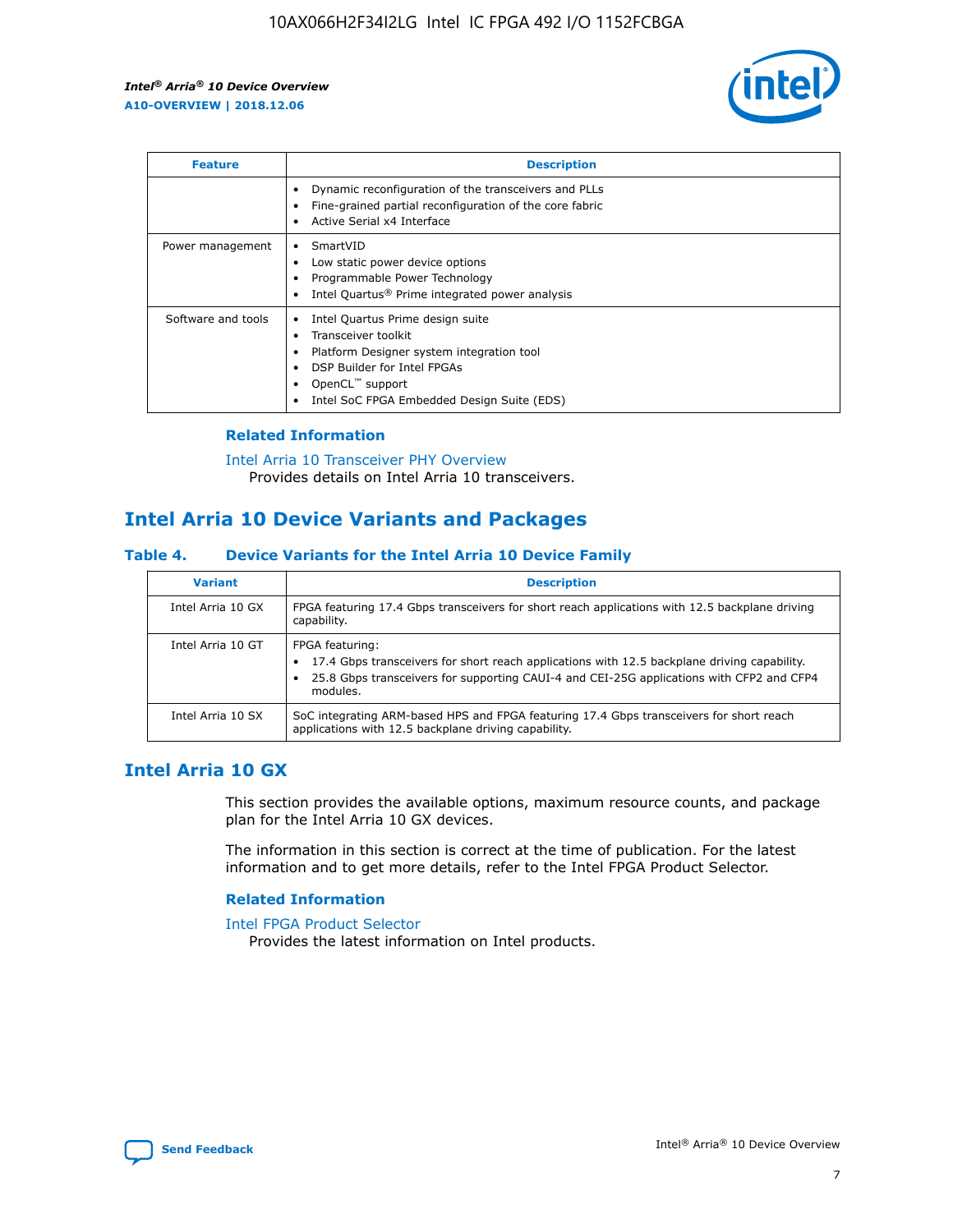

# **Available Options**





#### **Related Information**

[Transceiver Performance for Intel Arria 10 GX/SX Devices](https://www.intel.com/content/www/us/en/programmable/documentation/mcn1413182292568.html#mcn1413213965502) Provides more information about the transceiver speed grade.

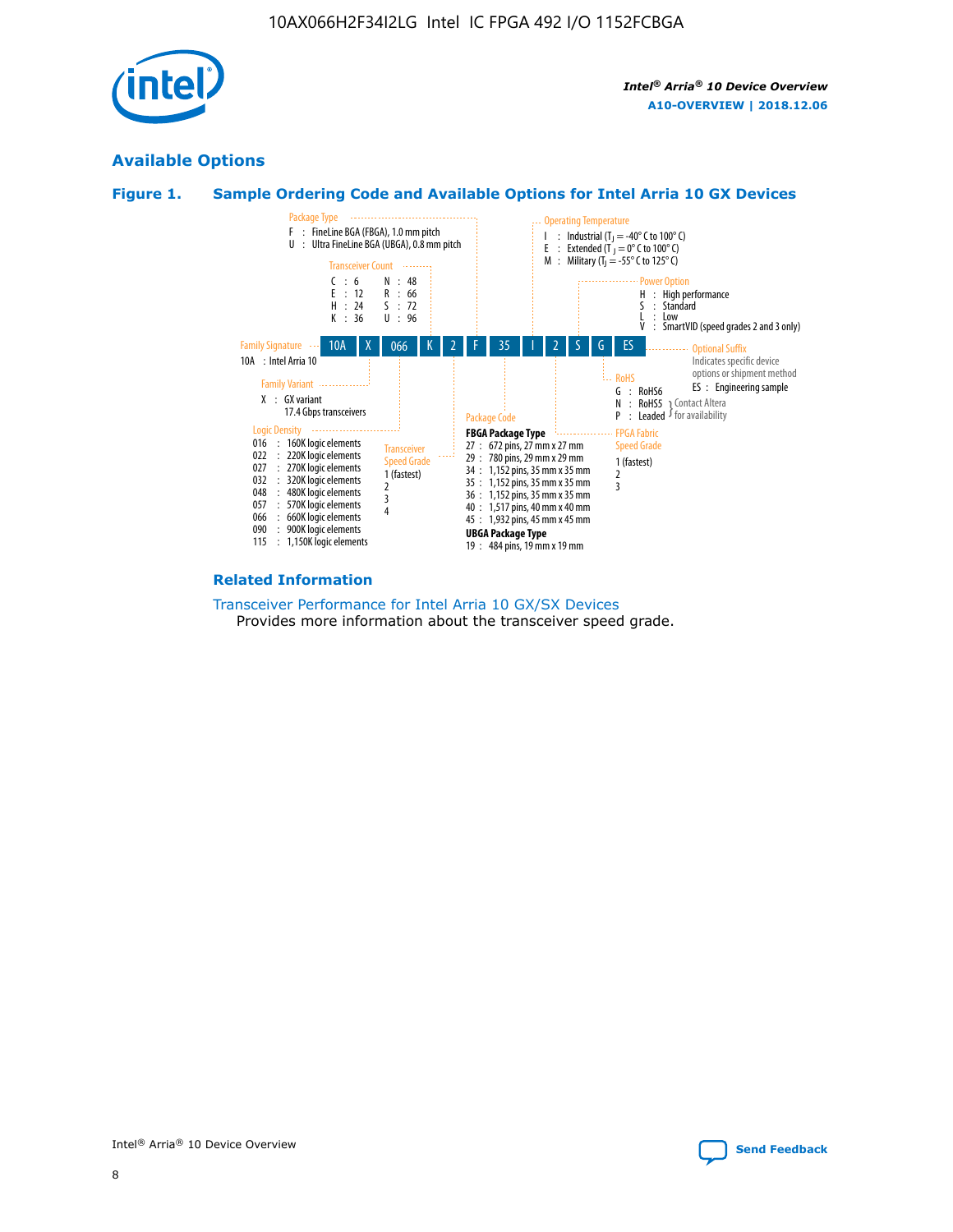

# **Maximum Resources**

#### **Table 5. Maximum Resource Counts for Intel Arria 10 GX Devices (GX 160, GX 220, GX 270, GX 320, and GX 480)**

| <b>Resource</b>              |                         | <b>Product Line</b> |                  |                    |                |                |  |  |  |
|------------------------------|-------------------------|---------------------|------------------|--------------------|----------------|----------------|--|--|--|
|                              |                         | <b>GX 160</b>       | <b>GX 220</b>    | <b>GX 270</b>      | <b>GX 320</b>  | <b>GX 480</b>  |  |  |  |
| Logic Elements (LE) (K)      |                         | 160                 | 220              | 270                | 320            | 480            |  |  |  |
| <b>ALM</b>                   |                         | 61,510              | 80,330           | 101,620            | 119,900        | 183,590        |  |  |  |
| Register                     |                         | 246,040             | 321,320          | 406,480<br>479,600 |                | 734,360        |  |  |  |
| Memory (Kb)                  | M <sub>20</sub> K       | 8,800               | 11,740<br>15,000 |                    | 17,820         | 28,620         |  |  |  |
|                              | <b>MLAB</b>             | 1,050               | 1,690            | 2,452              | 2,727          | 4,164          |  |  |  |
| Variable-precision DSP Block |                         | 156                 | 192<br>830       |                    | 985            | 1,368          |  |  |  |
| 18 x 19 Multiplier           |                         | 312                 | 384              | 1,970<br>1,660     |                | 2,736          |  |  |  |
| PLL                          | Fractional<br>Synthesis | 6                   | 6                | 8                  | 8              | 12             |  |  |  |
|                              | I/O                     | 6                   | 6                | 8                  | 8              | 12             |  |  |  |
| 17.4 Gbps Transceiver        |                         | 12                  | 12               | 24                 | 24             | 36             |  |  |  |
| GPIO <sup>(3)</sup>          |                         | 288                 | 288              | 384<br>384         |                | 492            |  |  |  |
| LVDS Pair $(4)$              |                         | 120                 | 120              | 168                | 168            | 222            |  |  |  |
| PCIe Hard IP Block           |                         | 1                   | 1                | 2                  | $\overline{2}$ | $\overline{2}$ |  |  |  |
| Hard Memory Controller       |                         | 6                   | 6                | 8                  | 8              | 12             |  |  |  |

<sup>(4)</sup> Each LVDS I/O pair can be used as differential input or output.



<sup>(3)</sup> The number of GPIOs does not include transceiver I/Os. In the Intel Quartus Prime software, the number of user I/Os includes transceiver I/Os.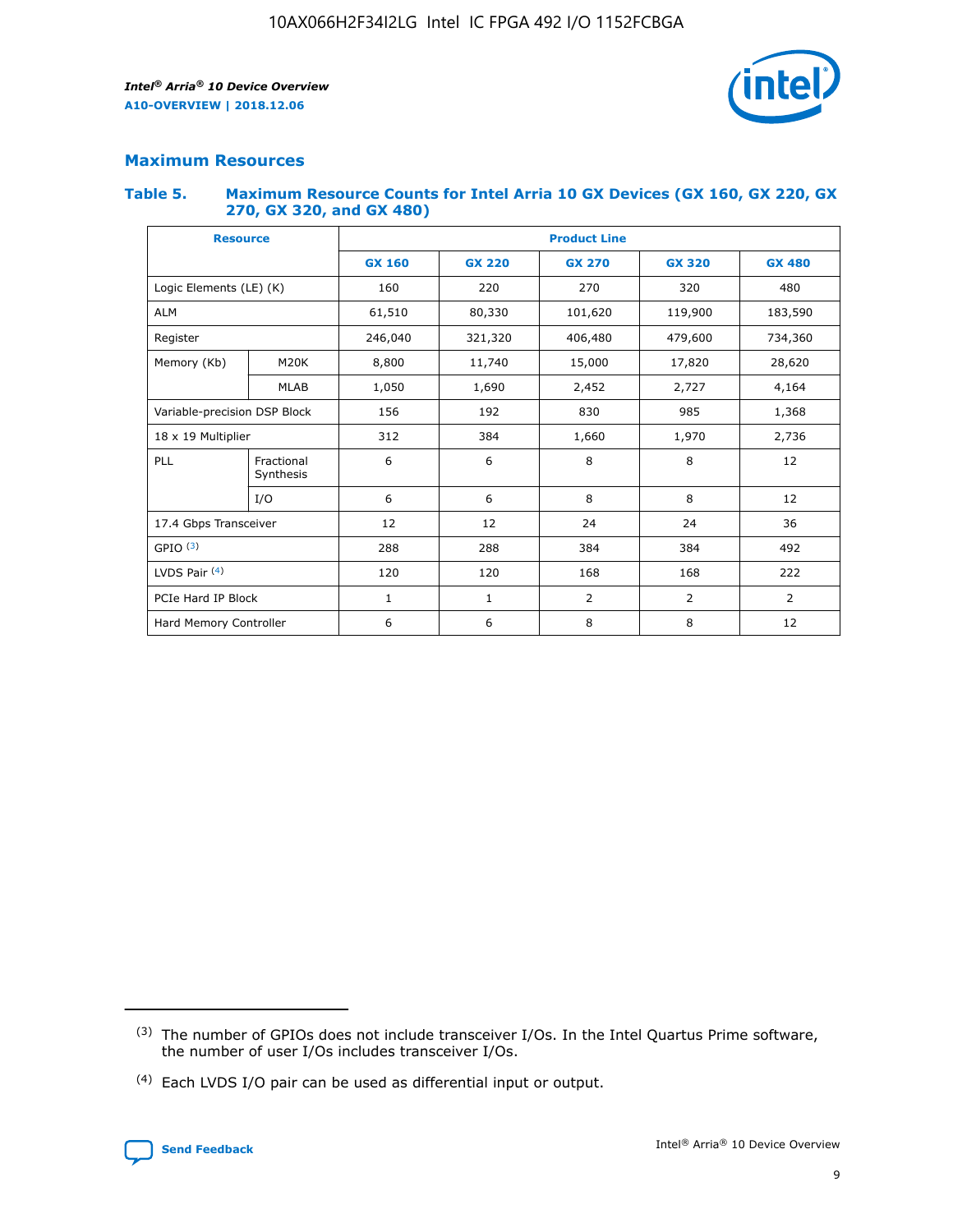

## **Table 6. Maximum Resource Counts for Intel Arria 10 GX Devices (GX 570, GX 660, GX 900, and GX 1150)**

|                              | <b>Resource</b>         | <b>Product Line</b> |               |                |                |  |  |  |  |
|------------------------------|-------------------------|---------------------|---------------|----------------|----------------|--|--|--|--|
|                              |                         | <b>GX 570</b>       | <b>GX 660</b> | <b>GX 900</b>  | <b>GX 1150</b> |  |  |  |  |
| Logic Elements (LE) (K)      |                         | 570                 | 660           | 900            | 1,150          |  |  |  |  |
| <b>ALM</b>                   |                         | 217,080             | 251,680       | 339,620        | 427,200        |  |  |  |  |
| Register                     |                         | 868,320             | 1,006,720     | 1,358,480      | 1,708,800      |  |  |  |  |
| Memory (Kb)                  | <b>M20K</b>             | 36,000              | 42,620        | 48,460         | 54,260         |  |  |  |  |
|                              | <b>MLAB</b>             | 5,096               | 5,788         | 9,386          | 12,984         |  |  |  |  |
| Variable-precision DSP Block |                         | 1,523               | 1,687         | 1,518          | 1,518          |  |  |  |  |
| 18 x 19 Multiplier           |                         | 3,046               | 3,374         | 3,036          | 3,036          |  |  |  |  |
| PLL                          | Fractional<br>Synthesis | 16                  | 16            | 32             | 32             |  |  |  |  |
|                              | I/O                     | 16                  | 16            | 16             | 16             |  |  |  |  |
| 17.4 Gbps Transceiver        |                         | 48                  | 48            | 96             | 96             |  |  |  |  |
| GPIO <sup>(3)</sup>          |                         | 696                 | 696           | 768            | 768            |  |  |  |  |
| LVDS Pair $(4)$              |                         | 324                 | 324           | 384            | 384            |  |  |  |  |
| PCIe Hard IP Block           |                         | 2                   | 2             | $\overline{4}$ | 4              |  |  |  |  |
| Hard Memory Controller       |                         | 16                  | 16            | 16             | 16             |  |  |  |  |

# **Package Plan**

## **Table 7. Package Plan for Intel Arria 10 GX Devices (U19, F27, and F29)**

Refer to I/O and High Speed I/O in Intel Arria 10 Devices chapter for the number of 3 V I/O, LVDS I/O, and LVDS channels in each device package.

| <b>Product Line</b> | U <sub>19</sub><br>$(19 \text{ mm} \times 19 \text{ mm})$<br>484-pin UBGA) |          |             |         | <b>F27</b><br>(27 mm × 27 mm,<br>672-pin FBGA) |             | <b>F29</b><br>(29 mm × 29 mm,<br>780-pin FBGA) |          |             |  |
|---------------------|----------------------------------------------------------------------------|----------|-------------|---------|------------------------------------------------|-------------|------------------------------------------------|----------|-------------|--|
|                     | 3 V I/O                                                                    | LVDS I/O | <b>XCVR</b> | 3 V I/O | <b>LVDS I/O</b>                                | <b>XCVR</b> | 3 V I/O                                        | LVDS I/O | <b>XCVR</b> |  |
| GX 160              | 48                                                                         | 192      | 6           | 48      | 192                                            | 12          | 48                                             | 240      | 12          |  |
| GX 220              | 48                                                                         | 192      | 6           | 48      | 192                                            | 12          | 48                                             | 240      | 12          |  |
| GX 270              |                                                                            |          |             | 48      | 192                                            | 12          | 48                                             | 312      | 12          |  |
| GX 320              |                                                                            |          |             | 48      | 192                                            | 12          | 48                                             | 312      | 12          |  |
| GX 480              |                                                                            |          |             |         |                                                |             | 48                                             | 312      | 12          |  |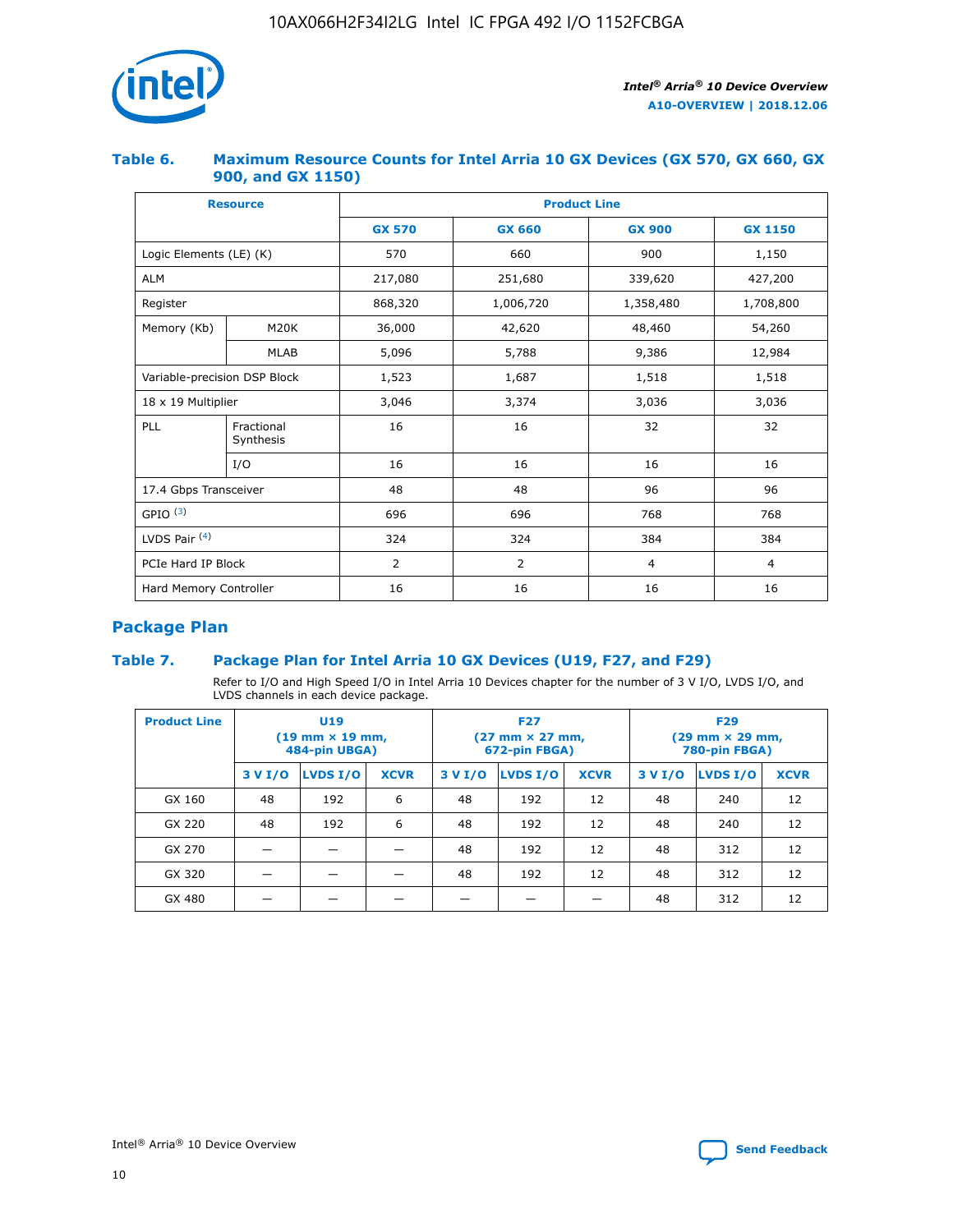



#### **Table 8. Package Plan for Intel Arria 10 GX Devices (F34, F35, NF40, and KF40)**

Refer to I/O and High Speed I/O in Intel Arria 10 Devices chapter for the number of 3 V I/O, LVDS I/O, and LVDS channels in each device package.

| <b>Product Line</b> | <b>F34</b><br>$(35 \text{ mm} \times 35 \text{ mm})$<br>1152-pin FBGA) |                    | <b>F35</b><br>$(35$ mm $\times$ 35 mm,<br><b>1152-pin FBGA)</b> |           | <b>KF40</b><br>$(40$ mm $\times$ 40 mm,<br>1517-pin FBGA) |             |           | <b>NF40</b><br>$(40$ mm $\times$ 40 mm,<br><b>1517-pin FBGA)</b> |             |            |                    |             |
|---------------------|------------------------------------------------------------------------|--------------------|-----------------------------------------------------------------|-----------|-----------------------------------------------------------|-------------|-----------|------------------------------------------------------------------|-------------|------------|--------------------|-------------|
|                     | 3V<br>I/O                                                              | <b>LVDS</b><br>I/O | <b>XCVR</b>                                                     | 3V<br>I/O | <b>LVDS</b><br>I/O                                        | <b>XCVR</b> | 3V<br>I/O | <b>LVDS</b><br>I/O                                               | <b>XCVR</b> | 3 V<br>I/O | <b>LVDS</b><br>I/O | <b>XCVR</b> |
| GX 270              | 48                                                                     | 336                | 24                                                              | 48        | 336                                                       | 24          |           |                                                                  |             |            |                    |             |
| GX 320              | 48                                                                     | 336                | 24                                                              | 48        | 336                                                       | 24          |           |                                                                  |             |            |                    |             |
| GX 480              | 48                                                                     | 444                | 24                                                              | 48        | 348                                                       | 36          |           |                                                                  |             |            |                    |             |
| GX 570              | 48                                                                     | 444                | 24                                                              | 48        | 348                                                       | 36          | 96        | 600                                                              | 36          | 48         | 540                | 48          |
| GX 660              | 48                                                                     | 444                | 24                                                              | 48        | 348                                                       | 36          | 96        | 600                                                              | 36          | 48         | 540                | 48          |
| GX 900              |                                                                        | 504                | 24                                                              | –         |                                                           | -           |           |                                                                  |             |            | 600                | 48          |
| GX 1150             |                                                                        | 504                | 24                                                              |           |                                                           |             |           |                                                                  |             |            | 600                | 48          |

#### **Table 9. Package Plan for Intel Arria 10 GX Devices (RF40, NF45, SF45, and UF45)**

Refer to I/O and High Speed I/O in Intel Arria 10 Devices chapter for the number of 3 V I/O, LVDS I/O, and LVDS channels in each device package.

| <b>Product Line</b> | <b>RF40</b><br>$(40$ mm $\times$ 40 mm,<br>1517-pin FBGA) |                    | <b>NF45</b><br>$(45 \text{ mm} \times 45 \text{ mm})$<br><b>1932-pin FBGA)</b> |            |                    | <b>SF45</b><br>$(45 \text{ mm} \times 45 \text{ mm})$<br><b>1932-pin FBGA)</b> |            |                    | <b>UF45</b><br>$(45 \text{ mm} \times 45 \text{ mm})$<br><b>1932-pin FBGA)</b> |           |                    |             |
|---------------------|-----------------------------------------------------------|--------------------|--------------------------------------------------------------------------------|------------|--------------------|--------------------------------------------------------------------------------|------------|--------------------|--------------------------------------------------------------------------------|-----------|--------------------|-------------|
|                     | 3V<br>I/O                                                 | <b>LVDS</b><br>I/O | <b>XCVR</b>                                                                    | 3 V<br>I/O | <b>LVDS</b><br>I/O | <b>XCVR</b>                                                                    | 3 V<br>I/O | <b>LVDS</b><br>I/O | <b>XCVR</b>                                                                    | 3V<br>I/O | <b>LVDS</b><br>I/O | <b>XCVR</b> |
| GX 900              |                                                           | 342                | 66                                                                             | _          | 768                | 48                                                                             |            | 624                | 72                                                                             |           | 480                | 96          |
| GX 1150             |                                                           | 342                | 66                                                                             | _          | 768                | 48                                                                             |            | 624                | 72                                                                             |           | 480                | 96          |

### **Related Information**

[I/O and High-Speed Differential I/O Interfaces in Intel Arria 10 Devices chapter, Intel](https://www.intel.com/content/www/us/en/programmable/documentation/sam1403482614086.html#sam1403482030321) [Arria 10 Device Handbook](https://www.intel.com/content/www/us/en/programmable/documentation/sam1403482614086.html#sam1403482030321)

Provides the number of 3 V and LVDS I/Os, and LVDS channels for each Intel Arria 10 device package.

# **Intel Arria 10 GT**

This section provides the available options, maximum resource counts, and package plan for the Intel Arria 10 GT devices.

The information in this section is correct at the time of publication. For the latest information and to get more details, refer to the Intel FPGA Product Selector.

#### **Related Information**

#### [Intel FPGA Product Selector](http://www.altera.com/products/selector/psg-selector.html)

Provides the latest information on Intel products.

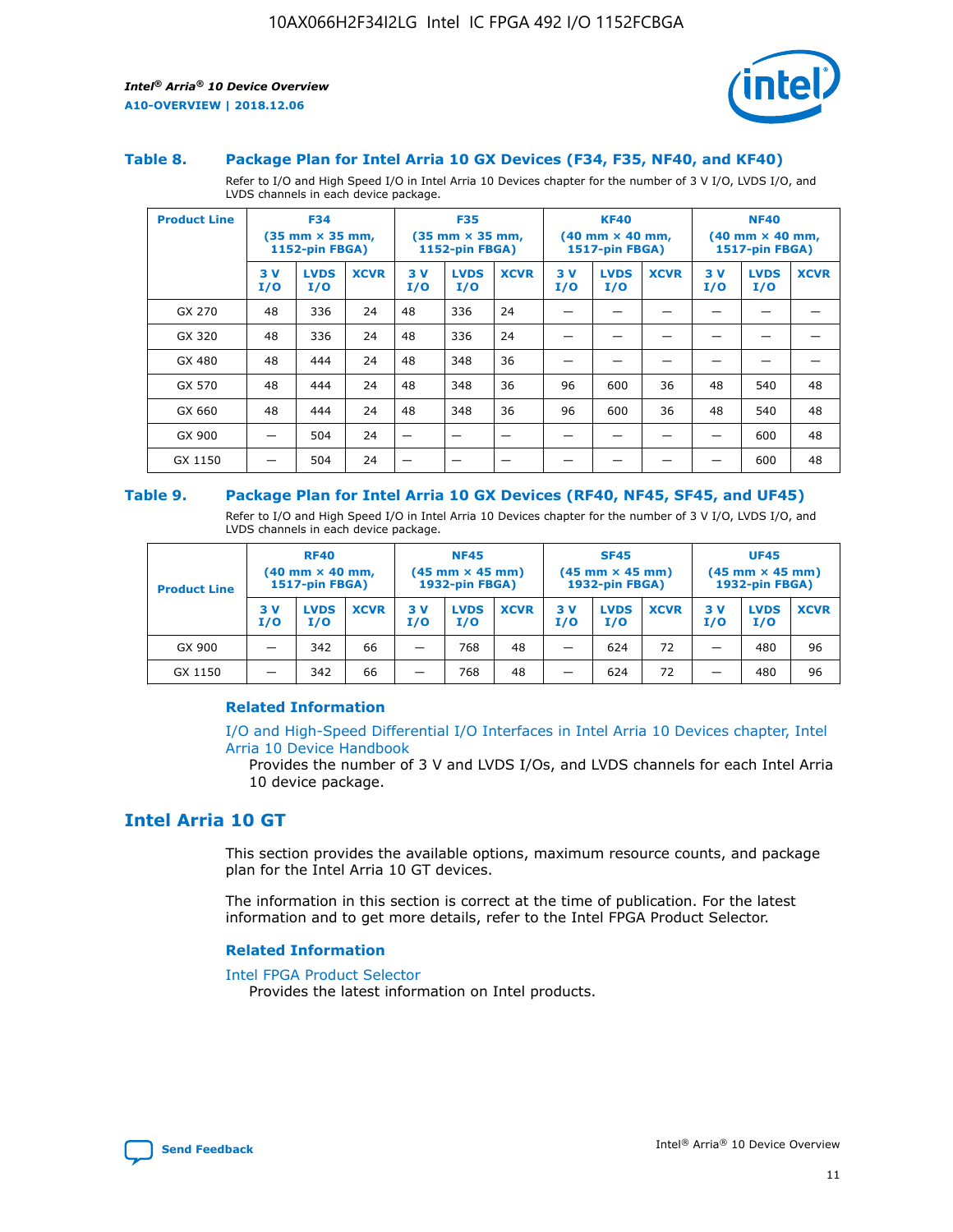

# **Available Options**

# **Figure 2. Sample Ordering Code and Available Options for Intel Arria 10 GT Devices**

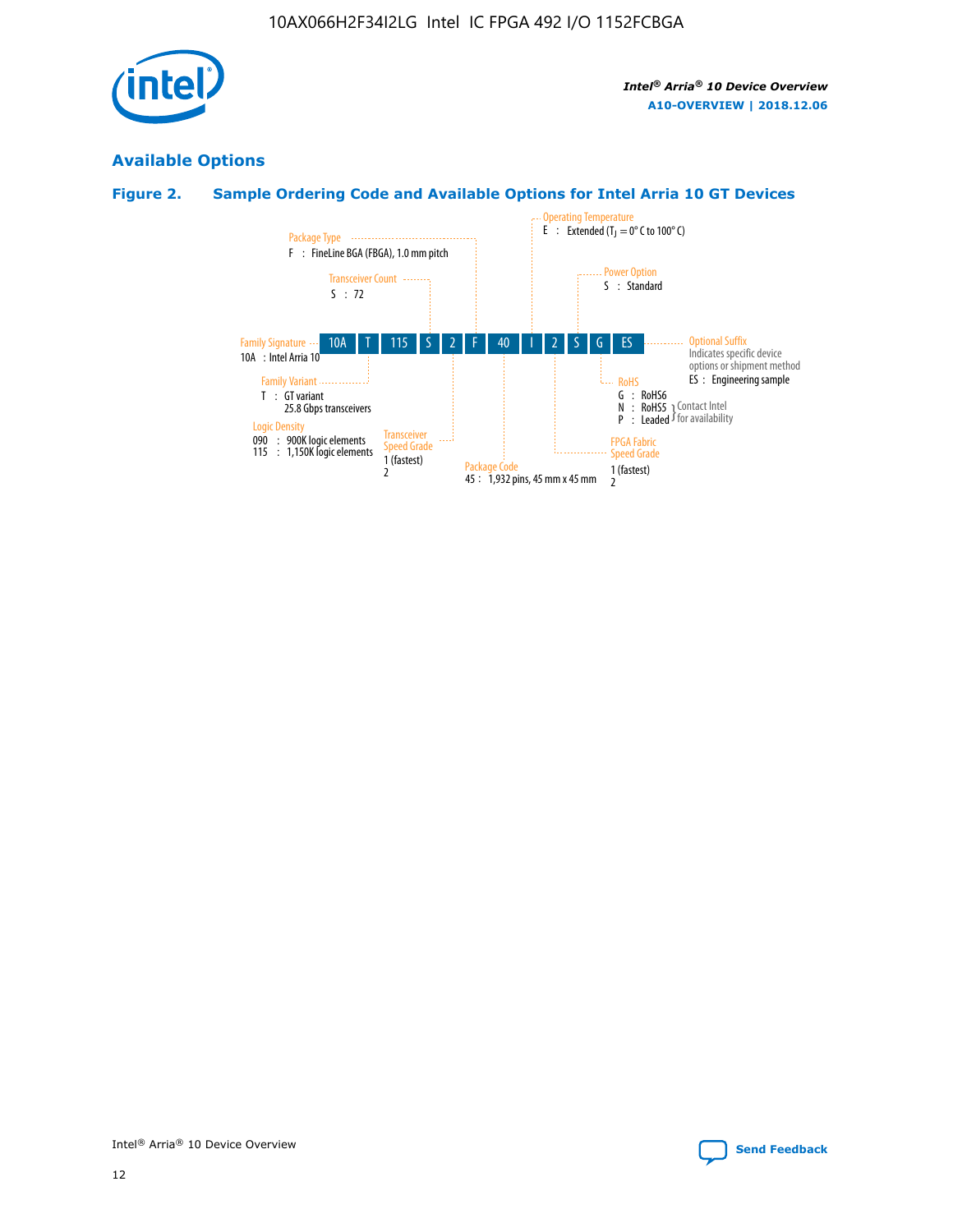

## **Maximum Resources**

#### **Table 10. Maximum Resource Counts for Intel Arria 10 GT Devices**

| <b>Resource</b>              |                      | <b>Product Line</b> |                |  |
|------------------------------|----------------------|---------------------|----------------|--|
|                              |                      | <b>GT 900</b>       | <b>GT 1150</b> |  |
| Logic Elements (LE) (K)      |                      | 900                 | 1,150          |  |
| <b>ALM</b>                   |                      | 339,620             | 427,200        |  |
| Register                     |                      | 1,358,480           | 1,708,800      |  |
| Memory (Kb)                  | M20K                 | 48,460              | 54,260         |  |
|                              | <b>MLAB</b>          | 9,386               | 12,984         |  |
| Variable-precision DSP Block |                      | 1,518               | 1,518          |  |
| 18 x 19 Multiplier           |                      | 3,036               | 3,036          |  |
| PLL                          | Fractional Synthesis | 32                  | 32             |  |
|                              | I/O                  | 16                  | 16             |  |
| Transceiver                  | 17.4 Gbps            | 72(5)               | 72(5)          |  |
|                              | 25.8 Gbps            | 6                   | 6              |  |
| GPIO <sup>(6)</sup>          |                      | 624                 | 624            |  |
| LVDS Pair $(7)$              |                      | 312                 | 312            |  |
| PCIe Hard IP Block           |                      | $\overline{4}$      | $\overline{4}$ |  |
| Hard Memory Controller       |                      | 16                  | 16             |  |

### **Related Information**

#### [Intel Arria 10 GT Channel Usage](https://www.intel.com/content/www/us/en/programmable/documentation/nik1398707230472.html#nik1398707008178)

Configuring GT/GX channels in Intel Arria 10 GT devices.

## **Package Plan**

### **Table 11. Package Plan for Intel Arria 10 GT Devices**

Refer to I/O and High Speed I/O in Intel Arria 10 Devices chapter for the number of 3 V I/O, LVDS I/O, and LVDS channels in each device package.

| <b>Product Line</b> | <b>SF45</b><br>(45 mm × 45 mm, 1932-pin FBGA) |                 |             |  |  |  |
|---------------------|-----------------------------------------------|-----------------|-------------|--|--|--|
|                     | 3 V I/O                                       | <b>LVDS I/O</b> | <b>XCVR</b> |  |  |  |
| GT 900              |                                               | 624             | 72          |  |  |  |
| GT 1150             |                                               | 624             | 72          |  |  |  |

<sup>(7)</sup> Each LVDS I/O pair can be used as differential input or output.



 $(5)$  If all 6 GT channels are in use, 12 of the GX channels are not usable.

<sup>(6)</sup> The number of GPIOs does not include transceiver I/Os. In the Intel Quartus Prime software, the number of user I/Os includes transceiver I/Os.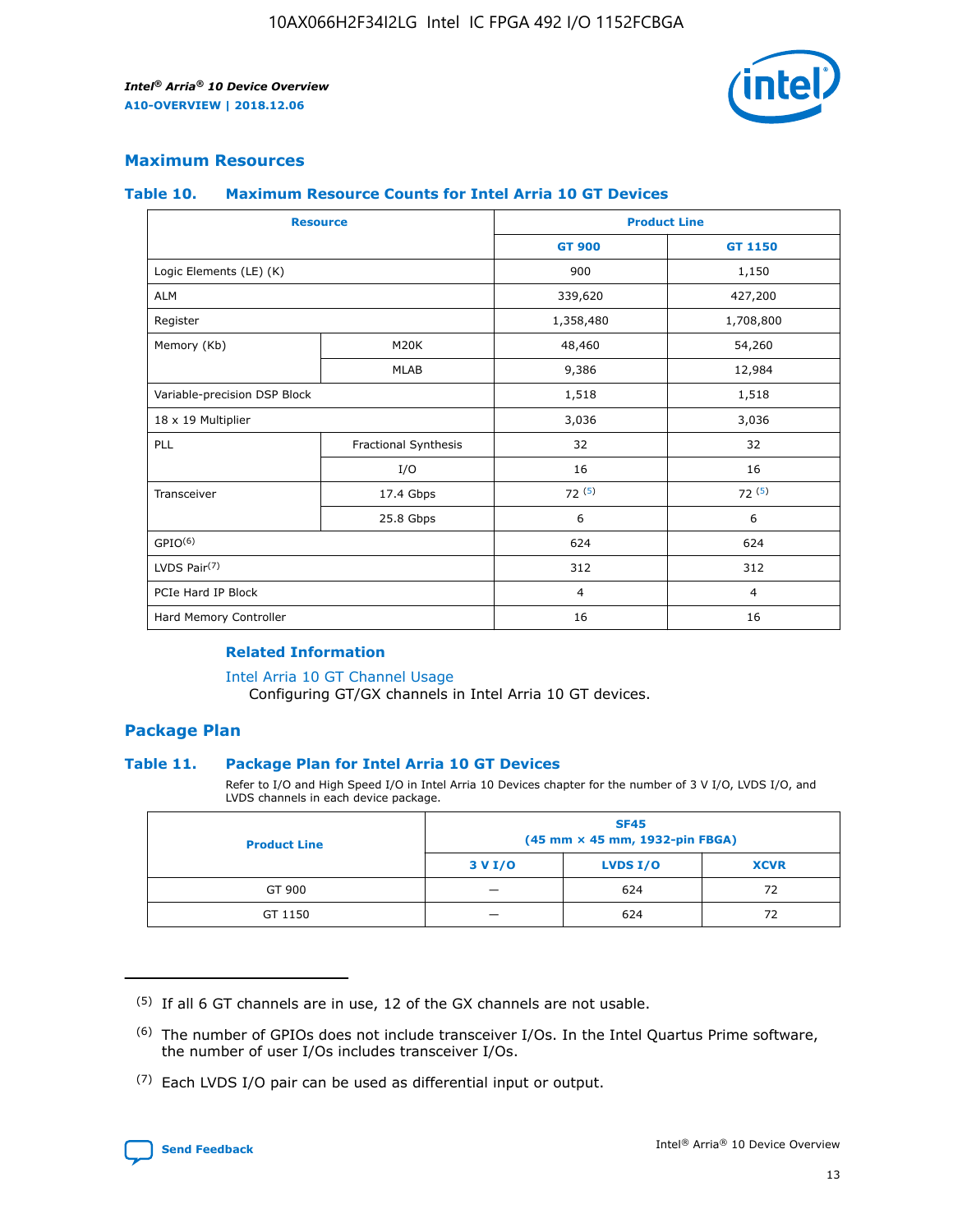

#### **Related Information**

[I/O and High-Speed Differential I/O Interfaces in Intel Arria 10 Devices chapter, Intel](https://www.intel.com/content/www/us/en/programmable/documentation/sam1403482614086.html#sam1403482030321) [Arria 10 Device Handbook](https://www.intel.com/content/www/us/en/programmable/documentation/sam1403482614086.html#sam1403482030321)

Provides the number of 3 V and LVDS I/Os, and LVDS channels for each Intel Arria 10 device package.

# **Intel Arria 10 SX**

This section provides the available options, maximum resource counts, and package plan for the Intel Arria 10 SX devices.

The information in this section is correct at the time of publication. For the latest information and to get more details, refer to the Intel FPGA Product Selector.

#### **Related Information**

[Intel FPGA Product Selector](http://www.altera.com/products/selector/psg-selector.html) Provides the latest information on Intel products.

#### **Available Options**

#### **Figure 3. Sample Ordering Code and Available Options for Intel Arria 10 SX Devices**



#### **Related Information**

[Transceiver Performance for Intel Arria 10 GX/SX Devices](https://www.intel.com/content/www/us/en/programmable/documentation/mcn1413182292568.html#mcn1413213965502) Provides more information about the transceiver speed grade.

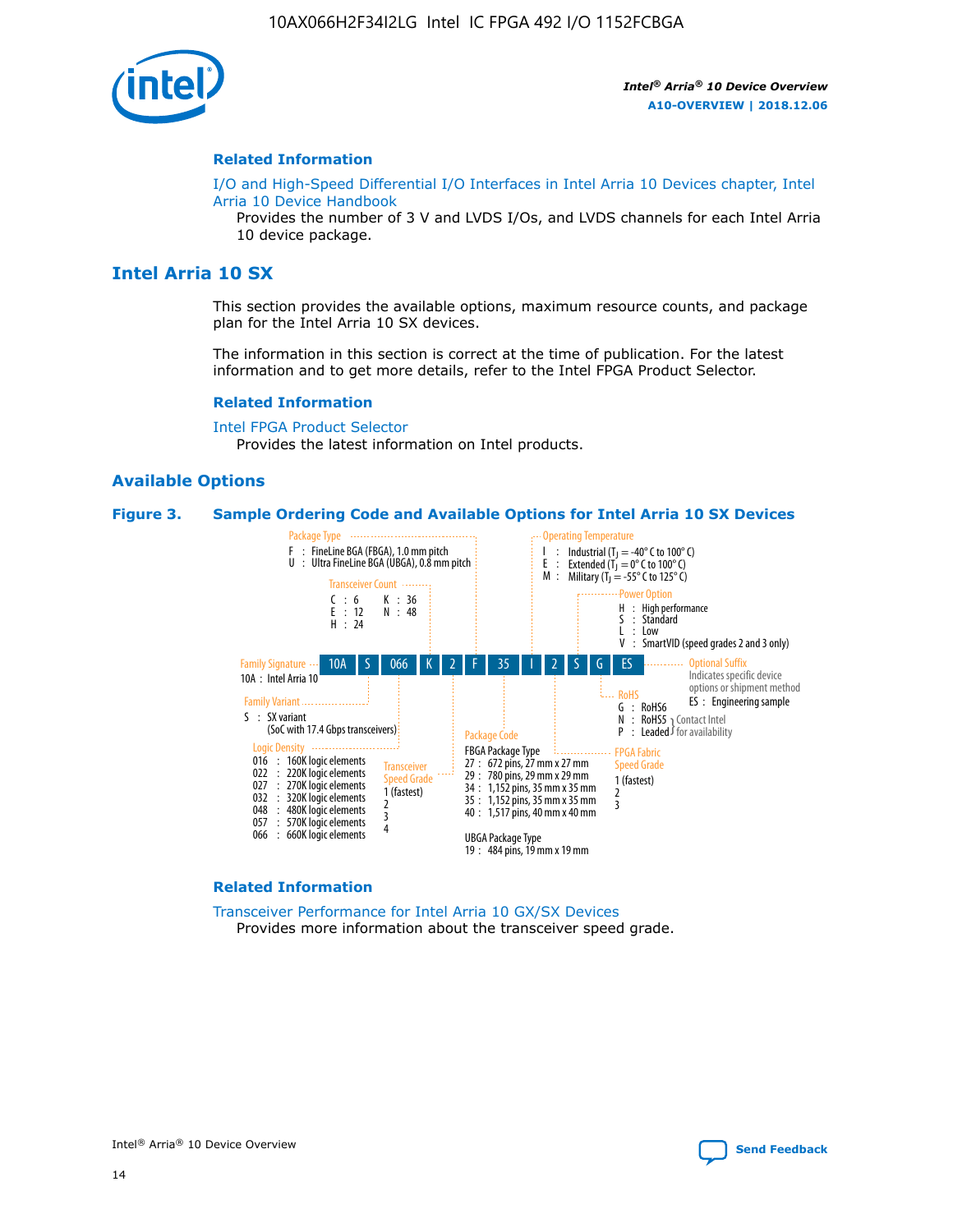

## **Maximum Resources**

#### **Table 12. Maximum Resource Counts for Intel Arria 10 SX Devices**

| <b>Resource</b>                   |                         | <b>Product Line</b> |               |                |                |                |                |                |  |  |  |
|-----------------------------------|-------------------------|---------------------|---------------|----------------|----------------|----------------|----------------|----------------|--|--|--|
|                                   |                         | <b>SX 160</b>       | <b>SX 220</b> | <b>SX 270</b>  | <b>SX 320</b>  | <b>SX 480</b>  | <b>SX 570</b>  | <b>SX 660</b>  |  |  |  |
| Logic Elements (LE) (K)           |                         | 160                 | 220           | 270            | 320            | 480            | 570            | 660            |  |  |  |
| <b>ALM</b>                        |                         | 61,510              | 80,330        | 101,620        | 119,900        | 183,590        | 217,080        | 251,680        |  |  |  |
| Register                          |                         | 246,040             | 321,320       | 406,480        | 479,600        | 734,360        | 868,320        | 1,006,720      |  |  |  |
| Memory (Kb)                       | M <sub>20</sub> K       | 8,800               | 11,740        | 15,000         | 17,820         | 28,620         | 36,000         | 42,620         |  |  |  |
|                                   | <b>MLAB</b>             | 1,050               | 1,690         | 2,452          | 2,727          | 4,164          | 5,096          | 5,788          |  |  |  |
| Variable-precision DSP Block      |                         | 156                 | 192           | 830            | 985            | 1,368          | 1,523          | 1,687          |  |  |  |
| 18 x 19 Multiplier                |                         | 312                 | 384           | 1,660          | 1,970          | 2,736          | 3,046          | 3,374          |  |  |  |
| PLL                               | Fractional<br>Synthesis | 6                   | 6             | 8              | 8              | 12             | 16             | 16             |  |  |  |
|                                   | I/O                     | 6                   | 6             | 8              | 8              | 12             | 16             | 16             |  |  |  |
| 17.4 Gbps Transceiver             |                         | 12                  | 12            | 24             | 24             | 36             | 48             | 48             |  |  |  |
| GPIO <sup>(8)</sup>               |                         | 288                 | 288           | 384            | 384            | 492            | 696            | 696            |  |  |  |
| LVDS Pair $(9)$                   |                         | 120                 | 120           | 168            | 168            | 174            | 324            | 324            |  |  |  |
| PCIe Hard IP Block                |                         | $\mathbf{1}$        | $\mathbf{1}$  | $\overline{2}$ | $\overline{2}$ | $\overline{2}$ | $\overline{2}$ | $\overline{2}$ |  |  |  |
| Hard Memory Controller            |                         | 6                   | 6             | 8              | 8              | 12             | 16             | 16             |  |  |  |
| ARM Cortex-A9 MPCore<br>Processor |                         | Yes                 | Yes           | Yes            | Yes            | Yes            | Yes            | <b>Yes</b>     |  |  |  |

## **Package Plan**

### **Table 13. Package Plan for Intel Arria 10 SX Devices (U19, F27, F29, and F34)**

Refer to I/O and High Speed I/O in Intel Arria 10 Devices chapter for the number of 3 V I/O, LVDS I/O, and LVDS channels in each device package.

| <b>Product Line</b> | U <sub>19</sub><br>$(19 \text{ mm} \times 19 \text{ mm})$<br>484-pin UBGA) |                    | <b>F27</b><br>$(27 \text{ mm} \times 27 \text{ mm})$<br>672-pin FBGA) |           | <b>F29</b><br>$(29 \text{ mm} \times 29 \text{ mm})$<br>780-pin FBGA) |             |            | <b>F34</b><br>$(35 \text{ mm} \times 35 \text{ mm})$<br><b>1152-pin FBGA)</b> |             |           |                    |             |
|---------------------|----------------------------------------------------------------------------|--------------------|-----------------------------------------------------------------------|-----------|-----------------------------------------------------------------------|-------------|------------|-------------------------------------------------------------------------------|-------------|-----------|--------------------|-------------|
|                     | 3V<br>I/O                                                                  | <b>LVDS</b><br>I/O | <b>XCVR</b>                                                           | 3V<br>I/O | <b>LVDS</b><br>I/O                                                    | <b>XCVR</b> | 3 V<br>I/O | <b>LVDS</b><br>I/O                                                            | <b>XCVR</b> | 3V<br>I/O | <b>LVDS</b><br>I/O | <b>XCVR</b> |
| SX 160              | 48                                                                         | 144                | 6                                                                     | 48        | 192                                                                   | 12          | 48         | 240                                                                           | 12          | –         |                    |             |
| SX 220              | 48                                                                         | 144                | 6                                                                     | 48        | 192                                                                   | 12          | 48         | 240                                                                           | 12          |           |                    |             |
| SX 270              |                                                                            |                    |                                                                       | 48        | 192                                                                   | 12          | 48         | 312                                                                           | 12          | 48        | 336                | 24          |
| SX 320              |                                                                            |                    |                                                                       | 48        | 192                                                                   | 12          | 48         | 312                                                                           | 12          | 48        | 336                | 24          |
|                     | continued                                                                  |                    |                                                                       |           |                                                                       |             |            |                                                                               |             |           |                    |             |

 $(8)$  The number of GPIOs does not include transceiver I/Os. In the Intel Quartus Prime software, the number of user I/Os includes transceiver I/Os.

 $(9)$  Each LVDS I/O pair can be used as differential input or output.

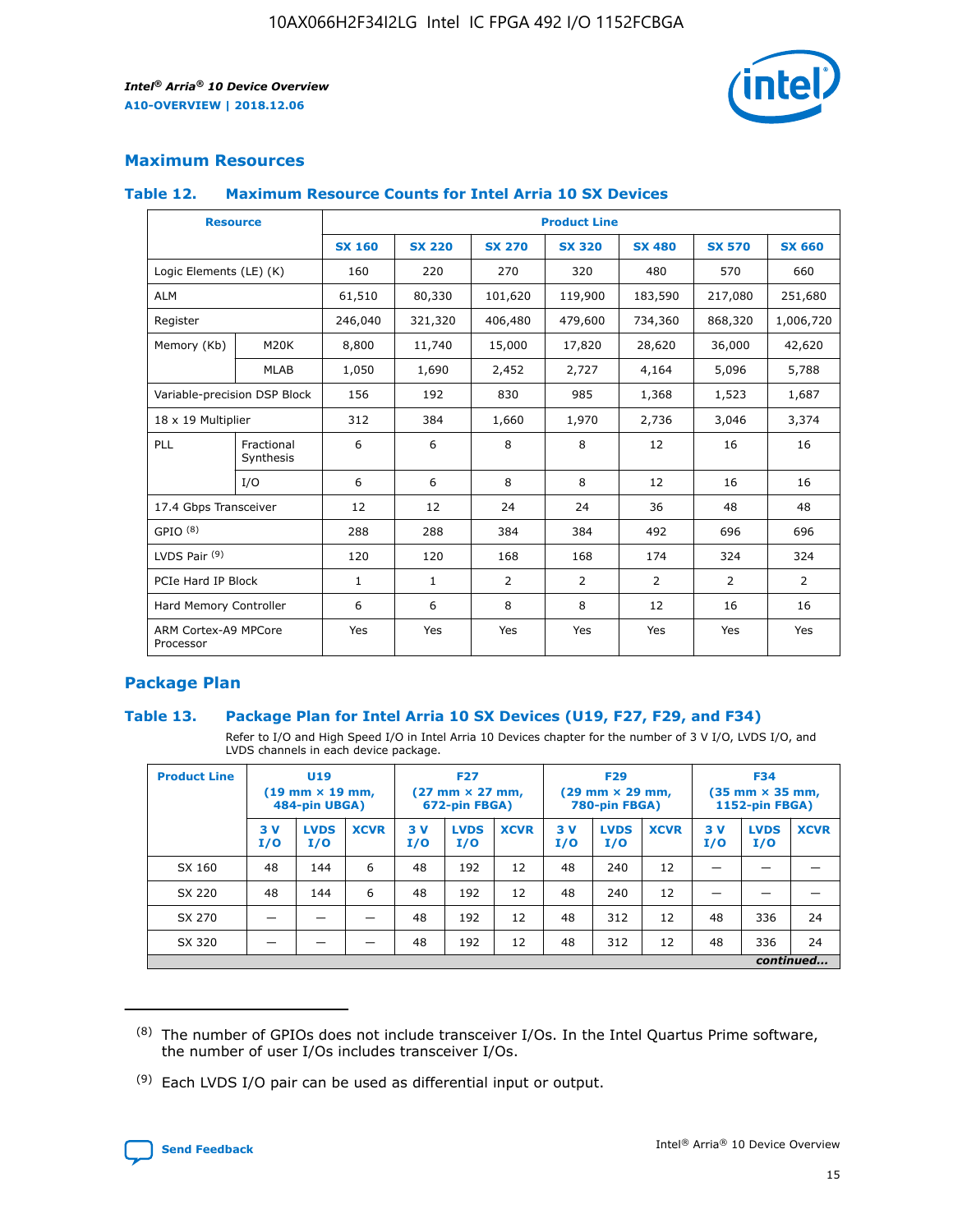

| <b>Product Line</b> | U <sub>19</sub><br>$(19 \text{ mm} \times 19 \text{ mm})$<br>484-pin UBGA) |                    | <b>F27</b><br>$(27 \text{ mm} \times 27 \text{ mm})$<br>672-pin FBGA) |            | <b>F29</b><br>$(29 \text{ mm} \times 29 \text{ mm})$<br>780-pin FBGA) |             |           | <b>F34</b><br>$(35 \text{ mm} \times 35 \text{ mm})$<br><b>1152-pin FBGA)</b> |             |           |                    |             |
|---------------------|----------------------------------------------------------------------------|--------------------|-----------------------------------------------------------------------|------------|-----------------------------------------------------------------------|-------------|-----------|-------------------------------------------------------------------------------|-------------|-----------|--------------------|-------------|
|                     | 3 V<br>I/O                                                                 | <b>LVDS</b><br>I/O | <b>XCVR</b>                                                           | 3 V<br>I/O | <b>LVDS</b><br>I/O                                                    | <b>XCVR</b> | 3V<br>I/O | <b>LVDS</b><br>I/O                                                            | <b>XCVR</b> | 3V<br>I/O | <b>LVDS</b><br>I/O | <b>XCVR</b> |
| SX 480              |                                                                            |                    |                                                                       |            |                                                                       |             | 48        | 312                                                                           | 12          | 48        | 444                | 24          |
| SX 570              |                                                                            |                    |                                                                       |            |                                                                       |             |           |                                                                               |             | 48        | 444                | 24          |
| SX 660              |                                                                            |                    |                                                                       |            |                                                                       |             |           |                                                                               |             | 48        | 444                | 24          |

## **Table 14. Package Plan for Intel Arria 10 SX Devices (F35, KF40, and NF40)**

Refer to I/O and High Speed I/O in Intel Arria 10 Devices chapter for the number of 3 V I/O, LVDS I/O, and LVDS channels in each device package.

| <b>Product Line</b> | <b>F35</b><br>$(35 \text{ mm} \times 35 \text{ mm})$<br><b>1152-pin FBGA)</b> |          |             |                                           | <b>KF40</b><br>(40 mm × 40 mm,<br>1517-pin FBGA) |    | <b>NF40</b><br>$(40 \text{ mm} \times 40 \text{ mm})$<br>1517-pin FBGA) |          |             |  |
|---------------------|-------------------------------------------------------------------------------|----------|-------------|-------------------------------------------|--------------------------------------------------|----|-------------------------------------------------------------------------|----------|-------------|--|
|                     | 3 V I/O                                                                       | LVDS I/O | <b>XCVR</b> | <b>LVDS I/O</b><br><b>XCVR</b><br>3 V I/O |                                                  |    | 3 V I/O                                                                 | LVDS I/O | <b>XCVR</b> |  |
| SX 270              | 48                                                                            | 336      | 24          |                                           |                                                  |    |                                                                         |          |             |  |
| SX 320              | 48                                                                            | 336      | 24          |                                           |                                                  |    |                                                                         |          |             |  |
| SX 480              | 48                                                                            | 348      | 36          |                                           |                                                  |    |                                                                         |          |             |  |
| SX 570              | 48                                                                            | 348      | 36          | 96                                        | 600                                              | 36 | 48                                                                      | 540      | 48          |  |
| SX 660              | 48                                                                            | 348      | 36          | 96                                        | 600                                              | 36 | 48                                                                      | 540      | 48          |  |

# **Related Information**

[I/O and High-Speed Differential I/O Interfaces in Intel Arria 10 Devices chapter, Intel](https://www.intel.com/content/www/us/en/programmable/documentation/sam1403482614086.html#sam1403482030321) [Arria 10 Device Handbook](https://www.intel.com/content/www/us/en/programmable/documentation/sam1403482614086.html#sam1403482030321)

Provides the number of 3 V and LVDS I/Os, and LVDS channels for each Intel Arria 10 device package.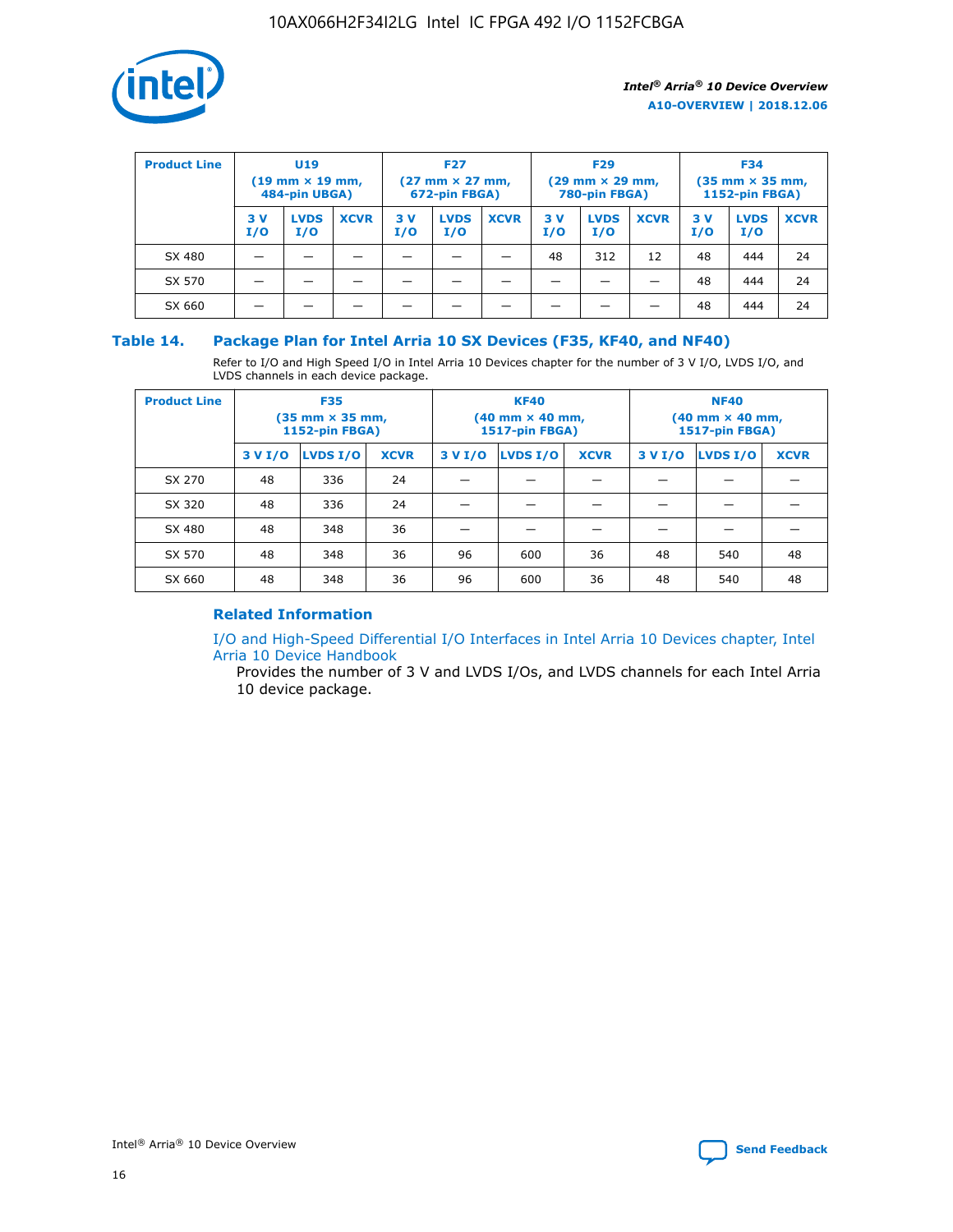

# **I/O Vertical Migration for Intel Arria 10 Devices**

#### **Figure 4. Migration Capability Across Intel Arria 10 Product Lines**

- The arrows indicate the migration paths. The devices included in each vertical migration path are shaded. Devices with fewer resources in the same path have lighter shades.
- To achieve the full I/O migration across product lines in the same migration path, restrict I/Os and transceivers usage to match the product line with the lowest I/O and transceiver counts.
- An LVDS I/O bank in the source device may be mapped to a 3 V I/O bank in the target device. To use memory interface clock frequency higher than 533 MHz, assign external memory interface pins only to banks that are LVDS I/O in both devices.
- There may be nominal 0.15 mm package height difference between some product lines in the same package type.
	- **Variant Product Line Package U19 F27 F29 F34 F35 KF40 NF40 RF40 NF45 SF45 UF45** Intel® Arria® 10 GX GX 160 GX 220 GX 270 GX 320 GX 480 GX 570 GX 660 GX 900 GX 1150 Intel Arria 10 GT GT 900 GT 1150 Intel Arria 10 SX SX 160 SX 220 SX 270 SX 320 SX 480 SX 570 SX 660
- Some migration paths are not shown in the Intel Quartus Prime software **Pin Migration View**.

*Note:* To verify the pin migration compatibility, use the **Pin Migration View** window in the Intel Quartus Prime software Pin Planner.

# **Adaptive Logic Module**

Intel Arria 10 devices use a 20 nm ALM as the basic building block of the logic fabric.

The ALM architecture is the same as the previous generation FPGAs, allowing for efficient implementation of logic functions and easy conversion of IP between the device generations.

The ALM, as shown in following figure, uses an 8-input fracturable look-up table (LUT) with four dedicated registers to help improve timing closure in register-rich designs and achieve an even higher design packing capability than the traditional two-register per LUT architecture.

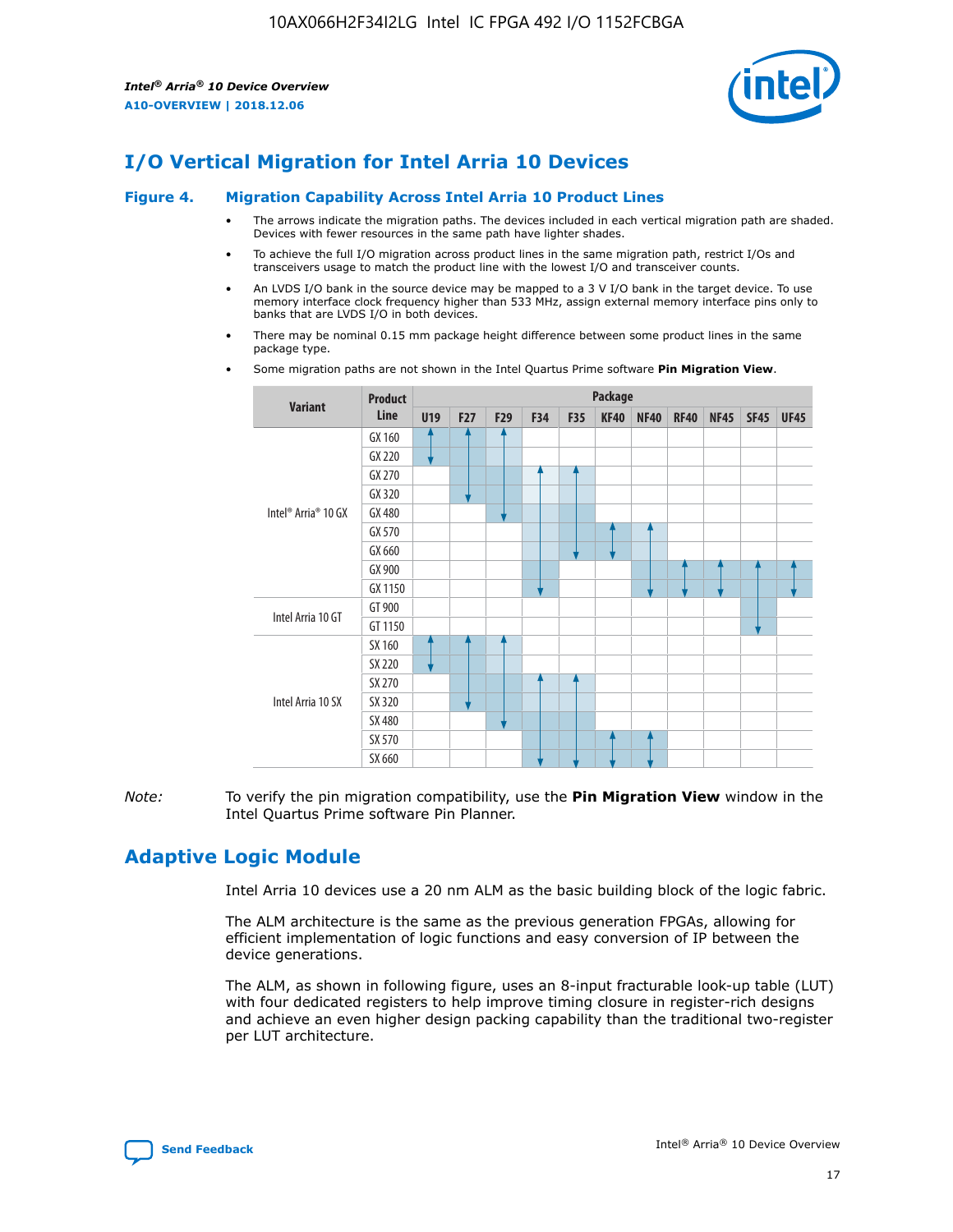

**Figure 5. ALM for Intel Arria 10 Devices**



The Intel Quartus Prime software optimizes your design according to the ALM logic structure and automatically maps legacy designs into the Intel Arria 10 ALM architecture.

# **Variable-Precision DSP Block**

The Intel Arria 10 variable precision DSP blocks support fixed-point arithmetic and floating-point arithmetic.

Features for fixed-point arithmetic:

- High-performance, power-optimized, and fully registered multiplication operations
- 18-bit and 27-bit word lengths
- Two 18 x 19 multipliers or one 27 x 27 multiplier per DSP block
- Built-in addition, subtraction, and 64-bit double accumulation register to combine multiplication results
- Cascading 19-bit or 27-bit when pre-adder is disabled and cascading 18-bit when pre-adder is used to form the tap-delay line for filtering applications
- Cascading 64-bit output bus to propagate output results from one block to the next block without external logic support
- Hard pre-adder supported in 19-bit and 27-bit modes for symmetric filters
- Internal coefficient register bank in both 18-bit and 27-bit modes for filter implementation
- 18-bit and 27-bit systolic finite impulse response (FIR) filters with distributed output adder
- Biased rounding support

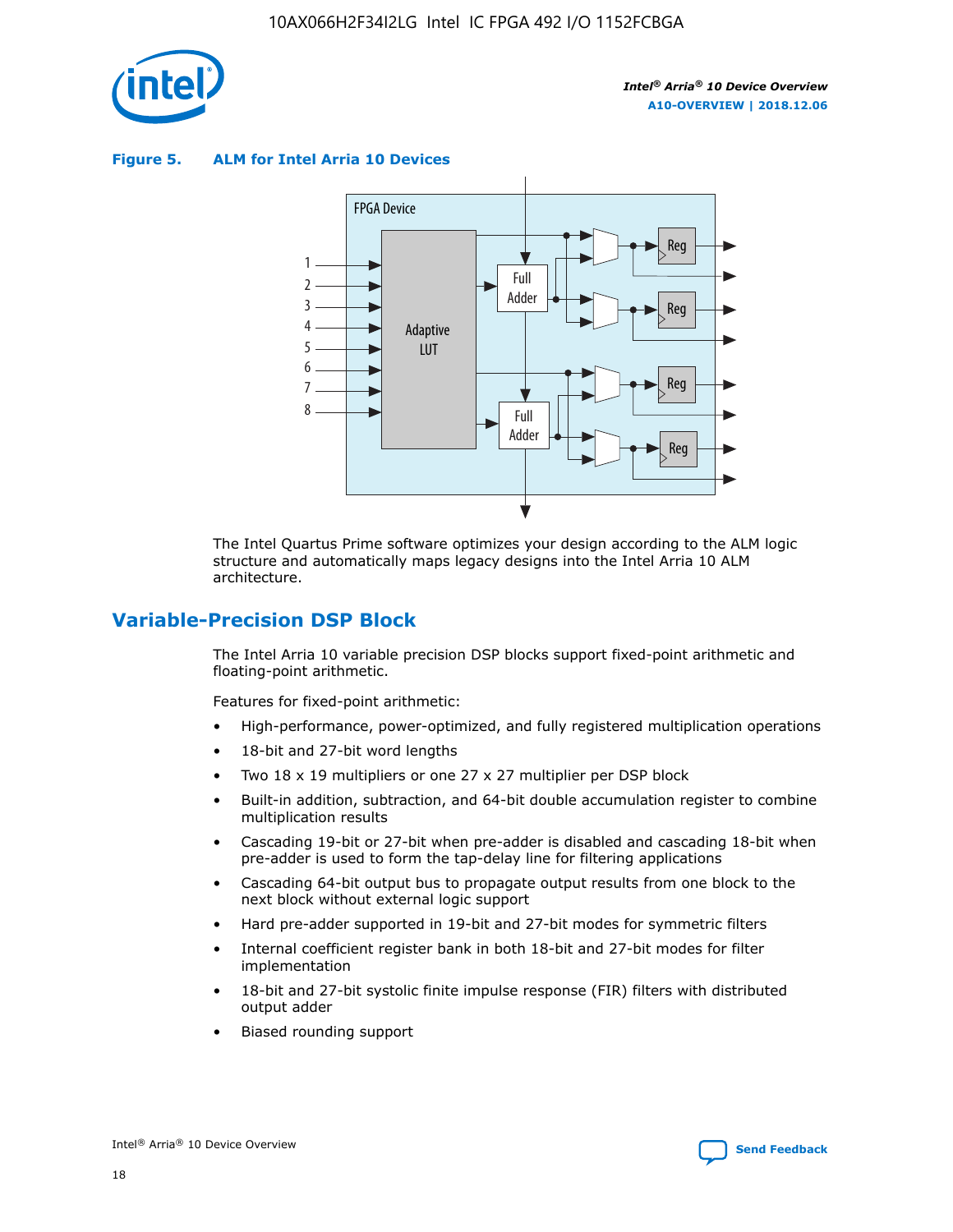

Features for floating-point arithmetic:

- A completely hardened architecture that supports multiplication, addition, subtraction, multiply-add, and multiply-subtract
- Multiplication with accumulation capability and a dynamic accumulator reset control
- Multiplication with cascade summation capability
- Multiplication with cascade subtraction capability
- Complex multiplication
- Direct vector dot product
- Systolic FIR filter

### **Table 15. Variable-Precision DSP Block Configurations for Intel Arria 10 Devices**

| <b>Usage Example</b>                                       | <b>Multiplier Size (Bit)</b>    | <b>DSP Block Resources</b> |
|------------------------------------------------------------|---------------------------------|----------------------------|
| Medium precision fixed point                               | Two 18 x 19                     |                            |
| High precision fixed or Single precision<br>floating point | One 27 x 27                     |                            |
| Fixed point FFTs                                           | One 19 x 36 with external adder |                            |
| Very high precision fixed point                            | One 36 x 36 with external adder |                            |
| Double precision floating point                            | One 54 x 54 with external adder | 4                          |

#### **Table 16. Resources for Fixed-Point Arithmetic in Intel Arria 10 Devices**

The table lists the variable-precision DSP resources by bit precision for each Intel Arria 10 device.

| <b>Variant</b>  | <b>Product Line</b> | Variable-<br>precision | <b>Independent Input and Output</b><br><b>Multiplications Operator</b> |                                     | $18 \times 19$<br><b>Multiplier</b><br><b>Adder Sum</b> | $18 \times 18$<br><b>Multiplier</b>                |
|-----------------|---------------------|------------------------|------------------------------------------------------------------------|-------------------------------------|---------------------------------------------------------|----------------------------------------------------|
|                 |                     | <b>DSP Block</b>       | $18 \times 19$<br><b>Multiplier</b>                                    | $27 \times 27$<br><b>Multiplier</b> | <b>Mode</b>                                             | <b>Adder</b><br><b>Summed with</b><br>36 bit Input |
| AIntel Arria 10 | GX 160              | 156                    | 312                                                                    | 156                                 | 156                                                     | 156                                                |
| <b>GX</b>       | GX 220              | 192                    | 384                                                                    | 192                                 | 192                                                     | 192                                                |
|                 | GX 270              | 830                    | 1,660                                                                  | 830                                 | 830                                                     | 830                                                |
|                 | GX 320              | 984                    | 1,968                                                                  | 984                                 | 984                                                     | 984                                                |
|                 | GX 480              | 1,368                  | 2,736                                                                  | 1,368                               | 1,368                                                   | 1,368                                              |
|                 | GX 570              | 1,523                  | 3,046                                                                  | 1,523                               | 1,523                                                   | 1,523                                              |
|                 | GX 660              | 1,687                  | 3,374                                                                  | 1,687                               | 1,687                                                   | 1,687                                              |
|                 | GX 900              | 1,518                  | 3,036                                                                  | 1,518                               | 1,518                                                   | 1,518                                              |
|                 | GX 1150             | 1,518                  | 3,036                                                                  | 1,518                               | 1,518                                                   | 1,518                                              |
| Intel Arria 10  | GT 900              | 1,518                  | 3,036                                                                  | 1,518                               | 1,518                                                   | 1,518                                              |
| GT              | GT 1150             | 1,518                  | 3,036                                                                  | 1,518                               | 1,518                                                   | 1,518                                              |
| Intel Arria 10  | SX 160              | 156                    | 312                                                                    | 156                                 | 156                                                     | 156                                                |
| <b>SX</b>       | SX 220              | 192                    | 384                                                                    | 192                                 | 192                                                     | 192                                                |
|                 | SX 270              | 830                    | 1,660                                                                  | 830                                 | 830                                                     | 830                                                |
|                 |                     |                        |                                                                        |                                     |                                                         | continued                                          |

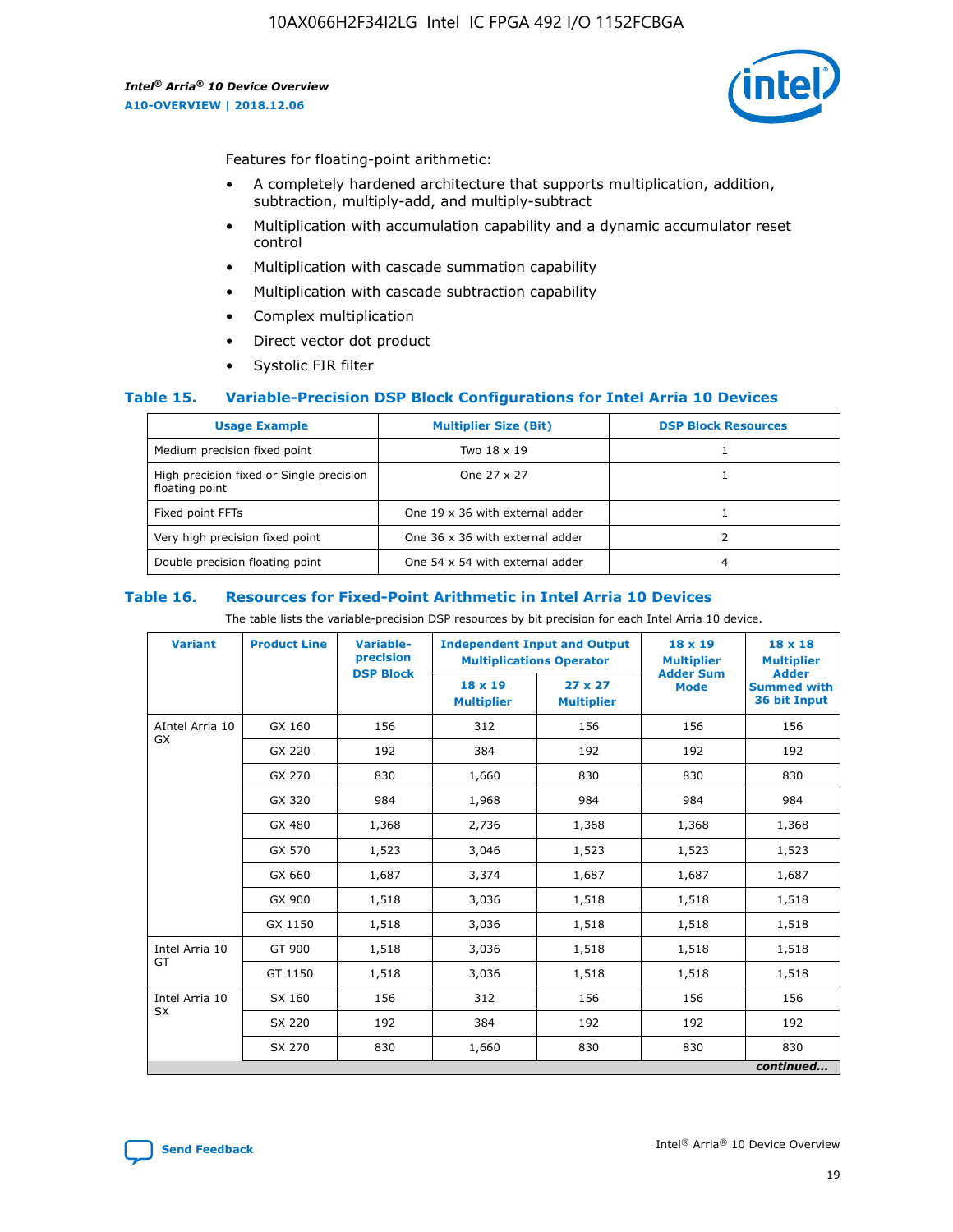

| <b>Variant</b> | <b>Product Line</b> | <b>Variable-</b><br>precision<br><b>DSP Block</b> | <b>Independent Input and Output</b><br><b>Multiplications Operator</b> |                                     | $18 \times 19$<br><b>Multiplier</b><br><b>Adder Sum</b> | $18 \times 18$<br><b>Multiplier</b><br><b>Adder</b> |  |
|----------------|---------------------|---------------------------------------------------|------------------------------------------------------------------------|-------------------------------------|---------------------------------------------------------|-----------------------------------------------------|--|
|                |                     |                                                   | $18 \times 19$<br><b>Multiplier</b>                                    | $27 \times 27$<br><b>Multiplier</b> | <b>Mode</b>                                             | <b>Summed with</b><br>36 bit Input                  |  |
|                | SX 320              | 984                                               | 1,968                                                                  | 984                                 | 984                                                     | 984                                                 |  |
|                | SX 480              | 1,368                                             | 2,736                                                                  | 1,368                               | 1,368                                                   | 1,368                                               |  |
|                | SX 570              | 1,523                                             | 3,046                                                                  | 1,523                               | 1,523                                                   | 1,523                                               |  |
|                | SX 660              | 1,687                                             | 3,374                                                                  | 1,687                               | 1,687                                                   | 1,687                                               |  |

# **Table 17. Resources for Floating-Point Arithmetic in Intel Arria 10 Devices**

The table lists the variable-precision DSP resources by bit precision for each Intel Arria 10 device.

| <b>Variant</b> | <b>Product Line</b> | <b>Variable-</b><br>precision<br><b>DSP Block</b> | <b>Single</b><br><b>Precision</b><br><b>Floating-Point</b><br><b>Multiplication</b><br><b>Mode</b> | <b>Single-Precision</b><br><b>Floating-Point</b><br><b>Adder Mode</b> | Single-<br><b>Precision</b><br><b>Floating-Point</b><br><b>Multiply</b><br><b>Accumulate</b><br><b>Mode</b> | <b>Peak</b><br><b>Giga Floating-</b><br><b>Point</b><br><b>Operations</b><br>per Second<br>(GFLOPs) |
|----------------|---------------------|---------------------------------------------------|----------------------------------------------------------------------------------------------------|-----------------------------------------------------------------------|-------------------------------------------------------------------------------------------------------------|-----------------------------------------------------------------------------------------------------|
| Intel Arria 10 | GX 160              | 156                                               | 156                                                                                                | 156                                                                   | 156                                                                                                         | 140                                                                                                 |
| GX             | GX 220              | 192                                               | 192                                                                                                | 192                                                                   | 192                                                                                                         | 173                                                                                                 |
|                | GX 270              | 830                                               | 830                                                                                                | 830                                                                   | 830                                                                                                         | 747                                                                                                 |
|                | GX 320              | 984                                               | 984                                                                                                | 984                                                                   | 984                                                                                                         | 886                                                                                                 |
|                | GX 480              | 1,369                                             | 1,368                                                                                              | 1,368                                                                 | 1,368                                                                                                       | 1,231                                                                                               |
|                | GX 570              | 1,523                                             | 1,523                                                                                              | 1,523                                                                 | 1,523                                                                                                       | 1,371                                                                                               |
|                | GX 660              | 1,687                                             | 1,687                                                                                              | 1,687                                                                 | 1,687                                                                                                       | 1,518                                                                                               |
|                | GX 900              | 1,518                                             | 1,518                                                                                              | 1,518                                                                 | 1,518                                                                                                       | 1,366                                                                                               |
|                | GX 1150             | 1,518                                             | 1,518                                                                                              | 1,518                                                                 | 1,518                                                                                                       | 1,366                                                                                               |
| Intel Arria 10 | GT 900              | 1,518                                             | 1,518                                                                                              | 1,518                                                                 | 1,518                                                                                                       | 1,366                                                                                               |
| GT             | GT 1150             | 1,518                                             | 1,518                                                                                              | 1,518                                                                 | 1,518                                                                                                       | 1,366                                                                                               |
| Intel Arria 10 | SX 160              | 156                                               | 156                                                                                                | 156                                                                   | 156                                                                                                         | 140                                                                                                 |
| <b>SX</b>      | SX 220              | 192                                               | 192                                                                                                | 192                                                                   | 192                                                                                                         | 173                                                                                                 |
|                | SX 270              | 830                                               | 830                                                                                                | 830                                                                   | 830                                                                                                         | 747                                                                                                 |
|                | SX 320              | 984                                               | 984                                                                                                | 984                                                                   | 984                                                                                                         | 886                                                                                                 |
|                | SX 480              | 1,369                                             | 1,368                                                                                              | 1,368                                                                 | 1,368                                                                                                       | 1,231                                                                                               |
|                | SX 570              | 1,523                                             | 1,523                                                                                              | 1,523                                                                 | 1,523                                                                                                       | 1,371                                                                                               |
|                | SX 660              | 1,687                                             | 1,687                                                                                              | 1,687                                                                 | 1,687                                                                                                       | 1,518                                                                                               |

# **Embedded Memory Blocks**

The embedded memory blocks in the devices are flexible and designed to provide an optimal amount of small- and large-sized memory arrays to fit your design requirements.

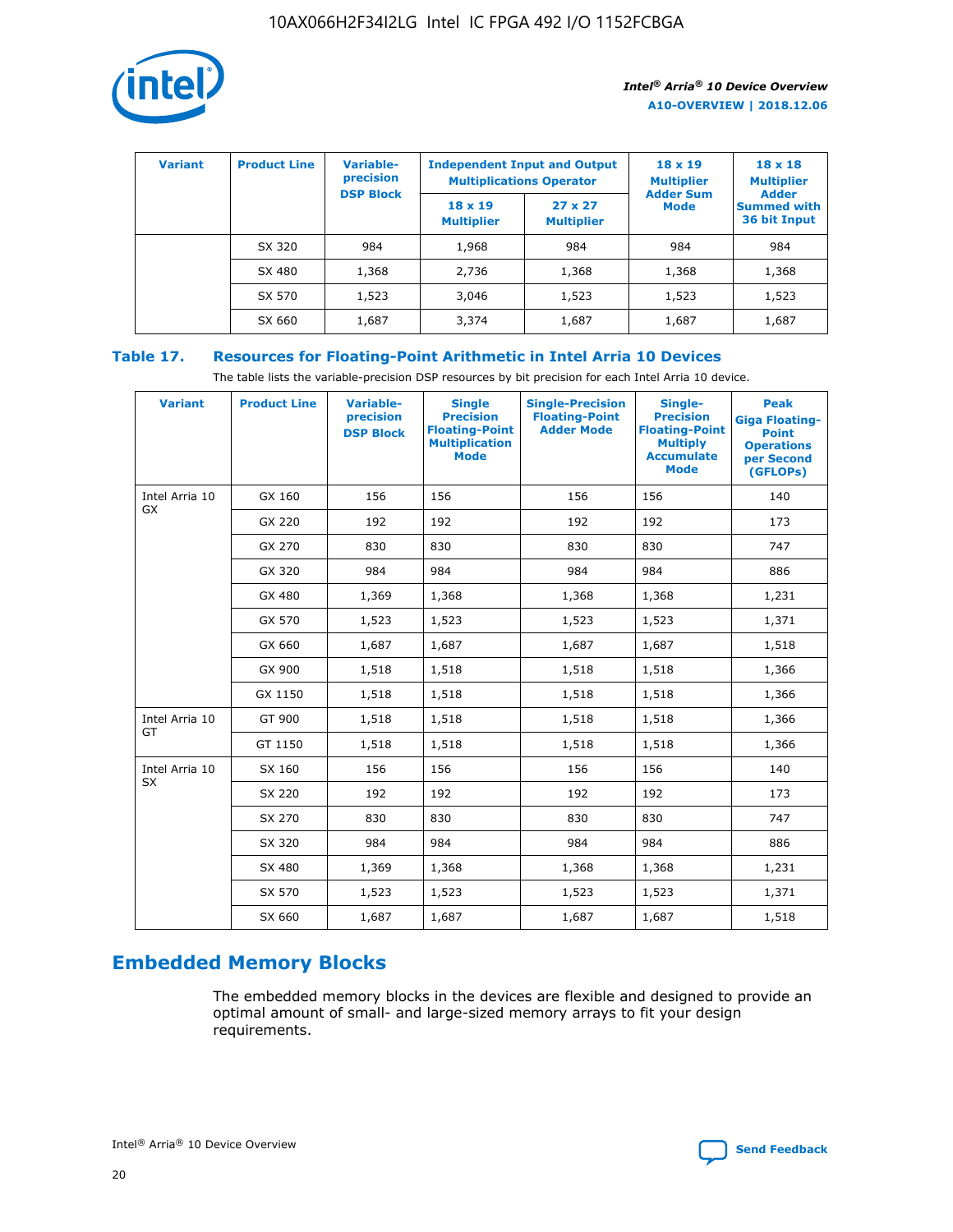

# **Types of Embedded Memory**

The Intel Arria 10 devices contain two types of memory blocks:

- 20 Kb M20K blocks—blocks of dedicated memory resources. The M20K blocks are ideal for larger memory arrays while still providing a large number of independent ports.
- 640 bit memory logic array blocks (MLABs)—enhanced memory blocks that are configured from dual-purpose logic array blocks (LABs). The MLABs are ideal for wide and shallow memory arrays. The MLABs are optimized for implementation of shift registers for digital signal processing (DSP) applications, wide and shallow FIFO buffers, and filter delay lines. Each MLAB is made up of ten adaptive logic modules (ALMs). In the Intel Arria 10 devices, you can configure these ALMs as ten 32 x 2 blocks, giving you one 32 x 20 simple dual-port SRAM block per MLAB.

# **Embedded Memory Capacity in Intel Arria 10 Devices**

|                   | <b>Product</b> |              | <b>M20K</b>         | <b>MLAB</b>  |                     | <b>Total RAM Bit</b> |
|-------------------|----------------|--------------|---------------------|--------------|---------------------|----------------------|
| <b>Variant</b>    | Line           | <b>Block</b> | <b>RAM Bit (Kb)</b> | <b>Block</b> | <b>RAM Bit (Kb)</b> | (Kb)                 |
| Intel Arria 10 GX | GX 160         | 440          | 8,800               | 1,680        | 1,050               | 9,850                |
|                   | GX 220         | 587          | 11,740              | 2,703        | 1,690               | 13,430               |
|                   | GX 270         | 750          | 15,000              | 3,922        | 2,452               | 17,452               |
|                   | GX 320         | 891          | 17,820              | 4,363        | 2,727               | 20,547               |
|                   | GX 480         | 1,431        | 28,620              | 6,662        | 4,164               | 32,784               |
|                   | GX 570         | 1,800        | 36,000              | 8,153        | 5,096               | 41,096               |
|                   | GX 660         | 2,131        | 42,620              | 9,260        | 5,788               | 48,408               |
|                   | GX 900         | 2,423        | 48,460              | 15,017       | 9,386               | 57,846               |
|                   | GX 1150        | 2,713        | 54,260              | 20,774       | 12,984              | 67,244               |
| Intel Arria 10 GT | GT 900         | 2,423        | 48,460              | 15,017       | 9,386               | 57,846               |
|                   | GT 1150        | 2,713        | 54,260              | 20,774       | 12,984              | 67,244               |
| Intel Arria 10 SX | SX 160         | 440          | 8,800               | 1,680        | 1,050               | 9,850                |
|                   | SX 220         | 587          | 11,740              | 2,703        | 1,690               | 13,430               |
|                   | SX 270         | 750          | 15,000              | 3,922        | 2,452               | 17,452               |
|                   | SX 320         | 891          | 17,820              | 4,363        | 2,727               | 20,547               |
|                   | SX 480         | 1,431        | 28,620              | 6,662        | 4,164               | 32,784               |
|                   | SX 570         | 1,800        | 36,000              | 8,153        | 5,096               | 41,096               |
|                   | SX 660         | 2,131        | 42,620              | 9,260        | 5,788               | 48,408               |

#### **Table 18. Embedded Memory Capacity and Distribution in Intel Arria 10 Devices**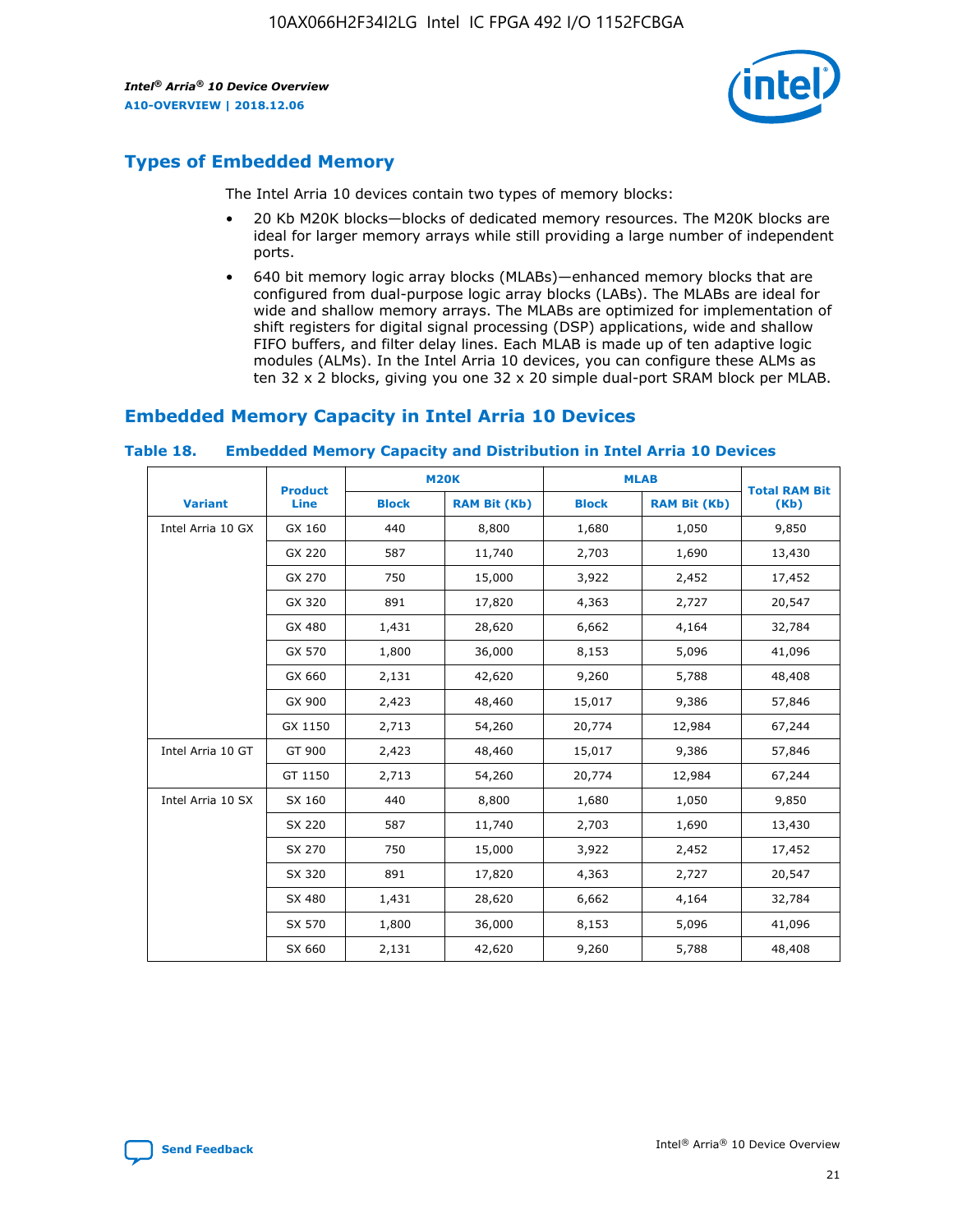

# **Embedded Memory Configurations for Single-port Mode**

#### **Table 19. Single-port Embedded Memory Configurations for Intel Arria 10 Devices**

This table lists the maximum configurations supported for single-port RAM and ROM modes.

| <b>Memory Block</b> | Depth (bits) | <b>Programmable Width</b> |
|---------------------|--------------|---------------------------|
| MLAB                | 32           | x16, x18, or x20          |
|                     | 64(10)       | x8, x9, x10               |
| M20K                | 512          | x40, x32                  |
|                     | 1K           | x20, x16                  |
|                     | 2K           | x10, x8                   |
|                     | 4K           | x5, x4                    |
|                     | 8K           | x2                        |
|                     | 16K          | x1                        |

# **Clock Networks and PLL Clock Sources**

The clock network architecture is based on Intel's global, regional, and peripheral clock structure. This clock structure is supported by dedicated clock input pins, fractional clock synthesis PLLs, and integer I/O PLLs.

# **Clock Networks**

The Intel Arria 10 core clock networks are capable of up to 800 MHz fabric operation across the full industrial temperature range. For the external memory interface, the clock network supports the hard memory controller with speeds up to 2,400 Mbps in a quarter-rate transfer.

To reduce power consumption, the Intel Quartus Prime software identifies all unused sections of the clock network and powers them down.

## **Fractional Synthesis and I/O PLLs**

Intel Arria 10 devices contain up to 32 fractional synthesis PLLs and up to 16 I/O PLLs that are available for both specific and general purpose uses in the core:

- Fractional synthesis PLLs—located in the column adjacent to the transceiver blocks
- I/O PLLs—located in each bank of the 48 I/Os

## **Fractional Synthesis PLLs**

You can use the fractional synthesis PLLs to:

- Reduce the number of oscillators that are required on your board
- Reduce the number of clock pins that are used in the device by synthesizing multiple clock frequencies from a single reference clock source

<sup>(10)</sup> Supported through software emulation and consumes additional MLAB blocks.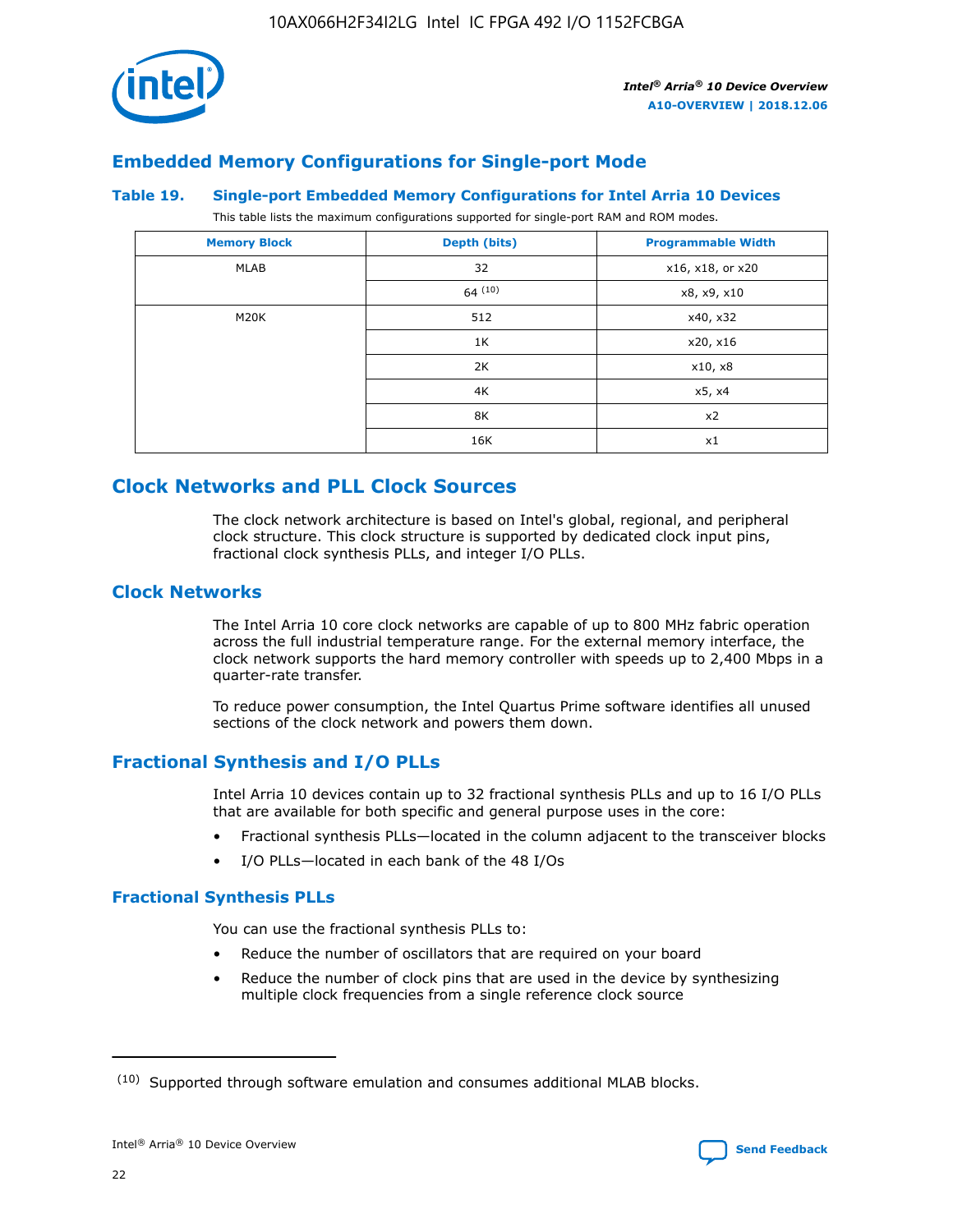

The fractional synthesis PLLs support the following features:

- Reference clock frequency synthesis for transceiver CMU and Advanced Transmit (ATX) PLLs
- Clock network delay compensation
- Zero-delay buffering
- Direct transmit clocking for transceivers
- Independently configurable into two modes:
	- Conventional integer mode equivalent to the general purpose PLL
	- Enhanced fractional mode with third order delta-sigma modulation
- PLL cascading

## **I/O PLLs**

The integer mode I/O PLLs are located in each bank of 48 I/Os. You can use the I/O PLLs to simplify the design of external memory and high-speed LVDS interfaces.

In each I/O bank, the I/O PLLs are adjacent to the hard memory controllers and LVDS SERDES. Because these PLLs are tightly coupled with the I/Os that need to use them, it makes it easier to close timing.

You can use the I/O PLLs for general purpose applications in the core such as clock network delay compensation and zero-delay buffering.

Intel Arria 10 devices support PLL-to-PLL cascading.

# **FPGA General Purpose I/O**

Intel Arria 10 devices offer highly configurable GPIOs. Each I/O bank contains 48 general purpose I/Os and a high-efficiency hard memory controller.

The following list describes the features of the GPIOs:

- Consist of 3 V I/Os for high-voltage application and LVDS I/Os for differential signaling
	- Up to two 3 V I/O banks, available in some devices, that support up to 3 V I/O standards
	- LVDS I/O banks that support up to 1.8 V I/O standards
- Support a wide range of single-ended and differential I/O interfaces
- LVDS speeds up to 1.6 Gbps
- Each LVDS pair of pins has differential input and output buffers, allowing you to configure the LVDS direction for each pair.
- Programmable bus hold and weak pull-up
- Programmable differential output voltage  $(V_{OD})$  and programmable pre-emphasis

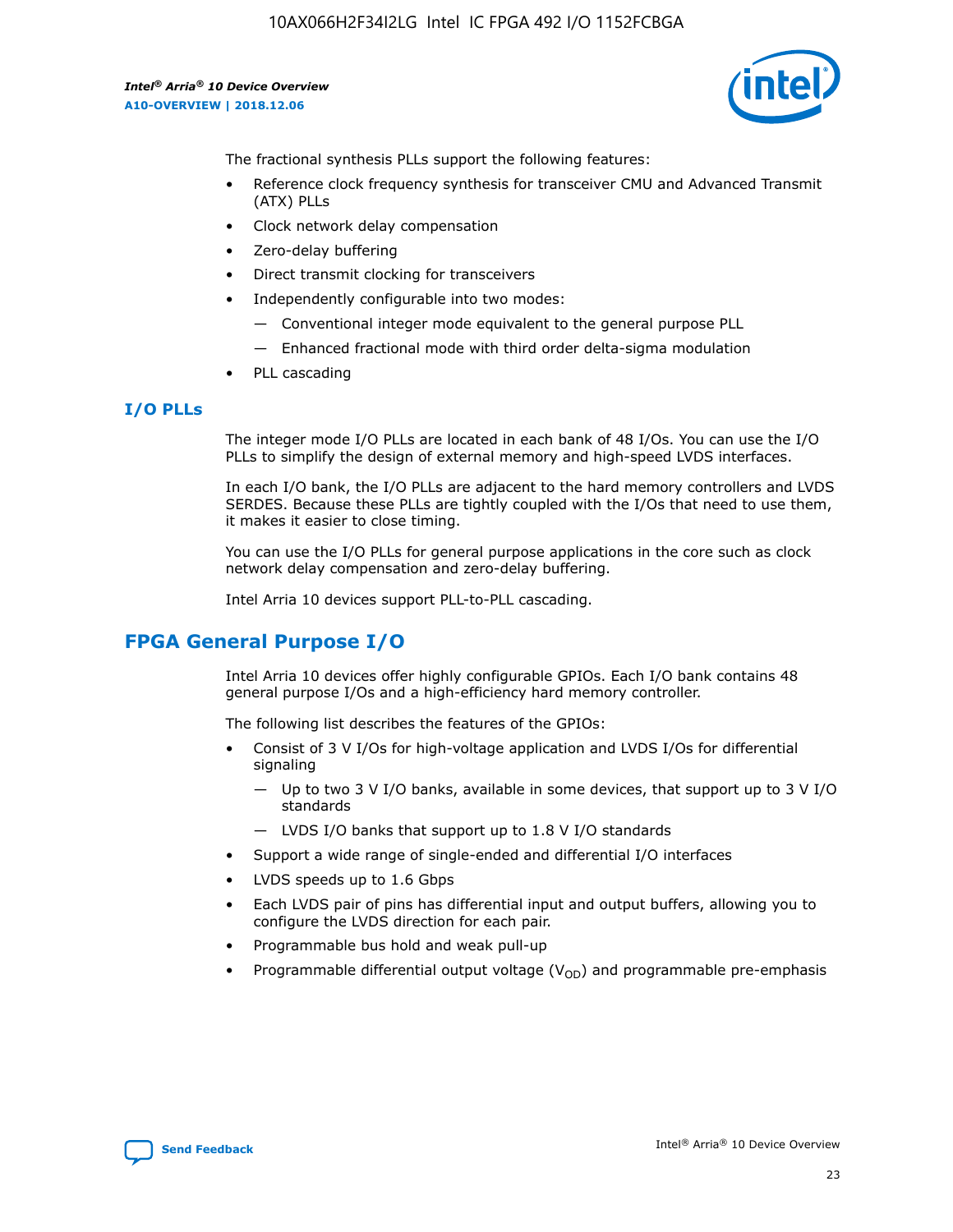

- Series (R<sub>S</sub>) and parallel (R<sub>T</sub>) on-chip termination (OCT) for all I/O banks with OCT calibration to limit the termination impedance variation
- On-chip dynamic termination that has the ability to swap between series and parallel termination, depending on whether there is read or write on a common bus for signal integrity
- Easy timing closure support using the hard read FIFO in the input register path, and delay-locked loop (DLL) delay chain with fine and coarse architecture

# **External Memory Interface**

Intel Arria 10 devices offer massive external memory bandwidth, with up to seven 32 bit DDR4 memory interfaces running at up to 2,400 Mbps. This bandwidth provides additional ease of design, lower power, and resource efficiencies of hardened highperformance memory controllers.

The memory interface within Intel Arria 10 FPGAs and SoCs delivers the highest performance and ease of use. You can configure up to a maximum width of 144 bits when using the hard or soft memory controllers. If required, you can bypass the hard memory controller and use a soft controller implemented in the user logic.

Each I/O contains a hardened DDR read/write path (PHY) capable of performing key memory interface functionality such as read/write leveling, FIFO buffering to lower latency and improve margin, timing calibration, and on-chip termination.

The timing calibration is aided by the inclusion of hard microcontrollers based on Intel's Nios® II technology, specifically tailored to control the calibration of multiple memory interfaces. This calibration allows the Intel Arria 10 device to compensate for any changes in process, voltage, or temperature either within the Intel Arria 10 device itself, or within the external memory device. The advanced calibration algorithms ensure maximum bandwidth and robust timing margin across all operating conditions.

In addition to parallel memory interfaces, Intel Arria 10 devices support serial memory technologies such as the Hybrid Memory Cube (HMC). The HMC is supported by the Intel Arria 10 high-speed serial transceivers which connect up to four HMC links, with each link running at data rates up to 15 Gbps.

### **Related Information**

#### [External Memory Interface Spec Estimator](http://www.altera.com/technology/memory/estimator/mem-emif-index.html)

Provides a parametric tool that allows you to find and compare the performance of the supported external memory interfaces in IntelFPGAs.

# **Memory Standards Supported by Intel Arria 10 Devices**

The I/Os are designed to provide high performance support for existing and emerging external memory standards.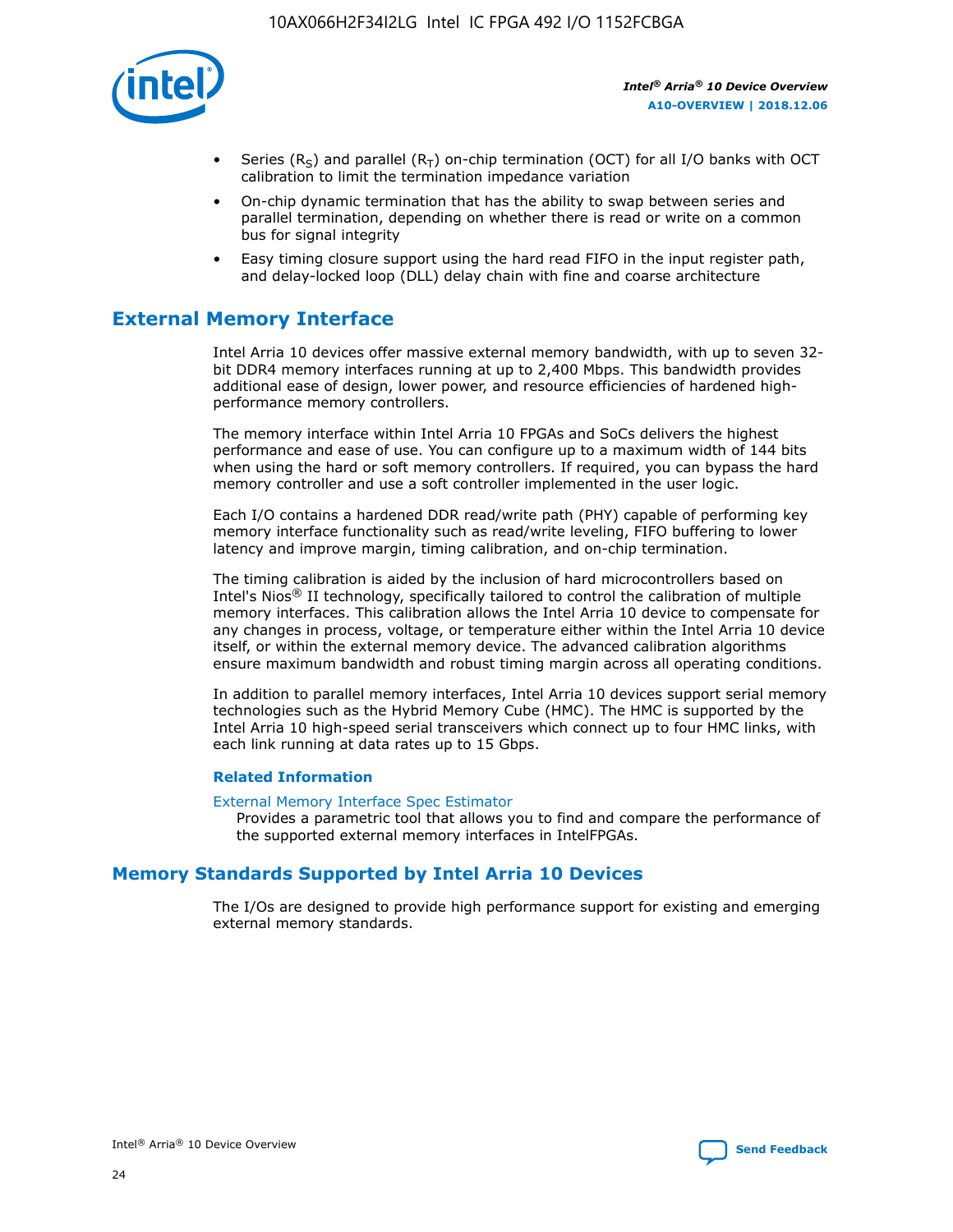

#### **Table 20. Memory Standards Supported by the Hard Memory Controller**

This table lists the overall capability of the hard memory controller. For specific details, refer to the External Memory Interface Spec Estimator and Intel Arria 10 Device Datasheet.

| <b>Memory Standard</b> | <b>Rate Support</b> | <b>Ping Pong PHY Support</b> | <b>Maximum Frequency</b><br>(MHz) |
|------------------------|---------------------|------------------------------|-----------------------------------|
| <b>DDR4 SDRAM</b>      | Quarter rate        | Yes                          | 1,067                             |
|                        |                     |                              | 1,200                             |
| DDR3 SDRAM             | Half rate           | Yes                          | 533                               |
|                        |                     |                              | 667                               |
|                        | Quarter rate        | Yes                          | 1,067                             |
|                        |                     |                              | 1,067                             |
| <b>DDR3L SDRAM</b>     | Half rate           | Yes                          | 533                               |
|                        |                     |                              | 667                               |
|                        | Quarter rate        | Yes                          | 933                               |
|                        |                     |                              | 933                               |
| LPDDR3 SDRAM           | Half rate           |                              | 533                               |
|                        | Quarter rate        |                              | 800                               |

### **Table 21. Memory Standards Supported by the Soft Memory Controller**

| <b>Memory Standard</b>      | <b>Rate Support</b> | <b>Maximum Frequency</b><br>(MHz) |
|-----------------------------|---------------------|-----------------------------------|
| <b>RLDRAM 3 (11)</b>        | Quarter rate        | 1,200                             |
| ODR IV SRAM <sup>(11)</sup> | Quarter rate        | 1,067                             |
| <b>ODR II SRAM</b>          | Full rate           | 333                               |
|                             | Half rate           | 633                               |
| <b>ODR II+ SRAM</b>         | Full rate           | 333                               |
|                             | Half rate           | 633                               |
| <b>ODR II+ Xtreme SRAM</b>  | Full rate           | 333                               |
|                             | Half rate           | 633                               |

#### **Table 22. Memory Standards Supported by the HPS Hard Memory Controller**

The hard processor system (HPS) is available in Intel Arria 10 SoC devices only.

| <b>Memory Standard</b> | <b>Rate Support</b> | <b>Maximum Frequency</b><br>(MHz) |
|------------------------|---------------------|-----------------------------------|
| <b>DDR4 SDRAM</b>      | Half rate           | 1,200                             |
| <b>DDR3 SDRAM</b>      | Half rate           | 1,067                             |
| <b>DDR3L SDRAM</b>     | Half rate           | 933                               |

<sup>(11)</sup> Intel Arria 10 devices support this external memory interface using hard PHY with soft memory controller.

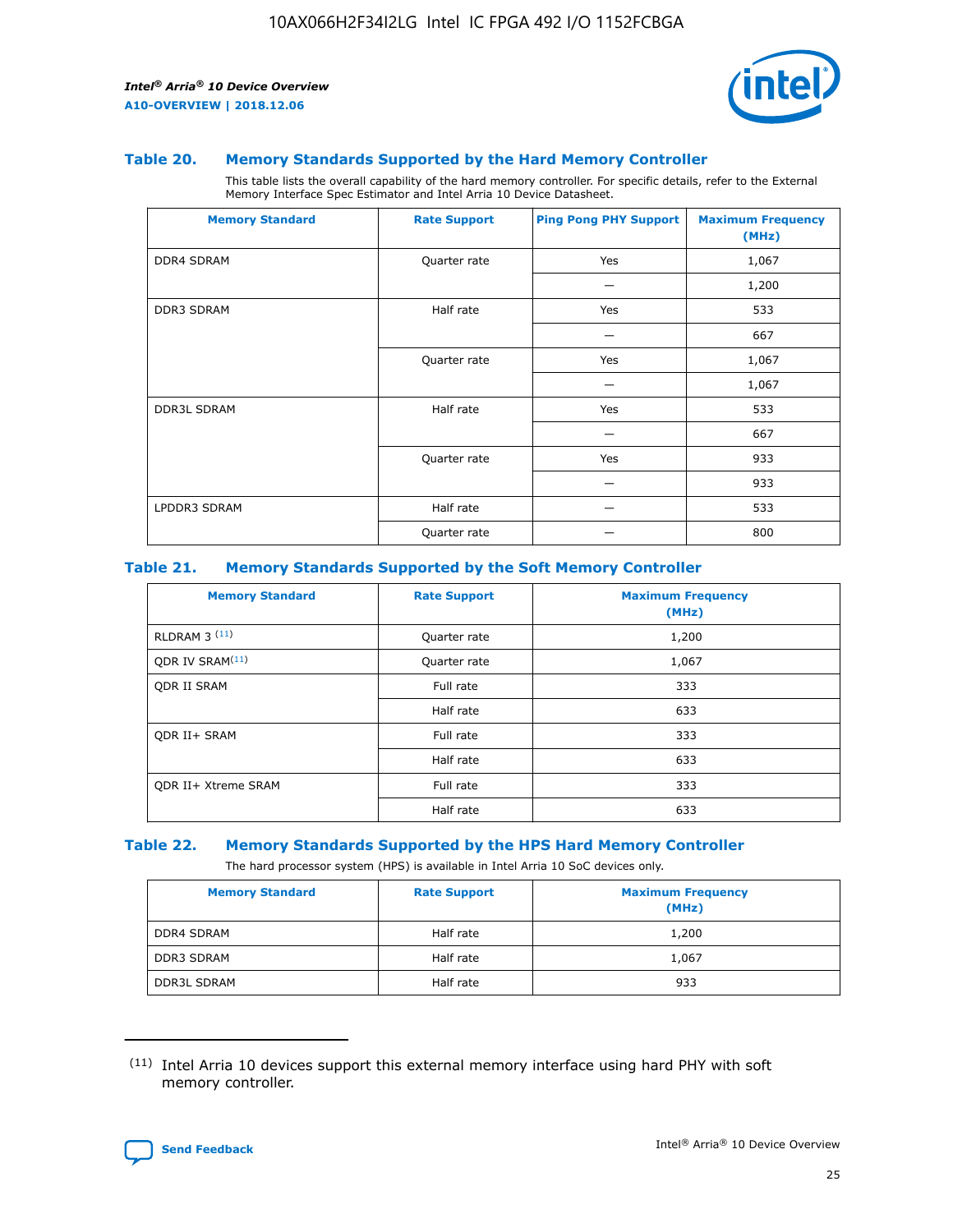

### **Related Information**

#### [Intel Arria 10 Device Datasheet](https://www.intel.com/content/www/us/en/programmable/documentation/mcn1413182292568.html#mcn1413182153340)

Lists the memory interface performance according to memory interface standards, rank or chip select configurations, and Intel Arria 10 device speed grades.

# **PCIe Gen1, Gen2, and Gen3 Hard IP**

Intel Arria 10 devices contain PCIe hard IP that is designed for performance and ease-of-use:

- Includes all layers of the PCIe stack—transaction, data link and physical layers.
- Supports PCIe Gen3, Gen2, and Gen1 Endpoint and Root Port in x1, x2, x4, or x8 lane configuration.
- Operates independently from the core logic—optional configuration via protocol (CvP) allows the PCIe link to power up and complete link training in less than 100 ms while the Intel Arria 10 device completes loading the programming file for the rest of the FPGA.
- Provides added functionality that makes it easier to support emerging features such as Single Root I/O Virtualization (SR-IOV) and optional protocol extensions.
- Provides improved end-to-end datapath protection using ECC.
- Supports FPGA configuration via protocol (CvP) using PCIe at Gen3, Gen2, or Gen1 speed.

#### **Related Information**

PCS Features on page 30

# **Enhanced PCS Hard IP for Interlaken and 10 Gbps Ethernet**

# **Interlaken Support**

The Intel Arria 10 enhanced PCS hard IP provides integrated Interlaken PCS supporting rates up to 25.8 Gbps per lane.

The Interlaken PCS is based on the proven functionality of the PCS developed for Intel's previous generation FPGAs, which demonstrated interoperability with Interlaken ASSP vendors and third-party IP suppliers. The Interlaken PCS is present in every transceiver channel in Intel Arria 10 devices.

### **Related Information**

PCS Features on page 30

## **10 Gbps Ethernet Support**

The Intel Arria 10 enhanced PCS hard IP supports 10GBASE-R PCS compliant with IEEE 802.3 10 Gbps Ethernet (10GbE). The integrated hard IP support for 10GbE and the 10 Gbps transceivers save external PHY cost, board space, and system power.

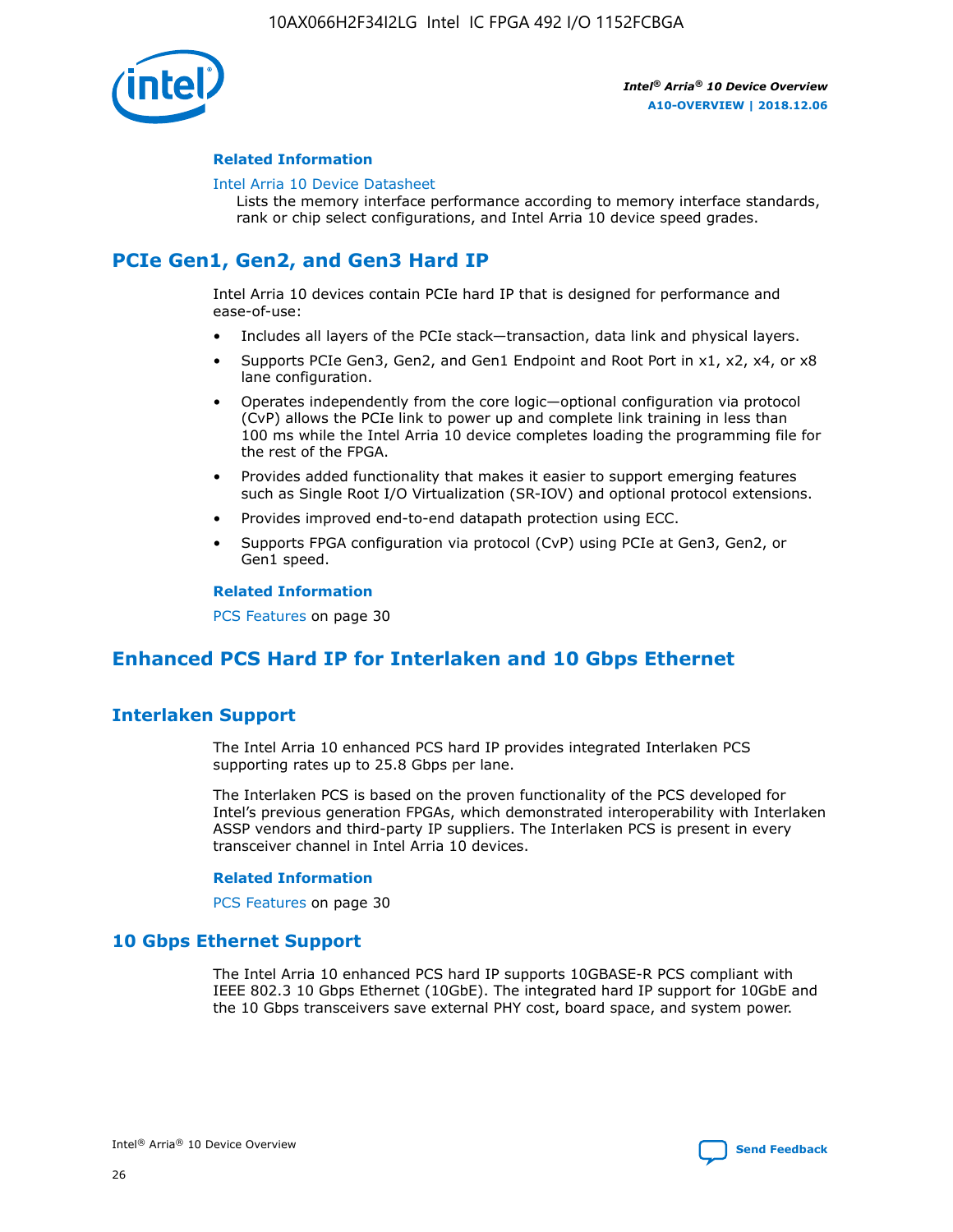

The scalable hard IP supports multiple independent 10GbE ports while using a single PLL for all the 10GBASE-R PCS instantiations, which saves on core logic resources and clock networks:

- Simplifies multiport 10GbE systems compared to XAUI interfaces that require an external XAUI-to-10G PHY.
- Incorporates Electronic Dispersion Compensation (EDC), which enables direct connection to standard 10 Gbps XFP and SFP+ pluggable optical modules.
- Supports backplane Ethernet applications and includes a hard 10GBASE-KR Forward Error Correction (FEC) circuit that you can use for 10 Gbps and 40 Gbps applications.

The 10 Gbps Ethernet PCS hard IP and 10GBASE-KR FEC are present in every transceiver channel.

#### **Related Information**

PCS Features on page 30

# **Low Power Serial Transceivers**

Intel Arria 10 FPGAs and SoCs include lowest power transceivers that deliver high bandwidth, throughput and low latency.

Intel Arria 10 devices deliver the industry's lowest power consumption per transceiver channel:

- 12.5 Gbps transceivers at as low as 242 mW
- 10 Gbps transceivers at as low as 168 mW
- 6 Gbps transceivers at as low as 117 mW

Intel Arria 10 transceivers support various data rates according to application:

- Chip-to-chip and chip-to-module applications—from 1 Gbps up to 25.8 Gbps
- Long reach and backplane applications—from 1 Gbps up to 12.5 with advanced adaptive equalization
- Critical power sensitive applications—from 1 Gbps up to 11.3 Gbps using lower power modes

The combination of 20 nm process technology and architectural advances provide the following benefits:

- Significant reduction in die area and power consumption
- Increase of up to two times in transceiver I/O density compared to previous generation devices while maintaining optimal signal integrity
- Up to 72 total transceiver channels—you can configure up to 6 of these channels to run as fast as 25.8 Gbps
- All channels feature continuous data rate support up to the maximum rated speed

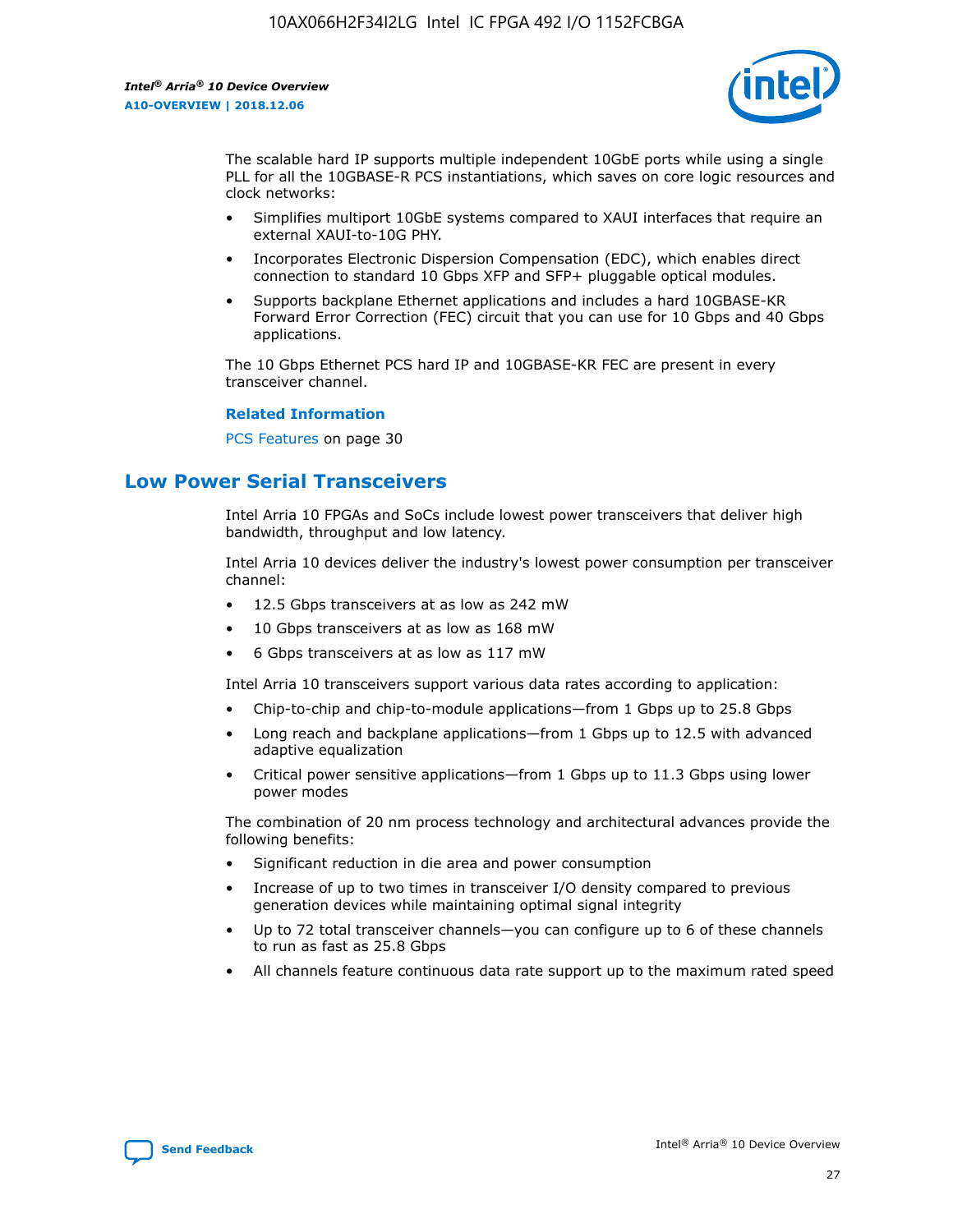



## **Figure 6. Intel Arria 10 Transceiver Block Architecture**

# **Transceiver Channels**

All transceiver channels feature a dedicated Physical Medium Attachment (PMA) and a hardened Physical Coding Sublayer (PCS).

- The PMA provides primary interfacing capabilities to physical channels.
- The PCS typically handles encoding/decoding, word alignment, and other preprocessing functions before transferring data to the FPGA core fabric.

A transceiver channel consists of a PMA and a PCS block. Most transceiver banks have 6 channels. There are some transceiver banks that contain only 3 channels.

A wide variety of bonded and non-bonded data rate configurations is possible using a highly configurable clock distribution network. Up to 80 independent transceiver data rates can be configured.

The following figures are graphical representations of top views of the silicon die, which correspond to reverse views for flip chip packages. Different Intel Arria 10 devices may have different floorplans than the ones shown in the figures.

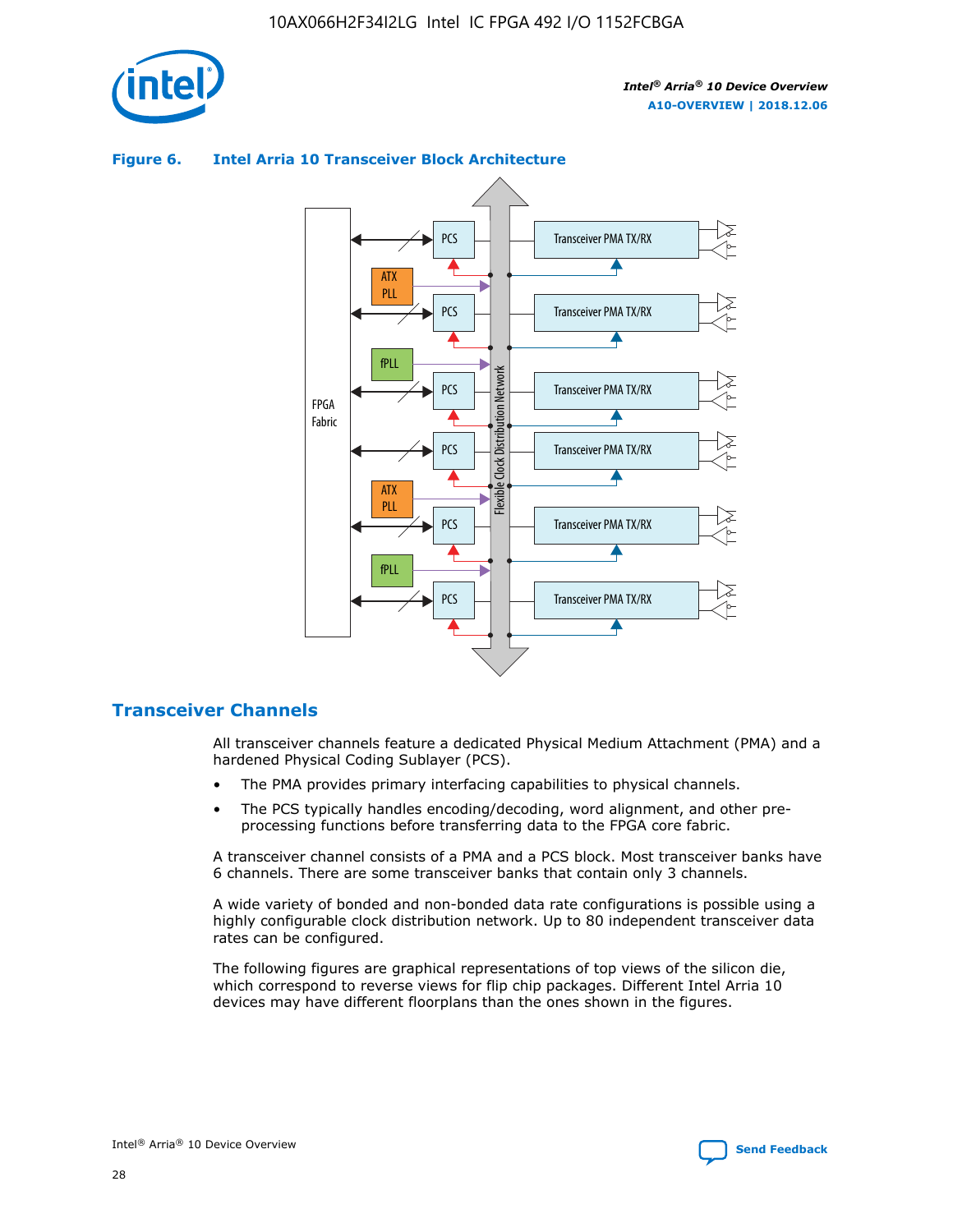

## **Figure 7. Device Chip Overview for Intel Arria 10 GX and GT Devices**



M20K Internal Memory Blocks Core Logic Fabric Transceiver Channels Hard IP Per Transceiver: Standard PCS and Enhanced PCS Hard IPs PCI Express Gen3 Hard IP Fractional PLLs M20K Internal Memory Blocks PCI Express Gen3 Hard IP Variable Precision DSP Blocks I/O PLLs Hard Memory Controllers, General-Purpose I/O Cells, LVDS Hard Processor Subsystem, Dual-Core ARM Cortex A9 M20K Internal Memory Blocks Variable Precision DSP Blocks M20K Internal Memory Blocks Core Logic Fabric I/O PLLs Hard Memory Controllers, General-Purpose I/O Cells, LVDS M20K Internal Memory Blocks Variable Precision DSP Blocks M20K Internal Memory Blocks Transceiver Channels Hard IP Per Transceiver: Standard PCS and Enhanced PCS Hard IPs PCI Express Gen3 Hard IP Fractional PLLs PCI Express Gen3 Hard IP  $\ddot{\cdot}$ Hard PCS Transceiver PMA fPLL ATX (LC) Hard PCS Transceiver PMA **Transmit** Hard PCS Transceiver PMA PLL fPLL Hard PCS Transceiver PMA Transceiver Clock Networks ATX (LC) Hard PCS Transceiver PMA Transmi Hard PCS Transceiver PMA PLL fPLL Hard PCS Transceiver PMA Transceiver PMA Hard PCS ATX (LC) **Transmit** Hard PCS Transceiver PMA PLL Unused transceiver chann can be used as additional transceiver transmit PLLs

## **PMA Features**

Intel Arria 10 transceivers provide exceptional signal integrity at data rates up to 25.8 Gbps. Clocking options include ultra-low jitter ATX PLLs (LC tank based), clock multiplier unit (CMU) PLLs, and fractional PLLs.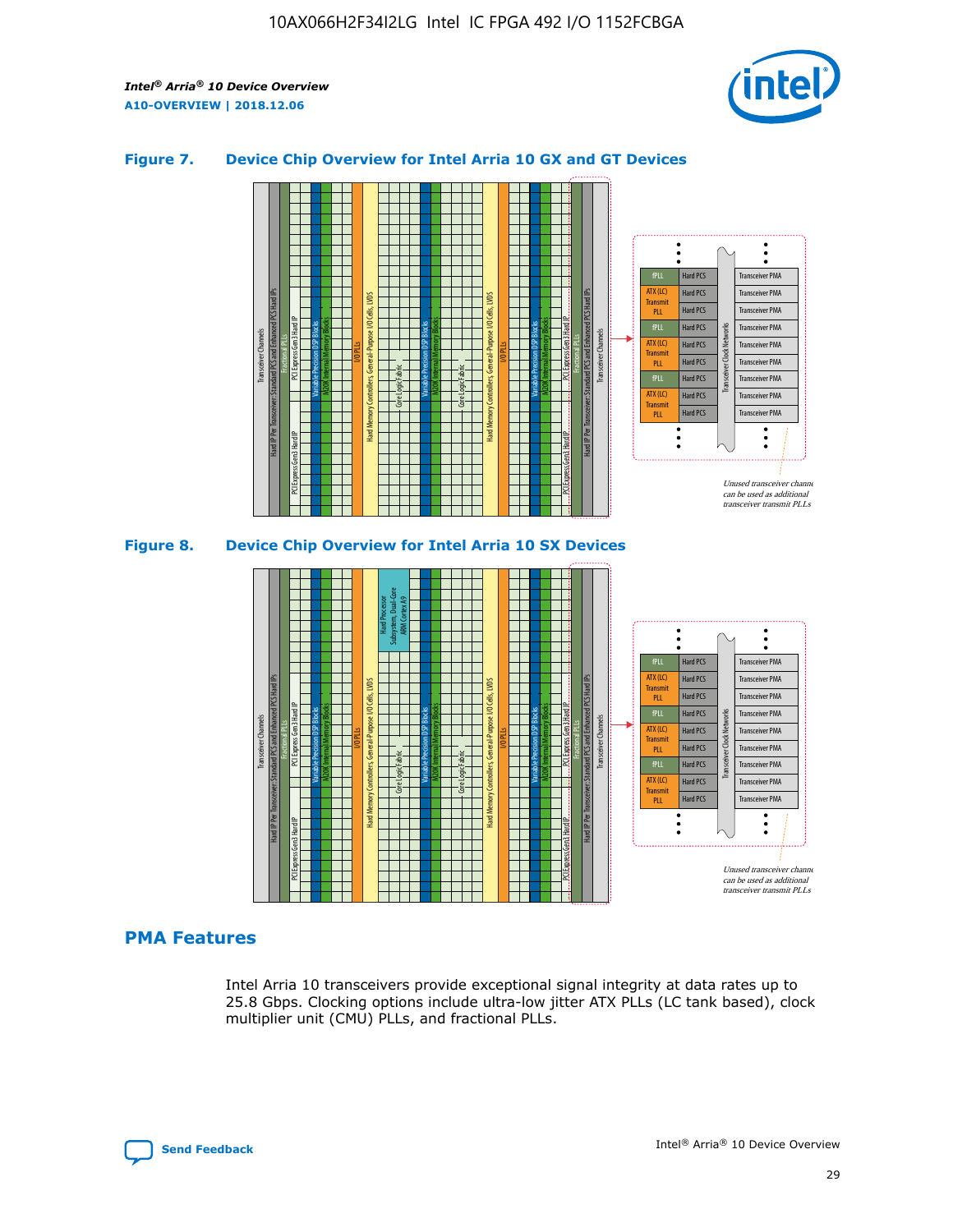

Each transceiver channel contains a channel PLL that can be used as the CMU PLL or clock data recovery (CDR) PLL. In CDR mode, the channel PLL recovers the receiver clock and data in the transceiver channel. Up to 80 independent data rates can be configured on a single Intel Arria 10 device.

## **Table 23. PMA Features of the Transceivers in Intel Arria 10 Devices**

| <b>Feature</b>                                             | <b>Capability</b>                                                                                                                                                                                                             |
|------------------------------------------------------------|-------------------------------------------------------------------------------------------------------------------------------------------------------------------------------------------------------------------------------|
| Chip-to-Chip Data Rates                                    | 1 Gbps to 17.4 Gbps (Intel Arria 10 GX devices)<br>1 Gbps to 25.8 Gbps (Intel Arria 10 GT devices)                                                                                                                            |
| Backplane Support                                          | Drive backplanes at data rates up to 12.5 Gbps                                                                                                                                                                                |
| Optical Module Support                                     | SFP+/SFP, XFP, CXP, QSFP/QSFP28, CFP/CFP2/CFP4                                                                                                                                                                                |
| Cable Driving Support                                      | SFP+ Direct Attach, PCI Express over cable, eSATA                                                                                                                                                                             |
| Transmit Pre-Emphasis                                      | 4-tap transmit pre-emphasis and de-emphasis to compensate for system channel loss                                                                                                                                             |
| Continuous Time Linear<br>Equalizer (CTLE)                 | Dual mode, high-gain, and high-data rate, linear receive equalization to compensate for<br>system channel loss                                                                                                                |
| Decision Feedback Equalizer<br>(DFE)                       | 7-fixed and 4-floating tap DFE to equalize backplane channel loss in the presence of<br>crosstalk and noisy environments                                                                                                      |
| Variable Gain Amplifier                                    | Optimizes the signal amplitude prior to the CDR sampling and operates in fixed and<br>adaptive modes                                                                                                                          |
| Altera Digital Adaptive<br>Parametric Tuning (ADAPT)       | Fully digital adaptation engine to automatically adjust all link equalization parameters-<br>including CTLE, DFE, and variable gain amplifier blocks—that provide optimal link margin<br>without intervention from user logic |
| Precision Signal Integrity<br>Calibration Engine (PreSICE) | Hardened calibration controller to quickly calibrate all transceiver control parameters on<br>power-up, which provides the optimal signal integrity and jitter performance                                                    |
| Advanced Transmit (ATX)<br><b>PLL</b>                      | Low jitter ATX (LC tank based) PLLs with continuous tuning range to cover a wide range of<br>standard and proprietary protocols                                                                                               |
| <b>Fractional PLLs</b>                                     | On-chip fractional frequency synthesizers to replace on-board crystal oscillators and reduce<br>system cost                                                                                                                   |
| Digitally Assisted Analog<br><b>CDR</b>                    | Superior jitter tolerance with fast lock time                                                                                                                                                                                 |
| Dynamic Partial<br>Reconfiguration                         | Allows independent control of the Avalon memory-mapped interface of each transceiver<br>channel for the highest transceiver flexibility                                                                                       |
| Multiple PCS-PMA and PCS-<br>PLD interface widths          | 8-, 10-, 16-, 20-, 32-, 40-, or 64-bit interface widths for flexibility of deserialization width,<br>encoding, and reduced latency                                                                                            |

# **PCS Features**

This table summarizes the Intel Arria 10 transceiver PCS features. You can use the transceiver PCS to support a wide range of protocols ranging from 1 Gbps to 25.8 Gbps.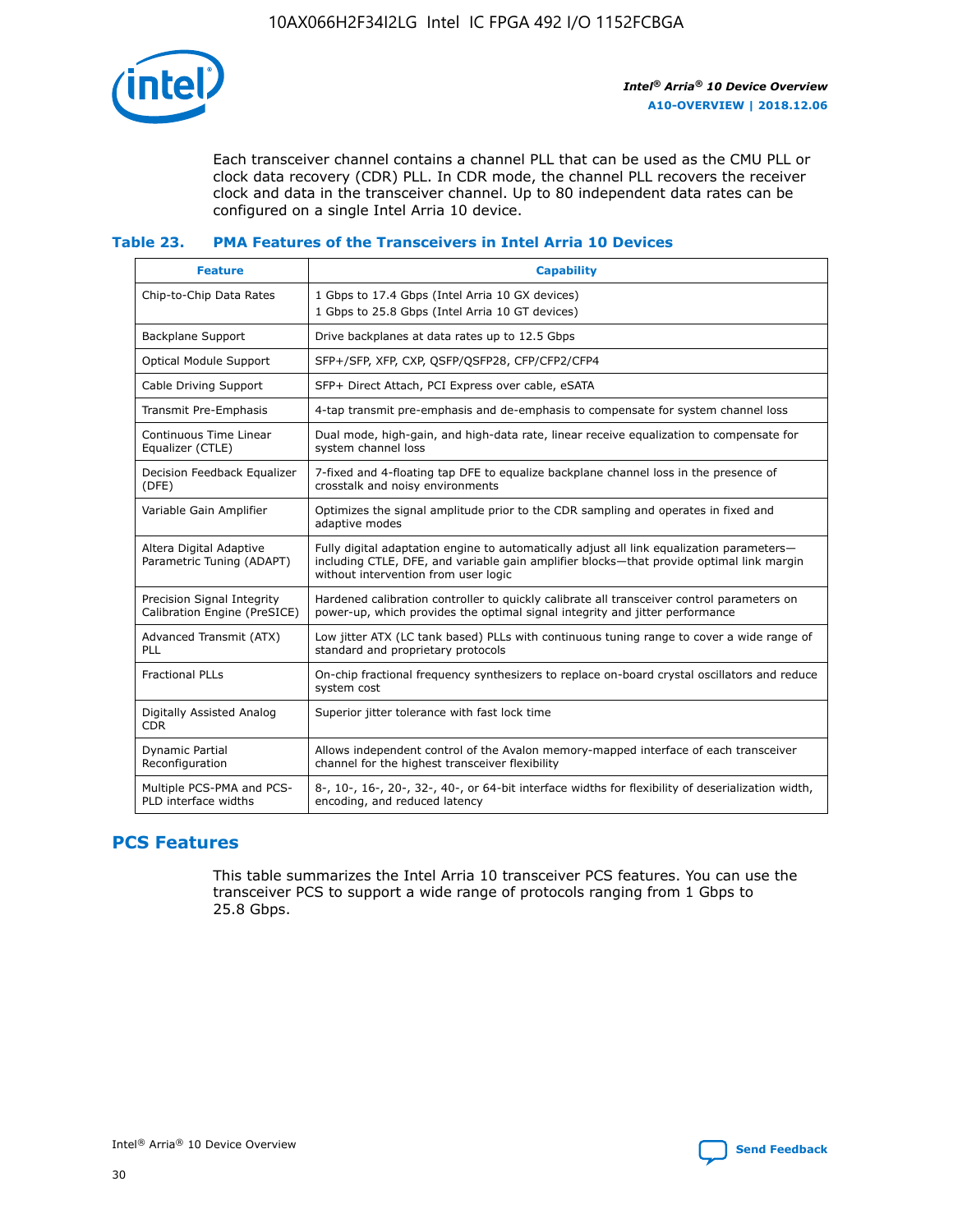

| <b>PCS</b>    | <b>Description</b>                                                                                                                                                                                                                                                                                                                                                                                             |
|---------------|----------------------------------------------------------------------------------------------------------------------------------------------------------------------------------------------------------------------------------------------------------------------------------------------------------------------------------------------------------------------------------------------------------------|
| Standard PCS  | Operates at a data rate up to 12 Gbps<br>Supports protocols such as PCI-Express, CPRI 4.2+, GigE, IEEE 1588 in Hard PCS<br>Implements other protocols using Basic/Custom (Standard PCS) transceiver<br>configuration rules.                                                                                                                                                                                    |
| Enhanced PCS  | Performs functions common to most serial data industry standards, such as word<br>alignment, encoding/decoding, and framing, before data is sent or received off-chip<br>through the PMA<br>• Handles data transfer to and from the FPGA fabric<br>Handles data transfer internally to and from the PMA<br>Provides frequency compensation<br>Performs channel bonding for multi-channel low skew applications |
| PCIe Gen3 PCS | Supports the seamless switching of Data and Clock between the Gen1, Gen2, and Gen3<br>data rates<br>Provides support for PIPE 3.0 features<br>Supports the PIPE interface with the Hard IP enabled, as well as with the Hard IP<br>bypassed                                                                                                                                                                    |

#### **Related Information**

- PCIe Gen1, Gen2, and Gen3 Hard IP on page 26
- Interlaken Support on page 26
- 10 Gbps Ethernet Support on page 26

# **PCS Protocol Support**

This table lists some of the protocols supported by the Intel Arria 10 transceiver PCS. For more information about the blocks in the transmitter and receiver data paths, refer to the related information.

| <b>Protocol</b>                                 | <b>Data Rate</b><br>(Gbps) | <b>Transceiver IP</b>       | <b>PCS Support</b>                      |
|-------------------------------------------------|----------------------------|-----------------------------|-----------------------------------------|
| PCIe Gen3 x1, x2, x4, x8                        | 8.0                        | Native PHY (PIPE)           | Standard PCS and PCIe<br>Gen3 PCS       |
| PCIe Gen2 x1, x2, x4, x8                        | 5.0                        | Native PHY (PIPE)           | <b>Standard PCS</b>                     |
| PCIe Gen1 x1, x2, x4, x8                        | 2.5                        | Native PHY (PIPE)           | Standard PCS                            |
| 1000BASE-X Gigabit Ethernet                     | 1.25                       | Native PHY                  | <b>Standard PCS</b>                     |
| 1000BASE-X Gigabit Ethernet with<br>IEEE 1588v2 | 1.25                       | Native PHY                  | Standard PCS                            |
| 10GBASE-R                                       | 10.3125                    | Native PHY                  | <b>Enhanced PCS</b>                     |
| 10GBASE-R with IEEE 1588v2                      | 10.3125                    | Native PHY                  | <b>Enhanced PCS</b>                     |
| 10GBASE-R with KR FEC                           | 10.3125                    | Native PHY                  | <b>Enhanced PCS</b>                     |
| 10GBASE-KR and 1000BASE-X                       | 10.3125                    | 1G/10GbE and 10GBASE-KR PHY | Standard PCS and<br><b>Enhanced PCS</b> |
| Interlaken (CEI-6G/11G)                         | 3.125 to 17.4              | Native PHY                  | <b>Enhanced PCS</b>                     |
| SFI-S/SFI-5.2                                   | 11.2                       | Native PHY                  | <b>Enhanced PCS</b>                     |
| $10G$ SDI                                       | 10.692                     | Native PHY                  | <b>Enhanced PCS</b>                     |
|                                                 |                            |                             | continued                               |

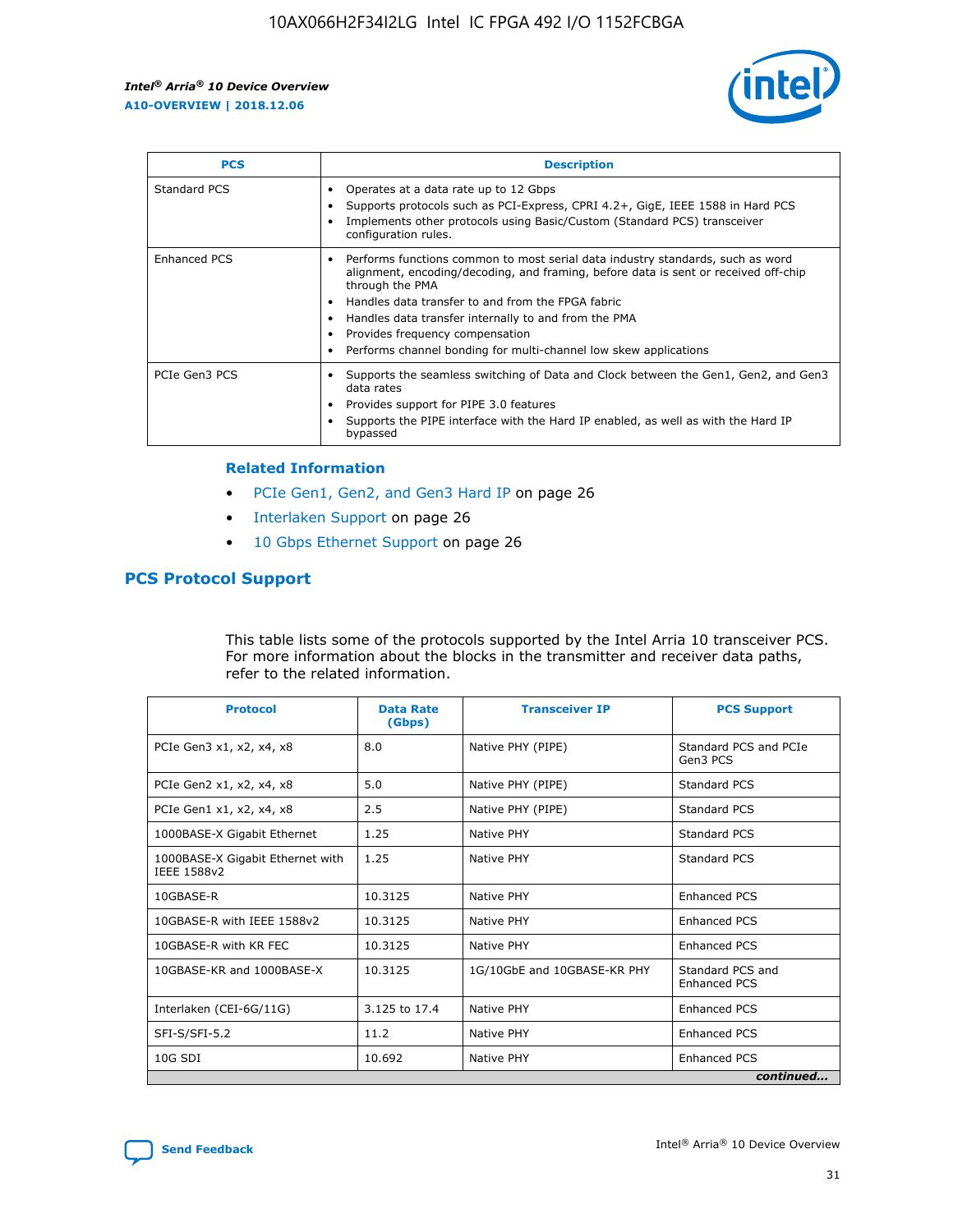

| <b>Protocol</b>      | <b>Data Rate</b><br>(Gbps) | <b>Transceiver IP</b> | <b>PCS Support</b> |
|----------------------|----------------------------|-----------------------|--------------------|
| CPRI 6.0 (64B/66B)   | 0.6144 to<br>10.1376       | Native PHY            | Enhanced PCS       |
| CPRI 4.2 (8B/10B)    | 0.6144 to<br>9.8304        | Native PHY            | Standard PCS       |
| OBSAI RP3 v4.2       | 0.6144 to 6.144            | Native PHY            | Standard PCS       |
| SD-SDI/HD-SDI/3G-SDI | $0.143(12)$ to<br>2.97     | Native PHY            | Standard PCS       |

## **Related Information**

#### [Intel Arria 10 Transceiver PHY User Guide](https://www.intel.com/content/www/us/en/programmable/documentation/nik1398707230472.html#nik1398707091164)

Provides more information about the supported transceiver protocols and PHY IP, the PMA architecture, and the standard, enhanced, and PCIe Gen3 PCS architecture.

# **SoC with Hard Processor System**

Each SoC device combines an FPGA fabric and a hard processor system (HPS) in a single device. This combination delivers the flexibility of programmable logic with the power and cost savings of hard IP in these ways:

- Reduces board space, system power, and bill of materials cost by eliminating a discrete embedded processor
- Allows you to differentiate the end product in both hardware and software, and to support virtually any interface standard
- Extends the product life and revenue through in-field hardware and software updates

<sup>(12)</sup> The 0.143 Gbps data rate is supported using oversampling of user logic that you must implement in the FPGA fabric.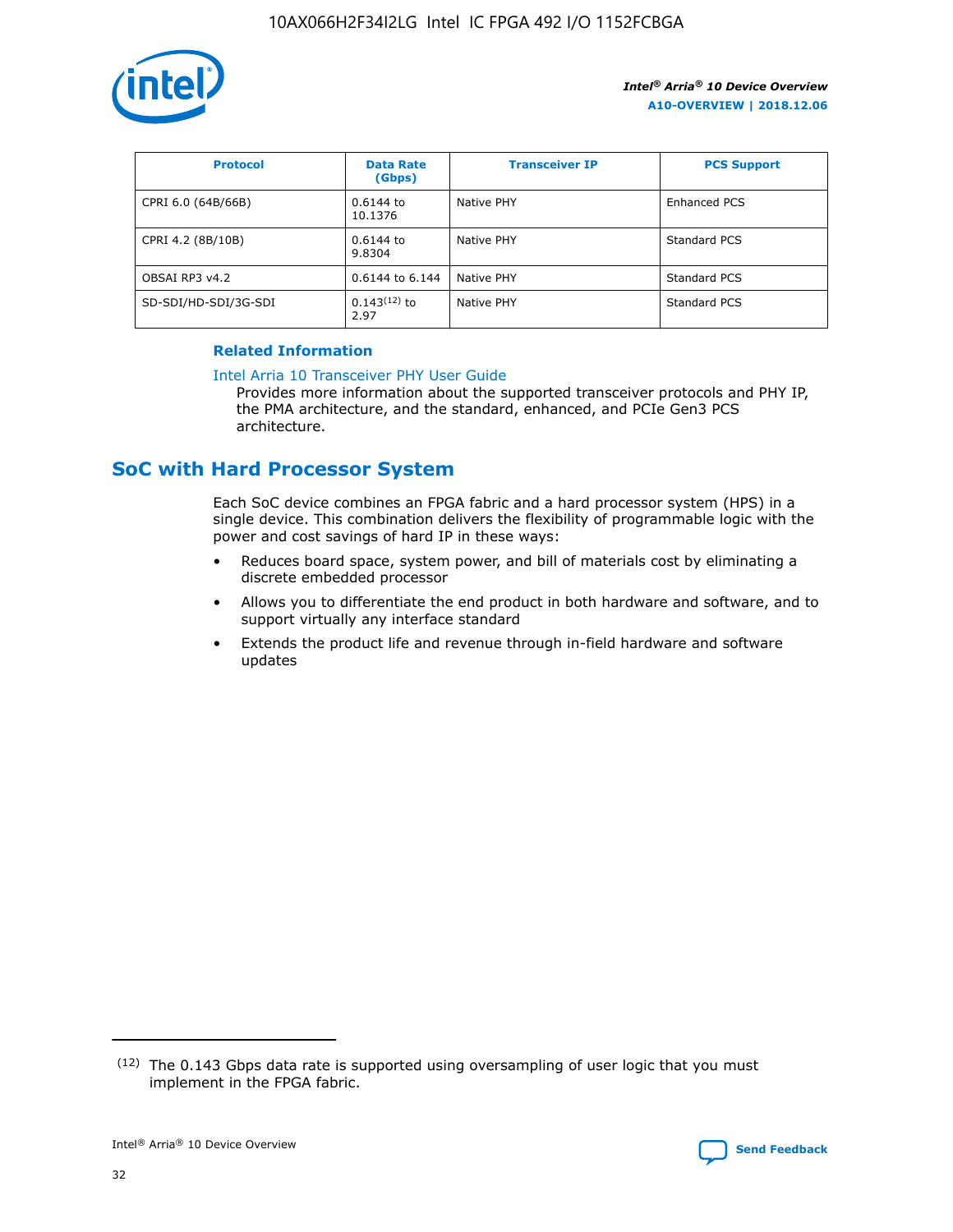

#### **Figure 9. HPS Block Diagram**

This figure shows a block diagram of the HPS with the dual ARM Cortex-A9 MPCore processor.



# **Key Advantages of 20-nm HPS**

The 20-nm HPS strikes a balance between enabling maximum software compatibility with 28-nm SoCs while still improving upon the 28-nm HPS architecture. These improvements address the requirements of the next generation target markets such as wireless and wireline communications, compute and storage equipment, broadcast and military in terms of performance, memory bandwidth, connectivity via backplane and security.

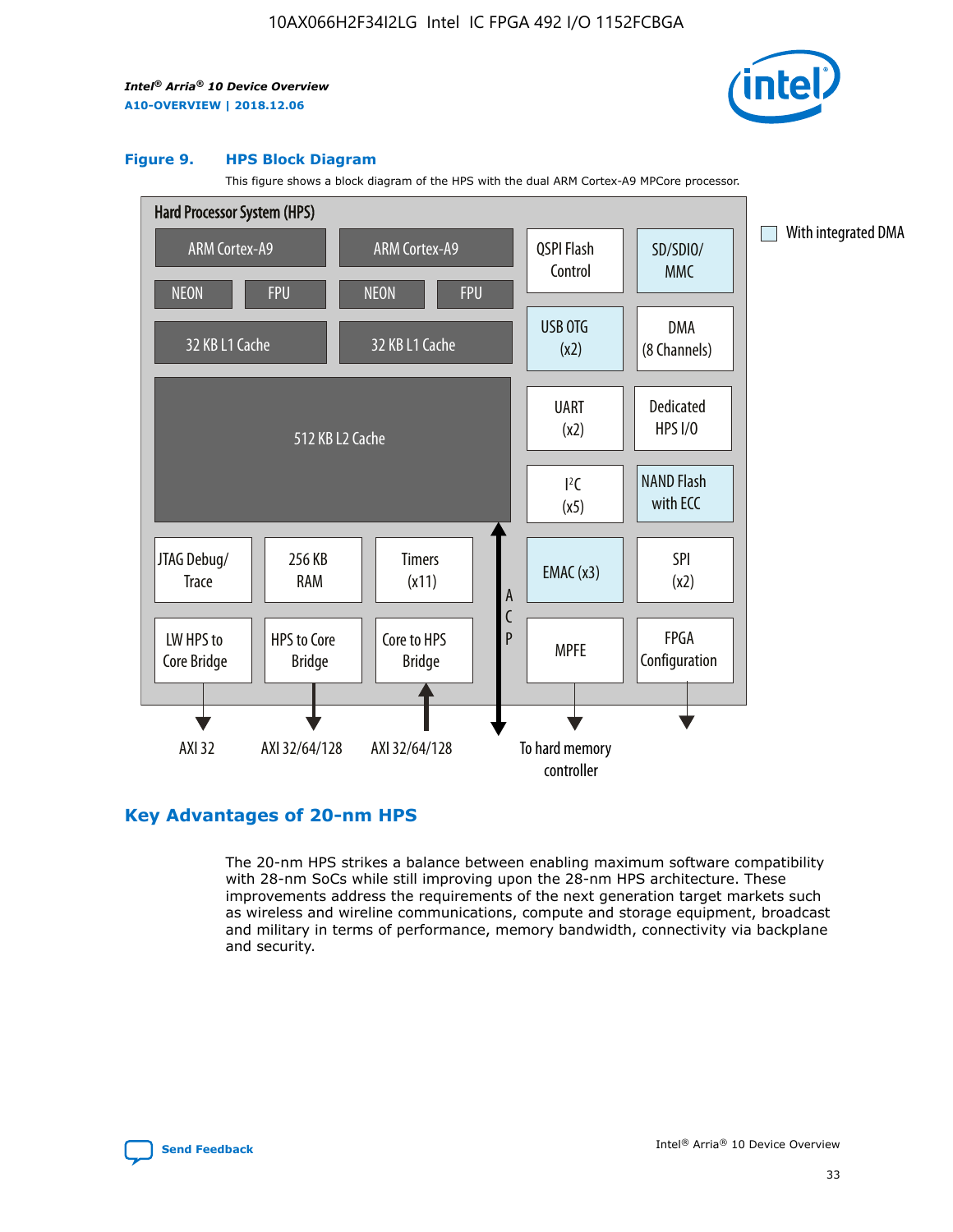

## **Table 24. Improvements in 20 nm HPS**

This table lists the key improvements of the 20 nm HPS compared to the 28 nm HPS.

| <b>Advantages/</b><br><b>Improvements</b>                   | <b>Description</b>                                                                                                                                                                                                                                                                                                                                                                                                                                                                                                                                                                                                                                                                                                                                                                                                                                                                                                      |
|-------------------------------------------------------------|-------------------------------------------------------------------------------------------------------------------------------------------------------------------------------------------------------------------------------------------------------------------------------------------------------------------------------------------------------------------------------------------------------------------------------------------------------------------------------------------------------------------------------------------------------------------------------------------------------------------------------------------------------------------------------------------------------------------------------------------------------------------------------------------------------------------------------------------------------------------------------------------------------------------------|
| Increased performance and<br>overdrive capability           | While the nominal processor frequency is 1.2 GHz, the 20 nm HPS offers an "overdrive"<br>feature which enables a higher processor operating frequency. This requires a higher supply<br>voltage value that is unique to the HPS and may require a separate regulator.                                                                                                                                                                                                                                                                                                                                                                                                                                                                                                                                                                                                                                                   |
| Increased processor memory<br>bandwidth and DDR4<br>support | Up to 64-bit DDR4 memory at 2,400 Mbps support is available for the processor. The hard<br>memory controller for the HPS comprises a multi-port front end that manages connections<br>to a single port memory controller. The multi-port front end allows logic core and the HPS<br>to share ports and thereby the available bandwidth of the memory controller.                                                                                                                                                                                                                                                                                                                                                                                                                                                                                                                                                        |
| Flexible I/O sharing                                        | An advanced I/O pin muxing scheme allows improved sharing of I/O between the HPS and<br>the core logic. The following types of I/O are available for SoC:<br>17 dedicated I/Os-physically located inside the HPS block and are not accessible to<br>logic within the core. The 17 dedicated I/Os are used for HPS clock, resets, and<br>interfacing with boot devices, QSPI, and SD/MMC.<br>48 direct shared I/O-located closest to the HPS block and are ideal for high speed HPS<br>peripherals such as EMAC, USB, and others. There is one bank of 48 I/Os that supports<br>direct sharing where the 48 I/Os can be shared 12 I/Os at a time.<br>Standard (shared) I/O-all standard I/Os can be shared by the HPS peripherals and any<br>logic within the core. For designs where more than 48 I/Os are required to fully use all<br>the peripherals in the HPS, these I/Os can be connected through the core logic. |
| <b>EMAC</b> core                                            | Three EMAC cores are available in the HPS. The EMAC cores enable an application to<br>support two redundant Ethernet connections; for example, backplane, or two EMAC cores<br>for managing IEEE 1588 time stamp information while allowing a third EMAC core for debug<br>and configuration. All three EMACs can potentially share the same time stamps, simplifying<br>the 1588 time stamping implementation. A new serial time stamp interface allows core<br>logic to access and read the time stamp values. The integrated EMAC controllers can be<br>connected to external Ethernet PHY through the provided MDIO or I <sup>2</sup> C interface.                                                                                                                                                                                                                                                                  |
| On-chip memory                                              | The on-chip memory is updated to 256 KB support and can support larger data sets and<br>real time algorithms.                                                                                                                                                                                                                                                                                                                                                                                                                                                                                                                                                                                                                                                                                                                                                                                                           |
| <b>ECC</b> enhancements                                     | Improvements in L2 Cache ECC management allow identification of errors down to the<br>address level. ECC enhancements also enable improved error injection and status reporting<br>via the introduction of new memory mapped access to syndrome and data signals.                                                                                                                                                                                                                                                                                                                                                                                                                                                                                                                                                                                                                                                       |
| HPS to FPGA Interconnect<br><b>Backbone</b>                 | Although the HPS and the Logic Core can operate independently, they are tightly coupled<br>via a high-bandwidth system interconnect built from high-performance ARM AMBA AXI bus<br>bridges. IP bus masters in the FPGA fabric have access to HPS bus slaves via the FPGA-to-<br>HPS interconnect. Similarly, HPS bus masters have access to bus slaves in the core fabric<br>via the HPS-to-FPGA bridge. Both bridges are AMBA AXI-3 compliant and support<br>simultaneous read and write transactions. Up to three masters within the core fabric can<br>share the HPS SDRAM controller with the processor. Additionally, the processor can be used<br>to configure the core fabric under program control via a dedicated 32-bit configuration port.                                                                                                                                                                  |
| FPGA configuration and HPS<br>booting                       | The FPGA fabric and HPS in the SoCs are powered independently. You can reduce the clock<br>frequencies or gate the clocks to reduce dynamic power.<br>You can configure the FPGA fabric and boot the HPS independently, in any order, providing<br>you with more design flexibility.                                                                                                                                                                                                                                                                                                                                                                                                                                                                                                                                                                                                                                    |
| Security                                                    | New security features have been introduced for anti-tamper management, secure boot,<br>encryption (AES), and authentication (SHA).                                                                                                                                                                                                                                                                                                                                                                                                                                                                                                                                                                                                                                                                                                                                                                                      |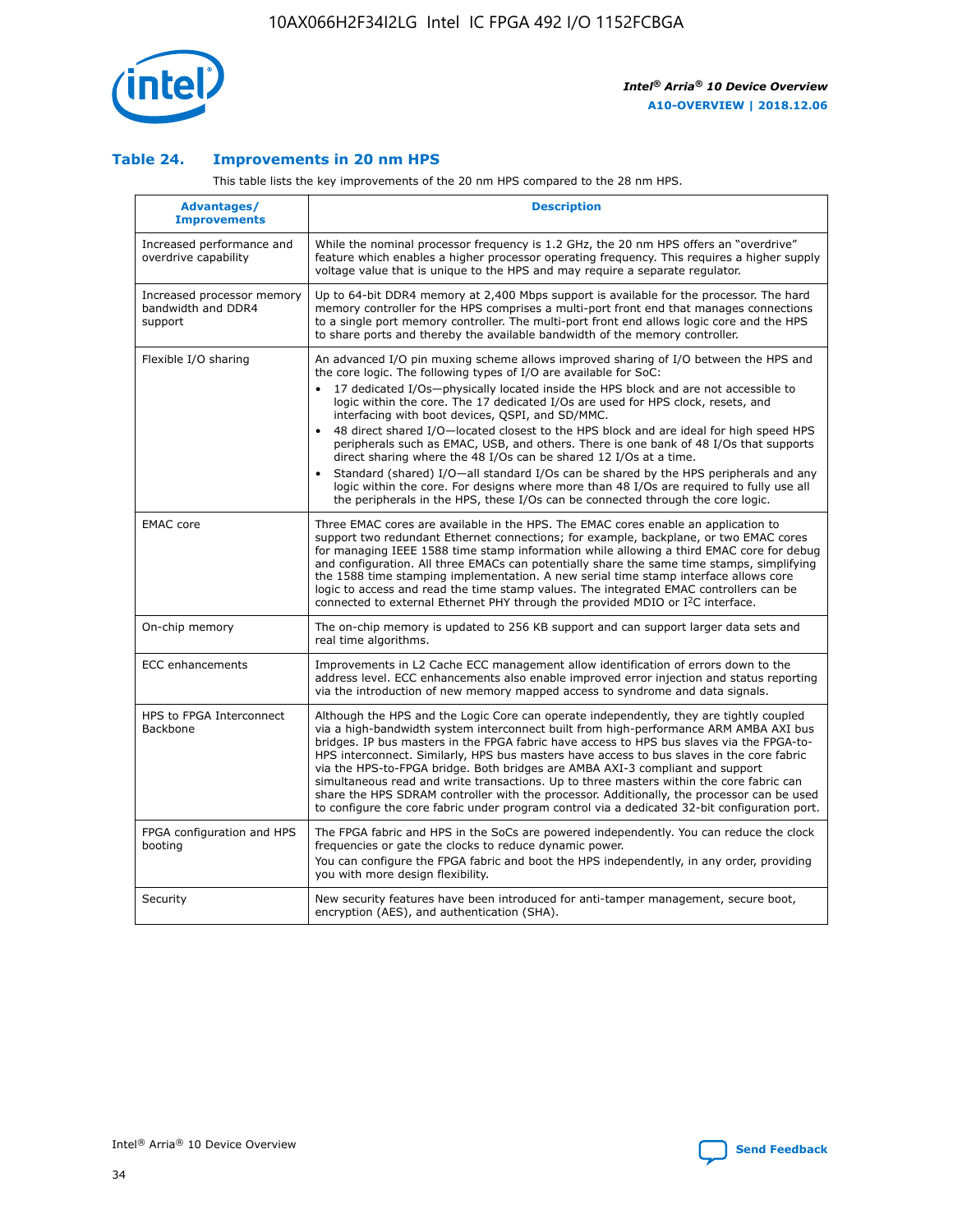

# **Features of the HPS**

The HPS has the following features:

- 1.2-GHz, dual-core ARM Cortex-A9 MPCore processor with up to 1.5-GHz via overdrive
	- ARMv7-A architecture that runs 32-bit ARM instructions, 16-bit and 32-bit Thumb instructions, and 8-bit Java byte codes in Jazelle style
	- Superscalar, variable length, out-of-order pipeline with dynamic branch prediction
	- Instruction Efficiency 2.5 MIPS/MHz, which provides total performance of 7500 MIPS at 1.5 GHz
- Each processor core includes:
	- 32 KB of L1 instruction cache, 32 KB of L1 data cache
	- Single- and double-precision floating-point unit and NEON media engine
	- CoreSight debug and trace technology
	- Snoop Control Unit (SCU) and Acceleration Coherency Port (ACP)
- 512 KB of shared L2 cache
- 256 KB of scratch RAM
- Hard memory controller with support for DDR3, DDR4 and optional error correction code (ECC) support
- Multiport Front End (MPFE) Scheduler interface to the hard memory controller
- 8-channel direct memory access (DMA) controller
- QSPI flash controller with SIO, DIO, QIO SPI Flash support
- NAND flash controller (ONFI 1.0 or later) with DMA and ECC support, updated to support 8 and 16-bit Flash devices and new command DMA to offload CPU for fast power down recovery
- Updated SD/SDIO/MMC controller to eMMC 4.5 with DMA with CE-ATA digital command support
- 3 10/100/1000 Ethernet media access control (MAC) with DMA
- 2 USB On-the-Go (OTG) controllers with DMA
- $\bullet$  5 I<sup>2</sup>C controllers (3 can be used by EMAC for MIO to external PHY)
- 2 UART 16550 Compatible controllers
- 4 serial peripheral interfaces (SPI) (2 Master, 2 Slaves)
- 62 programmable general-purpose I/Os, which includes 48 direct share I/Os that allows the HPS peripherals to connect directly to the FPGA I/Os
- 7 general-purpose timers
- 4 watchdog timers
- Anti-tamper, Secure Boot, Encryption (AES) and Authentication (SHA)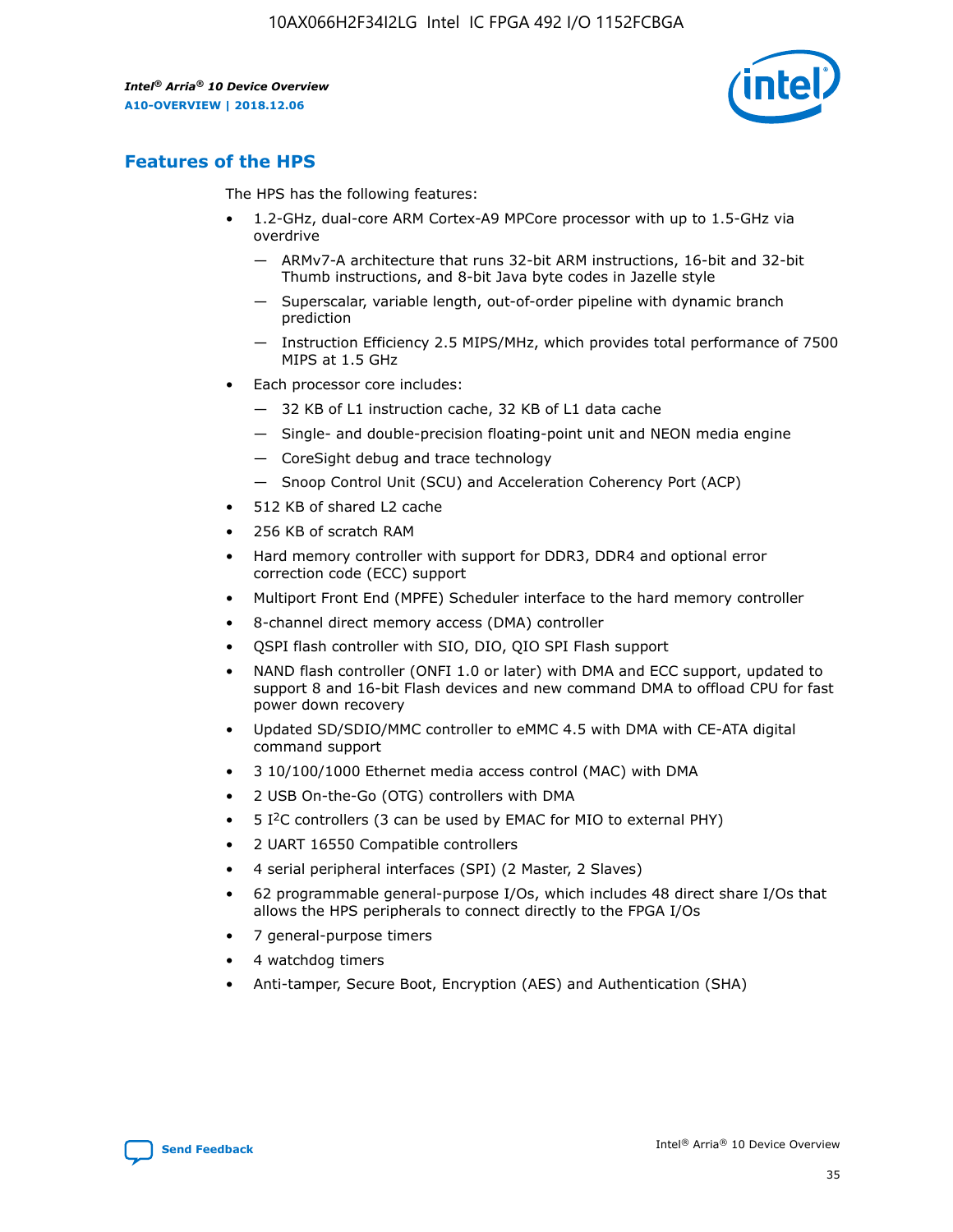

## **System Peripherals and Debug Access Port**

Each Ethernet MAC, USB OTG, NAND flash controller, and SD/MMC controller module has an integrated DMA controller. For modules without an integrated DMA controller, an additional DMA controller module provides up to eight channels of high-bandwidth data transfers. Peripherals that communicate off-chip are multiplexed with other peripherals at the HPS pin level. This allows you to choose which peripherals interface with other devices on your PCB.

The debug access port provides interfaces to industry standard JTAG debug probes and supports ARM CoreSight debug and core traces to facilitate software development.

#### **HPS–FPGA AXI Bridges**

The HPS–FPGA bridges, which support the Advanced Microcontroller Bus Architecture (AMBA) Advanced eXtensible Interface (AXI™) specifications, consist of the following bridges:

- FPGA-to-HPS AMBA AXI bridge—a high-performance bus supporting 32, 64, and 128 bit data widths that allows the FPGA fabric to issue transactions to slaves in the HPS.
- HPS-to-FPGA Avalon/AMBA AXI bridge—a high-performance bus supporting 32, 64, and 128 bit data widths that allows the HPS to issue transactions to slaves in the FPGA fabric.
- Lightweight HPS-to-FPGA AXI bridge—a lower latency 32 bit width bus that allows the HPS to issue transactions to soft peripherals in the FPGA fabric. This bridge is primarily used for control and status register (CSR) accesses to peripherals in the FPGA fabric.

The HPS–FPGA AXI bridges allow masters in the FPGA fabric to communicate with slaves in the HPS logic, and vice versa. For example, the HPS-to-FPGA AXI bridge allows you to share memories instantiated in the FPGA fabric with one or both microprocessors in the HPS, while the FPGA-to-HPS AXI bridge allows logic in the FPGA fabric to access the memory and peripherals in the HPS.

Each HPS–FPGA bridge also provides asynchronous clock crossing for data transferred between the FPGA fabric and the HPS.

#### **HPS SDRAM Controller Subsystem**

The HPS SDRAM controller subsystem contains a multiport SDRAM controller and DDR PHY that are shared between the FPGA fabric (through the FPGA-to-HPS SDRAM interface), the level 2 (L2) cache, and the level 3 (L3) system interconnect. The FPGA-to-HPS SDRAM interface supports AMBA AXI and Avalon® Memory-Mapped (Avalon-MM) interface standards, and provides up to six individual ports for access by masters implemented in the FPGA fabric.

The HPS SDRAM controller supports up to 3 masters (command ports), 3x 64-bit read data ports and 3x 64-bit write data ports.

To maximize memory performance, the SDRAM controller subsystem supports command and data reordering, deficit round-robin arbitration with aging, and high-priority bypass features.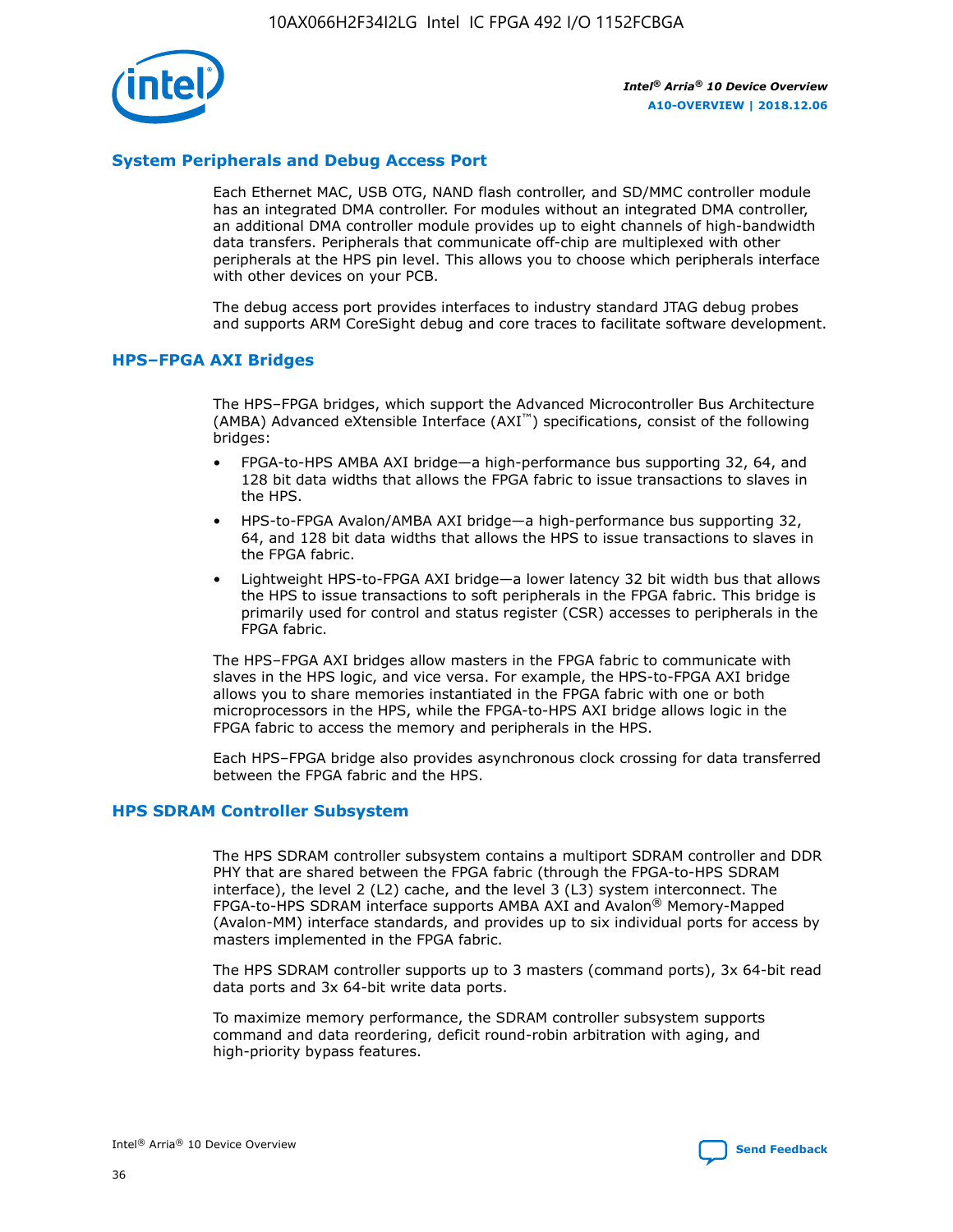

# **FPGA Configuration and HPS Booting**

The FPGA fabric and HPS in the SoC FPGA must be powered at the same time. You can reduce the clock frequencies or gate the clocks to reduce dynamic power.

Once powered, the FPGA fabric and HPS can be configured independently thus providing you with more design flexibility:

- You can boot the HPS independently. After the HPS is running, the HPS can fully or partially reconfigure the FPGA fabric at any time under software control. The HPS can also configure other FPGAs on the board through the FPGA configuration controller.
- Configure the FPGA fabric first, and then boot the HPS from memory accessible to the FPGA fabric.

## **Hardware and Software Development**

For hardware development, you can configure the HPS and connect your soft logic in the FPGA fabric to the HPS interfaces using the Platform Designer system integration tool in the Intel Quartus Prime software.

For software development, the ARM-based SoC FPGA devices inherit the rich software development ecosystem available for the ARM Cortex-A9 MPCore processor. The software development process for Intel SoC FPGAs follows the same steps as those for other SoC devices from other manufacturers. Support for Linux\*, VxWorks\*, and other operating systems are available for the SoC FPGAs. For more information on the operating systems support availability, contact the Intel FPGA sales team.

You can begin device-specific firmware and software development on the Intel SoC FPGA Virtual Target. The Virtual Target is a fast PC-based functional simulation of a target development system—a model of a complete development board. The Virtual Target enables the development of device-specific production software that can run unmodified on actual hardware.

# **Dynamic and Partial Reconfiguration**

The Intel Arria 10 devices support dynamic and partial reconfiguration. You can use dynamic and partial reconfiguration simultaneously to enable seamless reconfiguration of both the device core and transceivers.

# **Dynamic Reconfiguration**

You can reconfigure the PMA and PCS blocks while the device continues to operate. This feature allows you to change the data rates, protocol, and analog settings of a channel in a transceiver bank without affecting on-going data transfer in other transceiver banks. This feature is ideal for applications that require dynamic multiprotocol or multirate support.

# **Partial Reconfiguration**

Using partial reconfiguration, you can reconfigure some parts of the device while keeping the device in operation.

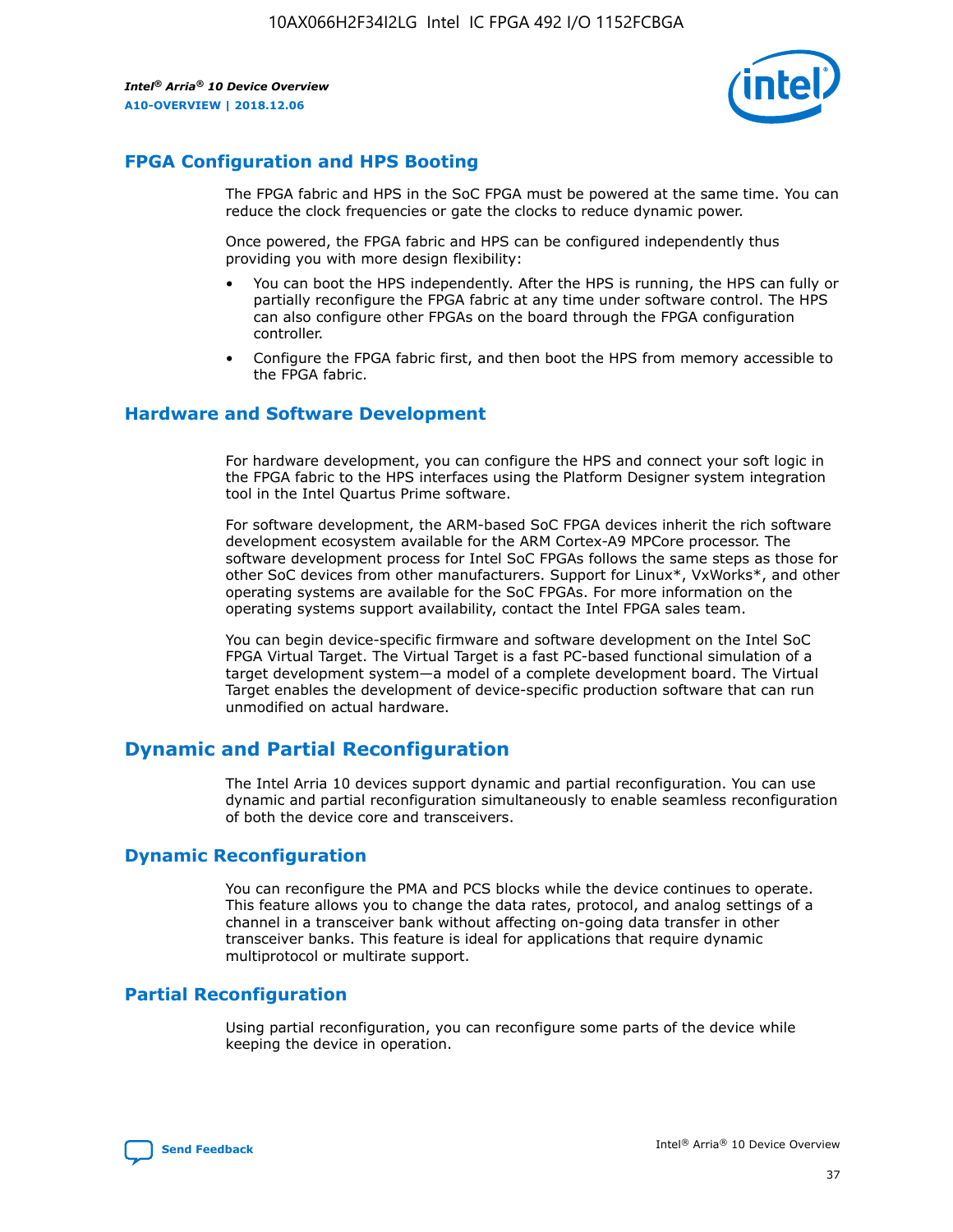

Instead of placing all device functions in the FPGA fabric, you can store some functions that do not run simultaneously in external memory and load them only when required. This capability increases the effective logic density of the device, and lowers cost and power consumption.

In the Intel solution, you do not have to worry about intricate device architecture to perform a partial reconfiguration. The partial reconfiguration capability is built into the Intel Quartus Prime design software, making such time-intensive task simple.

Intel Arria 10 devices support partial reconfiguration in the following configuration options:

- Using an internal host:
	- All supported configuration modes where the FPGA has access to external memory devices such as serial and parallel flash memory.
	- Configuration via Protocol [CvP (PCIe)]
- Using an external host—passive serial (PS), fast passive parallel (FPP) x8, FPP x16, and FPP x32 I/O interface.

# **Enhanced Configuration and Configuration via Protocol**

## **Table 25. Configuration Schemes and Features of Intel Arria 10 Devices**

Intel Arria 10 devices support 1.8 V programming voltage and several configuration schemes.

| <b>Scheme</b>                                                          | <b>Data</b><br><b>Width</b> | <b>Max Clock</b><br>Rate<br>(MHz) | <b>Max Data</b><br>Rate<br>(Mbps)<br>(13) | <b>Decompression</b> | <b>Design</b><br>Security <sup>(1</sup><br>4) | <b>Partial</b><br><b>Reconfiguration</b><br>(15) | <b>Remote</b><br><b>System</b><br><b>Update</b> |
|------------------------------------------------------------------------|-----------------------------|-----------------------------------|-------------------------------------------|----------------------|-----------------------------------------------|--------------------------------------------------|-------------------------------------------------|
| <b>JTAG</b>                                                            | 1 bit                       | 33                                | 33                                        |                      |                                               | Yes(16)                                          |                                                 |
| Active Serial (AS)<br>through the<br>EPCO-L<br>configuration<br>device | 1 bit,<br>4 bits            | 100                               | 400                                       | Yes                  | Yes                                           | $Y_{PS}(16)$                                     | Yes                                             |
| Passive serial (PS)<br>through CPLD or<br>external<br>microcontroller  | 1 bit                       | 100                               | 100                                       | Yes                  | Yes                                           | Yes(16)                                          | Parallel<br>Flash<br>Loader<br>(PFL) IP<br>core |
|                                                                        |                             |                                   |                                           |                      |                                               |                                                  | continued                                       |

<sup>(13)</sup> Enabling either compression or design security features affects the maximum data rate. Refer to the Intel Arria 10 Device Datasheet for more information.

<sup>(14)</sup> Encryption and compression cannot be used simultaneously.

 $<sup>(15)</sup>$  Partial reconfiguration is an advanced feature of the device family. If you are interested in</sup> using partial reconfiguration, contact Intel for support.

 $(16)$  Partial configuration can be performed only when it is configured as internal host.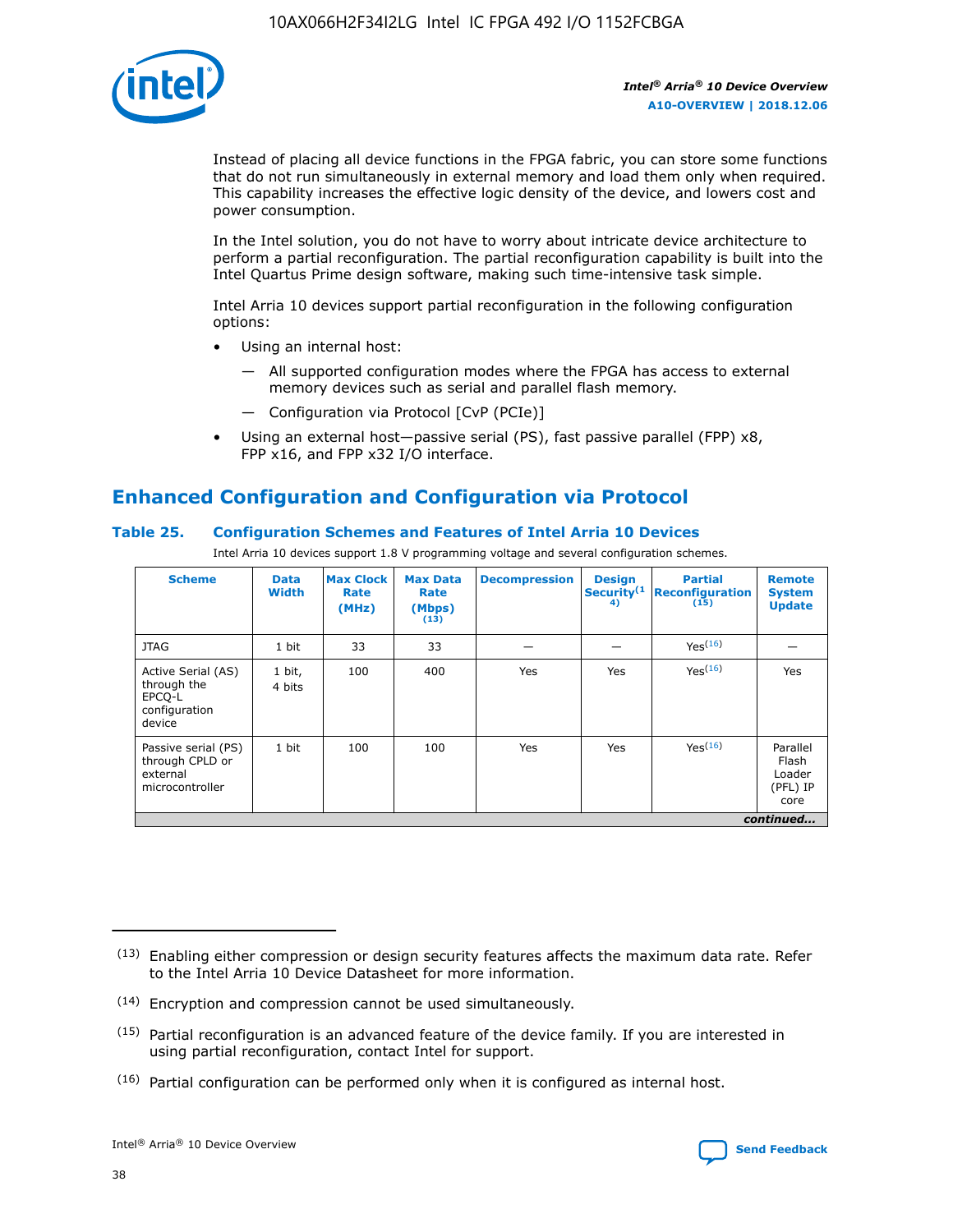

| <b>Scheme</b>                                    | <b>Data</b><br><b>Width</b> | <b>Max Clock</b><br>Rate<br>(MHz) | <b>Max Data</b><br>Rate<br>(Mbps)<br>(13) | <b>Decompression</b> | <b>Design</b><br>Security <sup>(1</sup><br>4) | <b>Partial</b><br><b>Reconfiguration</b><br>(15) | <b>Remote</b><br><b>System</b><br><b>Update</b> |
|--------------------------------------------------|-----------------------------|-----------------------------------|-------------------------------------------|----------------------|-----------------------------------------------|--------------------------------------------------|-------------------------------------------------|
| Fast passive                                     | 8 bits                      | 100                               | 3200                                      | Yes                  | Yes                                           | Yes <sup>(17)</sup>                              | PFL IP                                          |
| parallel (FPP)<br>through CPLD or                | 16 bits                     |                                   |                                           | Yes                  | Yes                                           |                                                  | core                                            |
| external<br>microcontroller                      | 32 bits                     |                                   |                                           | Yes                  | Yes                                           |                                                  |                                                 |
| Configuration via                                | 16 bits                     | 100                               | 3200                                      | Yes                  | Yes                                           | Yes <sup>(17)</sup>                              |                                                 |
| <b>HPS</b>                                       | 32 bits                     |                                   |                                           | Yes                  | Yes                                           |                                                  |                                                 |
| Configuration via<br>Protocol [CvP<br>$(PCIe^*)$ | x1, x2,<br>x4, x8<br>lanes  |                                   | 8000                                      | Yes                  | Yes                                           | Yes <sup>(16)</sup>                              |                                                 |

You can configure Intel Arria 10 devices through PCIe using Configuration via Protocol (CvP). The Intel Arria 10 CvP implementation conforms to the PCIe 100 ms power-up-to-active time requirement.

#### **Related Information**

[Configuration via Protocol \(CvP\) Implementation in Intel FPGAs User Guide](https://www.intel.com/content/www/us/en/programmable/documentation/dsu1441819344145.html#dsu1442269728522) Provides more information about the CvP configuration scheme.

# **SEU Error Detection and Correction**

Intel Arria 10 devices offer robust and easy-to-use single-event upset (SEU) error detection and correction circuitry.

The detection and correction circuitry includes protection for Configuration RAM (CRAM) programming bits and user memories. The CRAM is protected by a continuously running CRC error detection circuit with integrated ECC that automatically corrects one or two errors and detects higher order multi-bit errors. When more than two errors occur, correction is available through reloading of the core programming file, providing a complete design refresh while the FPGA continues to operate.

The physical layout of the Intel Arria 10 CRAM array is optimized to make the majority of multi-bit upsets appear as independent single-bit or double-bit errors which are automatically corrected by the integrated CRAM ECC circuitry. In addition to the CRAM protection, the M20K memory blocks also include integrated ECC circuitry and are layout-optimized for error detection and correction. The MLAB does not have ECC.

(14) Encryption and compression cannot be used simultaneously.

<sup>(17)</sup> Supported at a maximum clock rate of 100 MHz.



 $(13)$  Enabling either compression or design security features affects the maximum data rate. Refer to the Intel Arria 10 Device Datasheet for more information.

 $(15)$  Partial reconfiguration is an advanced feature of the device family. If you are interested in using partial reconfiguration, contact Intel for support.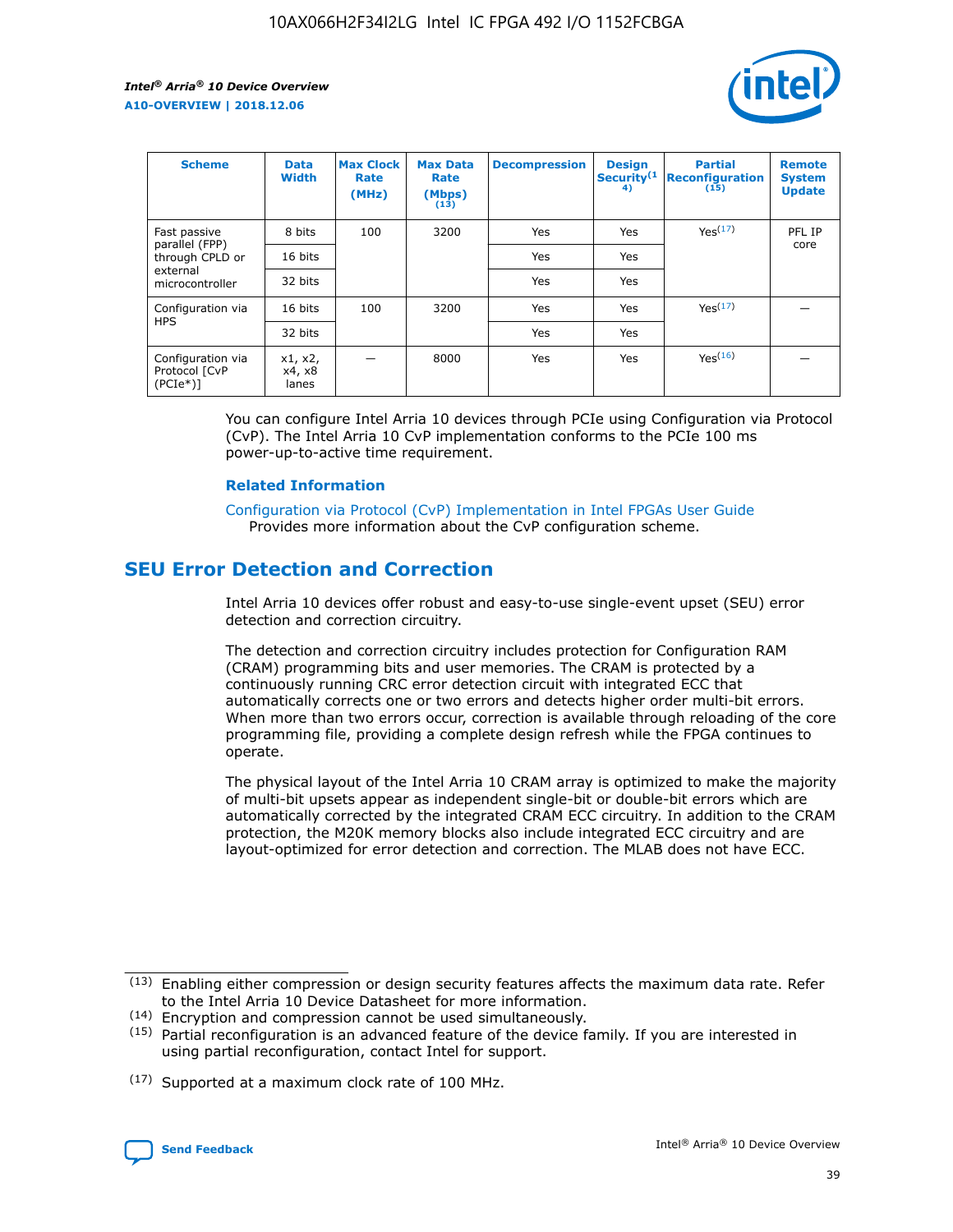

# **Power Management**

Intel Arria 10 devices leverage the advanced 20 nm process technology, a low 0.9 V core power supply, an enhanced core architecture, and several optional power reduction techniques to reduce total power consumption by as much as 40% compared to Arria V devices and as much as 60% compared to Stratix V devices.

The optional power reduction techniques in Intel Arria 10 devices include:

- **SmartVID**—a code is programmed into each device during manufacturing that allows a smart regulator to operate the device at lower core  $V_{CC}$  while maintaining performance
- **Programmable Power Technology**—non-critical timing paths are identified by the Intel Quartus Prime software and the logic in these paths is biased for low power instead of high performance
- **Low Static Power Options**—devices are available with either standard static power or low static power while maintaining performance

Furthermore, Intel Arria 10 devices feature Intel's industry-leading low power transceivers and include a number of hard IP blocks that not only reduce logic resources but also deliver substantial power savings compared to soft implementations. In general, hard IP blocks consume up to 90% less power than the equivalent soft logic implementations.

# **Incremental Compilation**

The Intel Quartus Prime software incremental compilation feature reduces compilation time and helps preserve performance to ease timing closure. The incremental compilation feature enables the partial reconfiguration flow for Intel Arria 10 devices.

Incremental compilation supports top-down, bottom-up, and team-based design flows. This feature facilitates modular, hierarchical, and team-based design flows where different designers compile their respective design sections in parallel. Furthermore, different designers or IP providers can develop and optimize different blocks of the design independently. These blocks can then be imported into the top level project.

# **Document Revision History for Intel Arria 10 Device Overview**

| <b>Document</b><br><b>Version</b> | <b>Changes</b>                                                                                                                                                                                                                                                              |
|-----------------------------------|-----------------------------------------------------------------------------------------------------------------------------------------------------------------------------------------------------------------------------------------------------------------------------|
| 2018.12.06                        | Added links to Intel Arria 10 device errata documents.<br>Removed automotive temperature option from the Intel Arria 10 GX devices.<br>Removed -3 fabric speed grade from the Intel Arria 10 GT devices.<br>Updated power options for the Intel Arria 10 GX and GT devices. |
| 2018.04.09                        | Updated the lowest $V_{CC}$ from 0.83 V to 0.82 V in the topic listing a summary of the device features.                                                                                                                                                                    |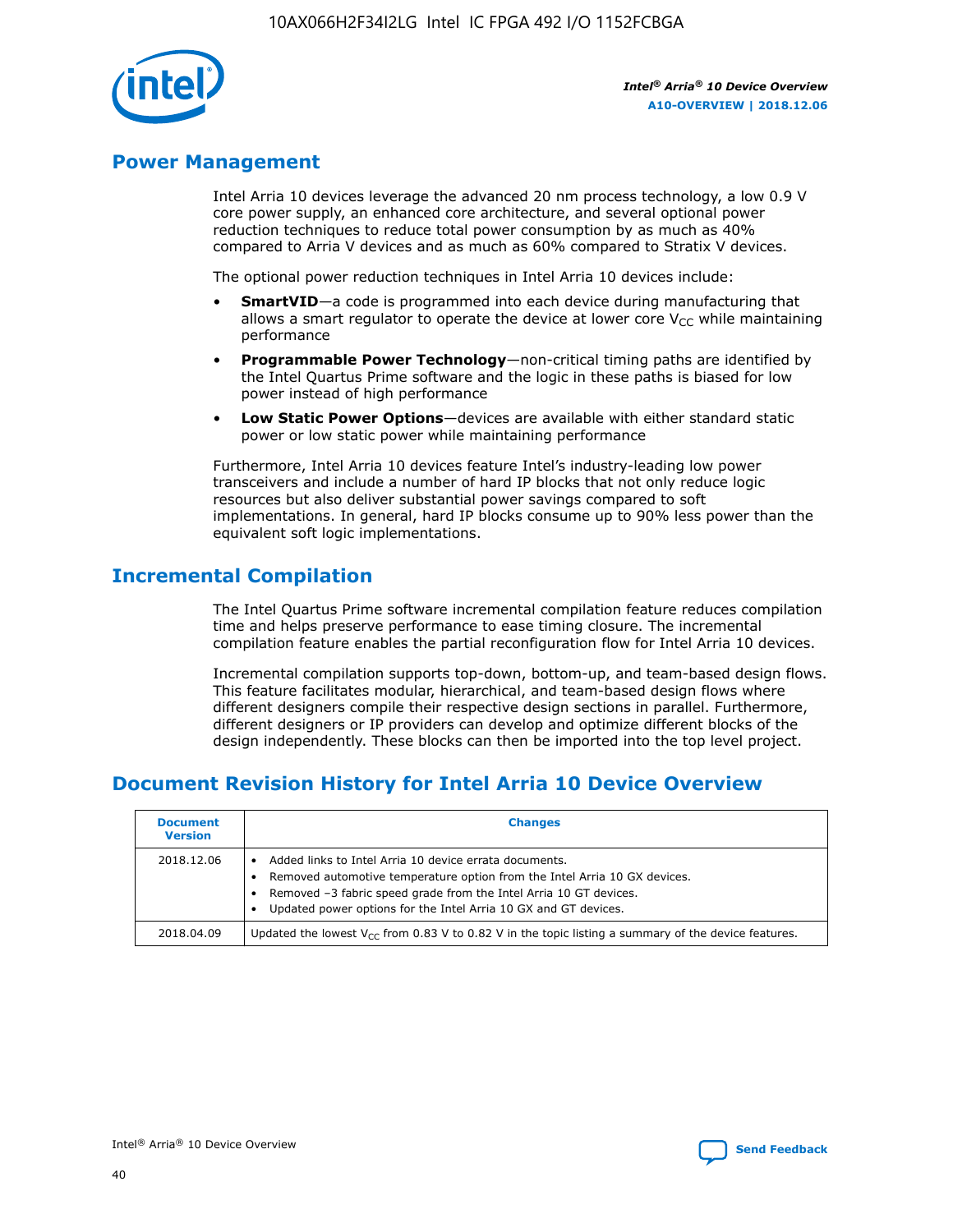*Intel® Arria® 10 Device Overview* **A10-OVERVIEW | 2018.12.06**



| <b>Date</b>    | <b>Version</b> | <b>Changes</b>                                                                                                                                                                                                                                                                                                                                                                                                                                                                                                                                                                                                                                                                                                                                                                                                                                                                                                                                                            |
|----------------|----------------|---------------------------------------------------------------------------------------------------------------------------------------------------------------------------------------------------------------------------------------------------------------------------------------------------------------------------------------------------------------------------------------------------------------------------------------------------------------------------------------------------------------------------------------------------------------------------------------------------------------------------------------------------------------------------------------------------------------------------------------------------------------------------------------------------------------------------------------------------------------------------------------------------------------------------------------------------------------------------|
| January 2018   | 2018.01.17     | Updated the maximum data rate for HPS (Intel Arria 10 SX devices<br>external memory interface DDR3 controller from 2,166 Mbps to 2,133<br>Mbps.<br>Updated maximum frequency supported for half rate QDRII and QDRII<br>+ SRAM to 633 MHz in Memory Standards Supported by the Soft<br>Memory Controller table.<br>Updated transceiver backplane capability to 12.5 Gbps.<br>$\bullet$<br>Removed transceiver speed grade 5 in Sample Ordering Core and<br>Available Options for Intel Arria 10 GX Devices figure.<br>Removed package code 40, low static power, SmartVID, industrial, and<br>military operating temperature support from Sample Ordering Core and<br>Available Options for Intel Arria 10 GT Devices figure.<br>Updated short reach transceiver rate for Intel Arria 10 GT devices to<br>25.8 Gbps.<br>Removed On-Die Instrumentation - EyeQ and Jitter Margin Tool<br>support from PMA Features of the Transceivers in Intel Arria 10 Devices<br>table. |
| September 2017 | 2017.09.20     | Updated the maximum speed of the DDR4 external memory interface from<br>1,333 MHz/2,666 Mbps to 1,200 MHz/2,400 Mbps.                                                                                                                                                                                                                                                                                                                                                                                                                                                                                                                                                                                                                                                                                                                                                                                                                                                     |
| July 2017      | 2017.07.13     | Corrected the automotive temperature range in the figure showing the<br>available options for the Intel Arria 10 GX devices from "-40°C to 100°C"<br>to "-40°C to 125°C".                                                                                                                                                                                                                                                                                                                                                                                                                                                                                                                                                                                                                                                                                                                                                                                                 |
| July 2017      | 2017.07.06     | Added automotive temperature option to Intel Arria 10 GX device family.                                                                                                                                                                                                                                                                                                                                                                                                                                                                                                                                                                                                                                                                                                                                                                                                                                                                                                   |
| May 2017       | 2017.05.08     | Corrected protocol names with "1588" to "IEEE 1588v2".<br>Updated the vertical migration table to remove vertical migration<br>between Intel Arria 10 GX and Intel Arria 10 SX device variants.<br>Removed all "Preliminary" marks.                                                                                                                                                                                                                                                                                                                                                                                                                                                                                                                                                                                                                                                                                                                                       |
| March 2017     | 2017.03.15     | Removed the topic about migration from Intel Arria 10 to Intel Stratix<br>10 devices.<br>Rebranded as Intel.<br>$\bullet$                                                                                                                                                                                                                                                                                                                                                                                                                                                                                                                                                                                                                                                                                                                                                                                                                                                 |
| October 2016   | 2016.10.31     | Removed package F36 from Intel Arria 10 GX devices.<br>Updated Intel Arria 10 GT sample ordering code and maximum GX<br>$\bullet$<br>transceiver count. Intel Arria 10 GT devices are available only in the<br>SF45 package option with a maximum of 72 transceivers.                                                                                                                                                                                                                                                                                                                                                                                                                                                                                                                                                                                                                                                                                                     |
| May 2016       | 2016.05.02     | Updated the FPGA Configuration and HPS Booting topic.<br>Remove V <sub>CC</sub> PowerManager from the Summary of Features, Power<br>Management and Arria 10 Device Variants and packages topics. This<br>feature is no longer supported in Arria 10 devices.<br>Removed LPDDR3 from the Memory Standards Supported by the HPS<br>Hard Memory Controller table in the Memory Standards Supported by<br>Intel Arria 10 Devices topic. This standard is only supported by the<br>FPGA.<br>Removed transceiver speed grade 5 from the Device Variants and<br>Packages topic for Arria 10 GX and SX devices.                                                                                                                                                                                                                                                                                                                                                                   |
| February 2016  | 2016.02.11     | Changed the maximum Arria 10 GT datarate to 25.8 Gbps and the<br>minimum datarate to 1 Gbps globally.<br>Revised the state for Core clock networks in the Summary of Features<br>$\bullet$<br>topic.<br>Changed the transceiver parameters in the "Summary of Features for<br>Arria 10 Devices" table.<br>• Changed the transceiver parameters in the "Maximum Resource Counts<br>for Arria 10 GT Devices" table.<br>• Changed the package availability for GT devices in the "Package Plan<br>for Arria 10 GT Devices" table.<br>Changed the package configurations for GT devices in the "Migration"<br>Capability Across Arria 10 Product Lines" figure.<br>continued                                                                                                                                                                                                                                                                                                  |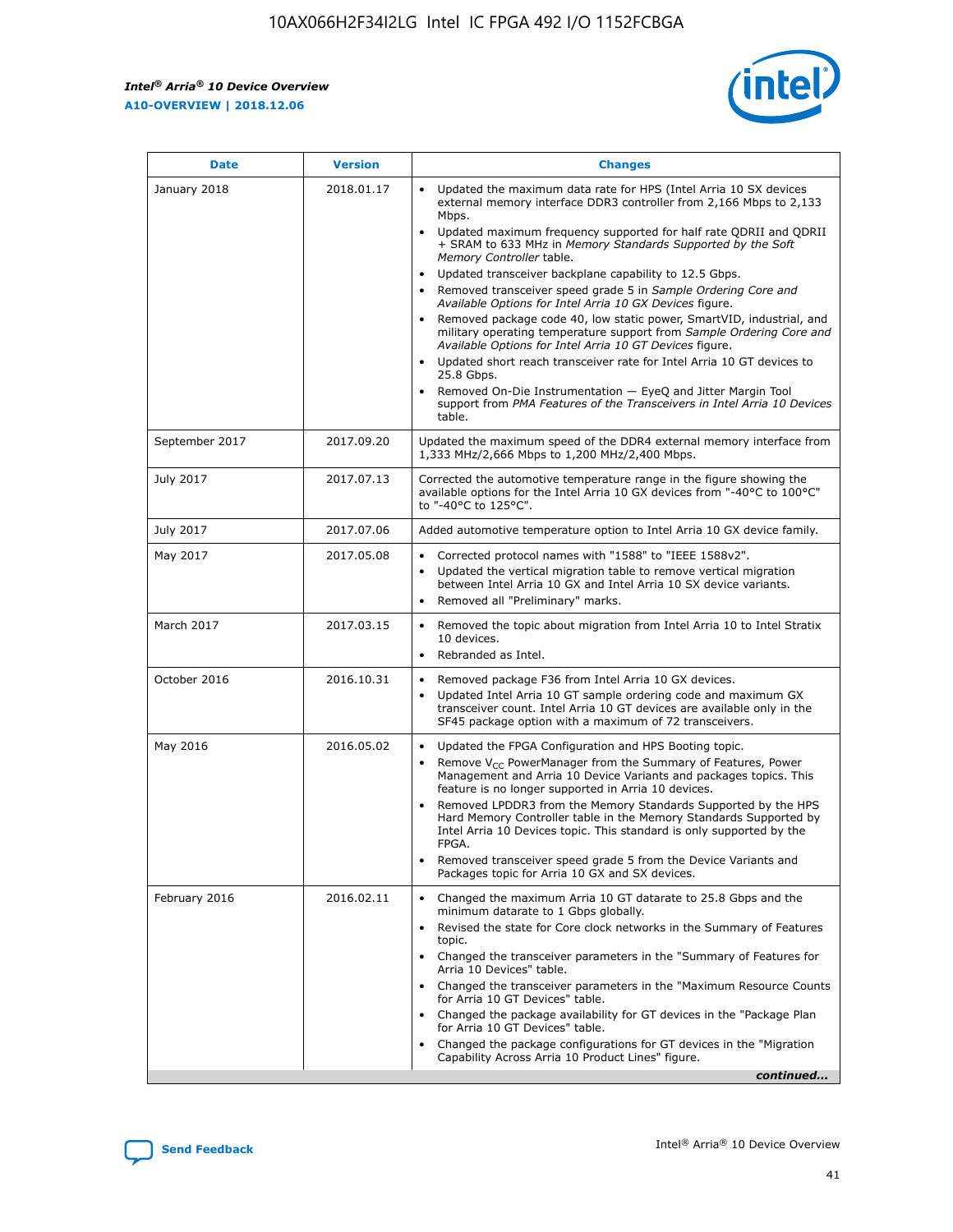

| <b>Date</b>   | <b>Version</b> | <b>Changes</b>                                                                                                                                                                   |
|---------------|----------------|----------------------------------------------------------------------------------------------------------------------------------------------------------------------------------|
|               |                | • Changed transceiver parameters in the "Low Power Serial Transceivers"<br>section.                                                                                              |
|               |                | • Changed the transceiver descriptions in the "Device Variants for the<br>Arria 10 Device Family" table.                                                                         |
|               |                | Changed the "Sample Ordering Code and Available Options for Arria 10<br>GT Devices" figure.                                                                                      |
|               |                | Changed the datarates for GT devices in the "PMA Features" section.                                                                                                              |
|               |                | Changed the datarates for GT devices in the "PCS Features" section.<br>$\bullet$                                                                                                 |
| December 2015 | 2015.12.14     | Updated the number of M20K memory blocks for Arria 10 GX 660 from<br>$\bullet$<br>2133 to 2131 and corrected the total RAM bit from 48,448 Kb to<br>48,408 Kb.                   |
|               |                | Corrected the number of DSP blocks for Arria 10 GX 660 from 1688 to<br>$\bullet$<br>1687 in the table listing floating-point arithmetic resources.                               |
| November 2015 | 2015.11.02     | Updated the maximum resources for Arria 10 GX 220, GX 320, GX 480,<br>$\bullet$<br>GX 660, SX 220, SX 320, SX 480, and SX 660.                                                   |
|               |                | Updated resource count for Arria 10 GX 320, GX 480, GX 660, SX 320,<br>$\bullet$<br>SX 480, a SX 660 devices in Number of Multipliers in Intel Arria 10<br><b>Devices</b> table. |
|               |                | Updated the available options for Arria 10 GX, GT, and SX.<br>$\bullet$                                                                                                          |
|               |                | Changed instances of Quartus II to Quartus Prime.<br>$\bullet$                                                                                                                   |
| June 2015     | 2015.06.15     | Corrected label for Intel Arria 10 GT product lines in the vertical migration<br>figure.                                                                                         |
| May 2015      | 2015.05.15     | Corrected the DDR3 half rate and quarter rate maximum frequencies in the<br>table that lists the memory standards supported by the Intel Arria 10 hard<br>memory controller.     |
| May 2015      | 2015.05.04     | • Added support for 13.5G JESD204b in the Summary of Features table.<br>• Added a link to Arria 10 GT Channel Usage in the Arria 10 GT Package<br>Plan topic.                    |
|               |                | • Added a note to the table, Maximum Resource Counts for Arria 10 GT<br>devices.                                                                                                 |
|               |                | Updated the power requirements of the transceivers in the Low Power<br>Serial Transceivers topic.                                                                                |
| January 2015  | 2015.01.23     | • Added floating point arithmetic features in the Summary of Features<br>table.                                                                                                  |
|               |                | • Updated the total embedded memory from 38.38 megabits (Mb) to<br>65.6 Mb.                                                                                                      |
|               |                | • Updated the table that lists the memory standards supported by Intel<br>Arria 10 devices.                                                                                      |
|               |                | Removed support for DDR3U, LPDDR3 SDRAM, RLDRAM 2, and DDR2.<br>Moved RLDRAM 3 support from hard memory controller to soft memory                                                |
|               |                | controller. RLDRAM 3 support uses hard PHY with soft memory<br>controller.                                                                                                       |
|               |                | Added soft memory controller support for QDR IV.                                                                                                                                 |
|               |                | Updated the maximum resource count table to include the number of<br>hard memory controllers available in each device variant.                                                   |
|               |                | Updated the transceiver PCS data rate from 12.5 Gbps to 12 Gbps.<br>$\bullet$                                                                                                    |
|               |                | Updated the max clock rate of PS, FPP x8, FPP x16, and Configuration<br>via HPS from 125 MHz to 100 MHz.                                                                         |
|               |                | Added a feature for fractional synthesis PLLs: PLL cascading.                                                                                                                    |
|               |                | Updated the HPS programmable general-purpose I/Os from 54 to 62.<br>$\bullet$                                                                                                    |
|               |                | continued                                                                                                                                                                        |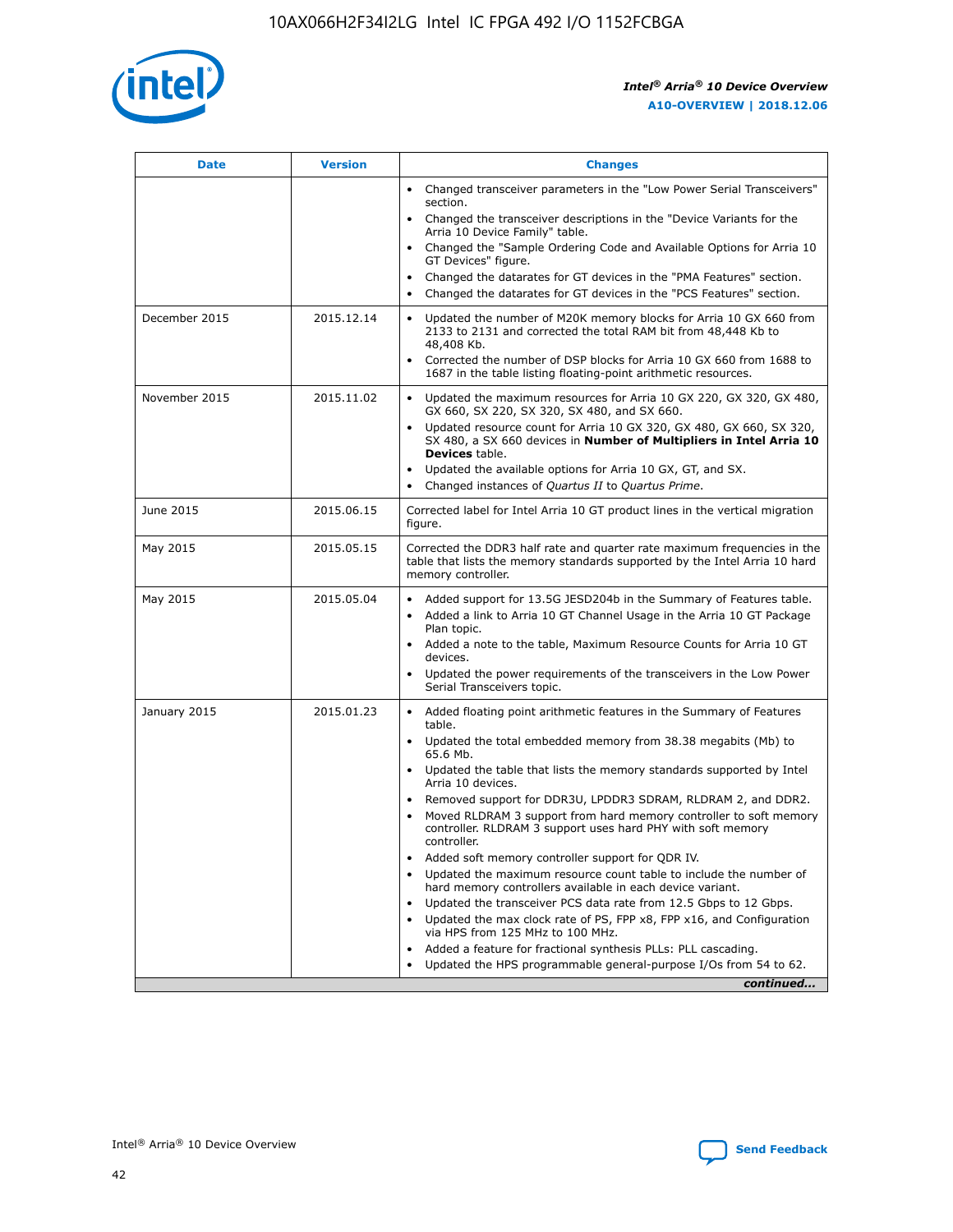r



| <b>Date</b>    | <b>Version</b> | <b>Changes</b>                                                                                                                                                                                                                                                                                                                                                                                                                                                                                                                                      |
|----------------|----------------|-----------------------------------------------------------------------------------------------------------------------------------------------------------------------------------------------------------------------------------------------------------------------------------------------------------------------------------------------------------------------------------------------------------------------------------------------------------------------------------------------------------------------------------------------------|
| September 2014 | 2014.09.30     | Corrected the 3 V I/O and LVDS I/O counts for F35 and F36 packages<br>$\bullet$<br>of Arria 10 GX.<br>Corrected the 3 V I/O, LVDS I/O, and transceiver counts for the NF40<br>$\bullet$<br>package of the Arria GX 570 and 660.<br>Removed 3 V I/O, LVDS I/O, and transceiver counts for the NF40<br>package of the Arria GX 900 and 1150. The NF40 package is not<br>available for Arria 10 GX 900 and 1150.                                                                                                                                       |
| August 2014    | 2014.08.18     | Updated Memory (Kb) M20K maximum resources for Arria 10 GX 660<br>devices from 42,660 to 42,620.<br>Added GPIO columns consisting of LVDS I/O Bank and 3V I/O Bank in<br>$\bullet$<br>the Package Plan table.<br>Added how to use memory interface clock frequency higher than 533<br>$\bullet$<br>MHz in the I/O vertical migration.<br>Added information to clarify that RLDRAM3 support uses hard PHY with<br>$\bullet$<br>soft memory controller.<br>Added variable precision DSP blocks support for floating-point<br>$\bullet$<br>arithmetic. |
| June 2014      | 2014.06.19     | Updated number of dedicated I/Os in the HPS block to 17.                                                                                                                                                                                                                                                                                                                                                                                                                                                                                            |
| February 2014  | 2014.02.21     | Updated transceiver speed grade options for GT devices in Figure 2.                                                                                                                                                                                                                                                                                                                                                                                                                                                                                 |
| February 2014  | 2014.02.06     | Updated data rate for Arria 10 GT devices from 28.1 Gbps to 28.3 Gbps.                                                                                                                                                                                                                                                                                                                                                                                                                                                                              |
| December 2013  | 2013.12.10     | Updated the HPS memory standards support from LPDDR2 to LPDDR3.<br>Updated HPS block diagram to include dedicated HPS I/O and FPGA<br>$\bullet$<br>Configuration blocks as well as repositioned SD/SDIO/MMC, DMA, SPI<br>and NAND Flash with ECC blocks.                                                                                                                                                                                                                                                                                            |
| December 2013  | 2013.12.02     | Initial release.                                                                                                                                                                                                                                                                                                                                                                                                                                                                                                                                    |